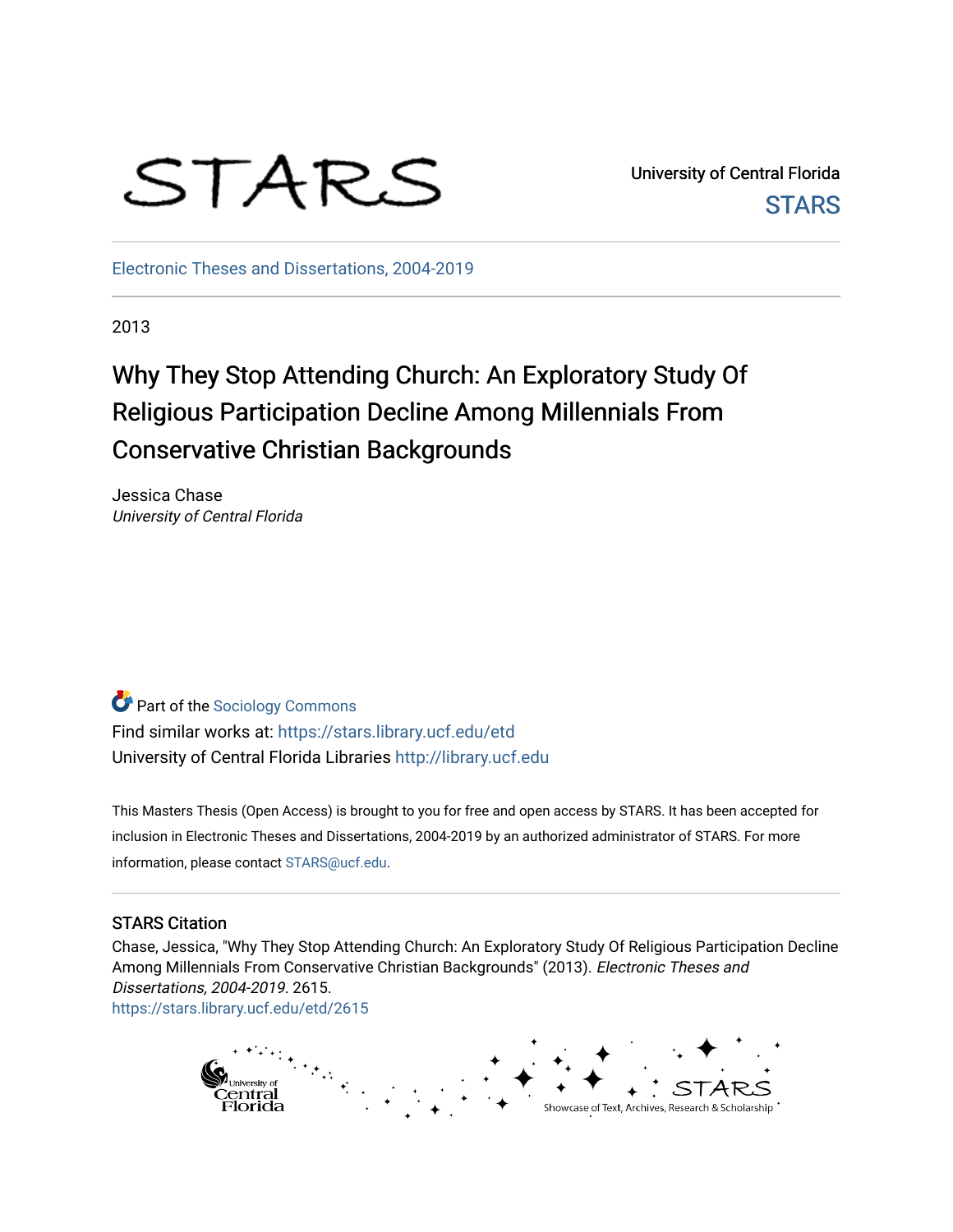#### WHY THEY STOP ATTENDING CHURCH: AN EXPLORATORY STUDY OF RELIGIOUS PARTICIPATION DECLINE AMONG MILLENNIALS FROM CONSERVATIVE CHRISTIAN BACKGROUNDS

by

#### JESSICA CHASE B.A. University of Central Florida, 2010

#### A thesis submitted in partial fulfillment of the requirements for the degree of the Master of Arts in the Department of Sociology in the College of Sciences at the University of Central Florida Orlando, Florida

Summer Term 2013

Major Professor: David Gay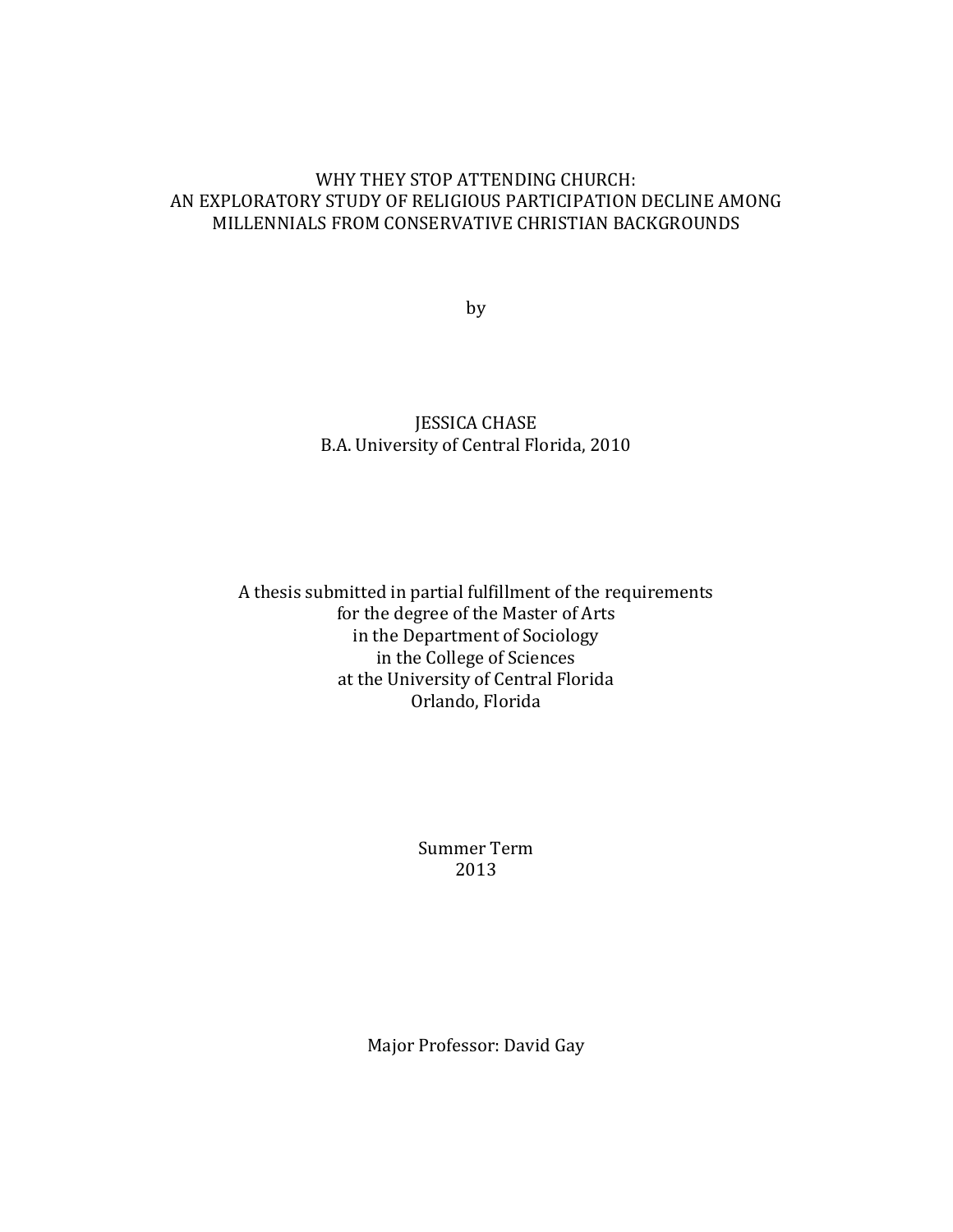#### **ABSTRACT**

Using a grounded theory approach, this study examines the reasons why Millennials from conservative Christian backgrounds stop attending church. The purpose is to understand why attendance attrition is at an all time high for those in the Millennial generation, ages 18 to 29. Data from 18 semi-structured interviews with former attendees demonstrate that this phenomenon is not due to a simplistic list of reasons but is actually a result of a complex development involving varying interrelated processes. The primary processes at work are cognitive and spiritual disconnection and disengagement for personal wellbeing.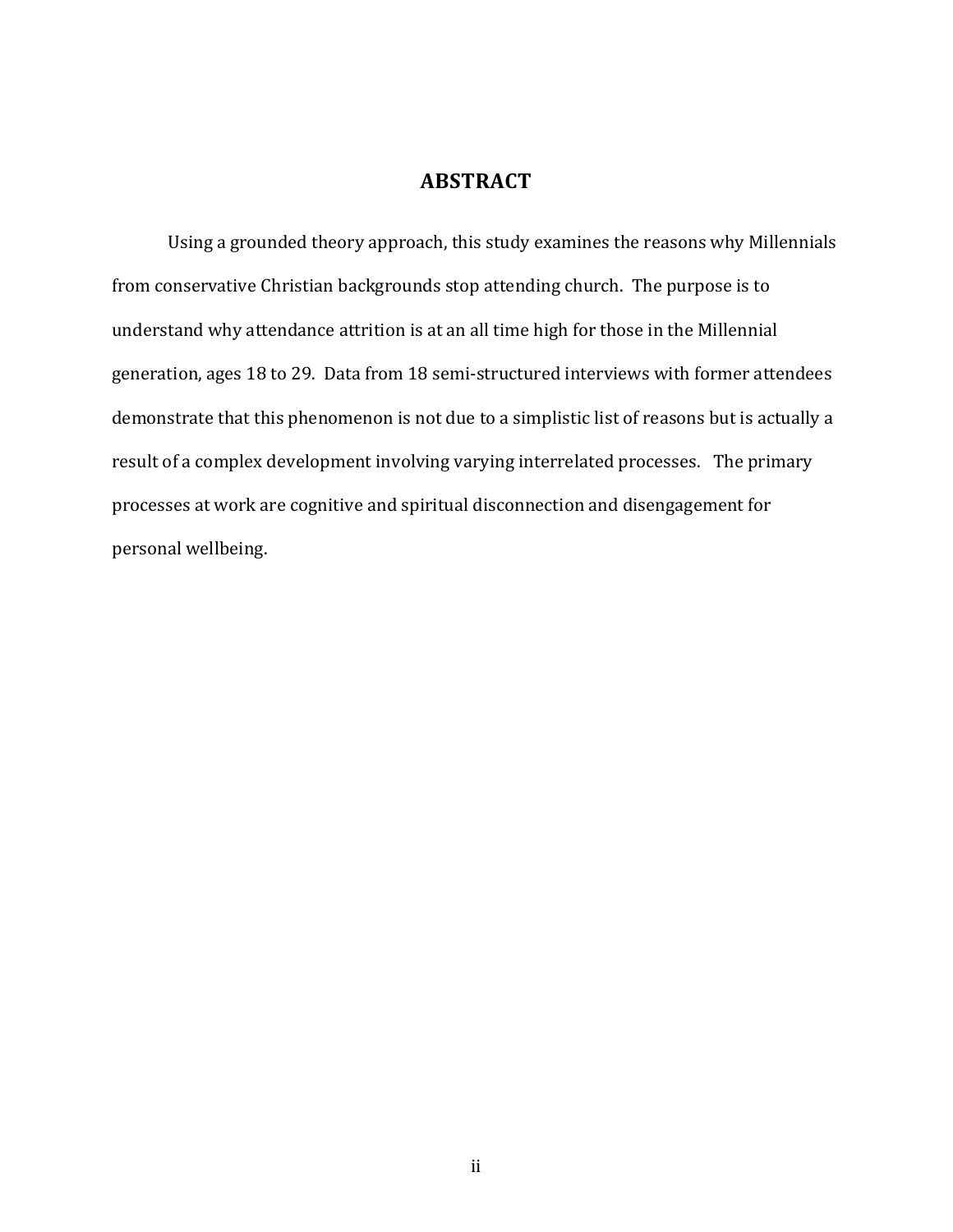for my baba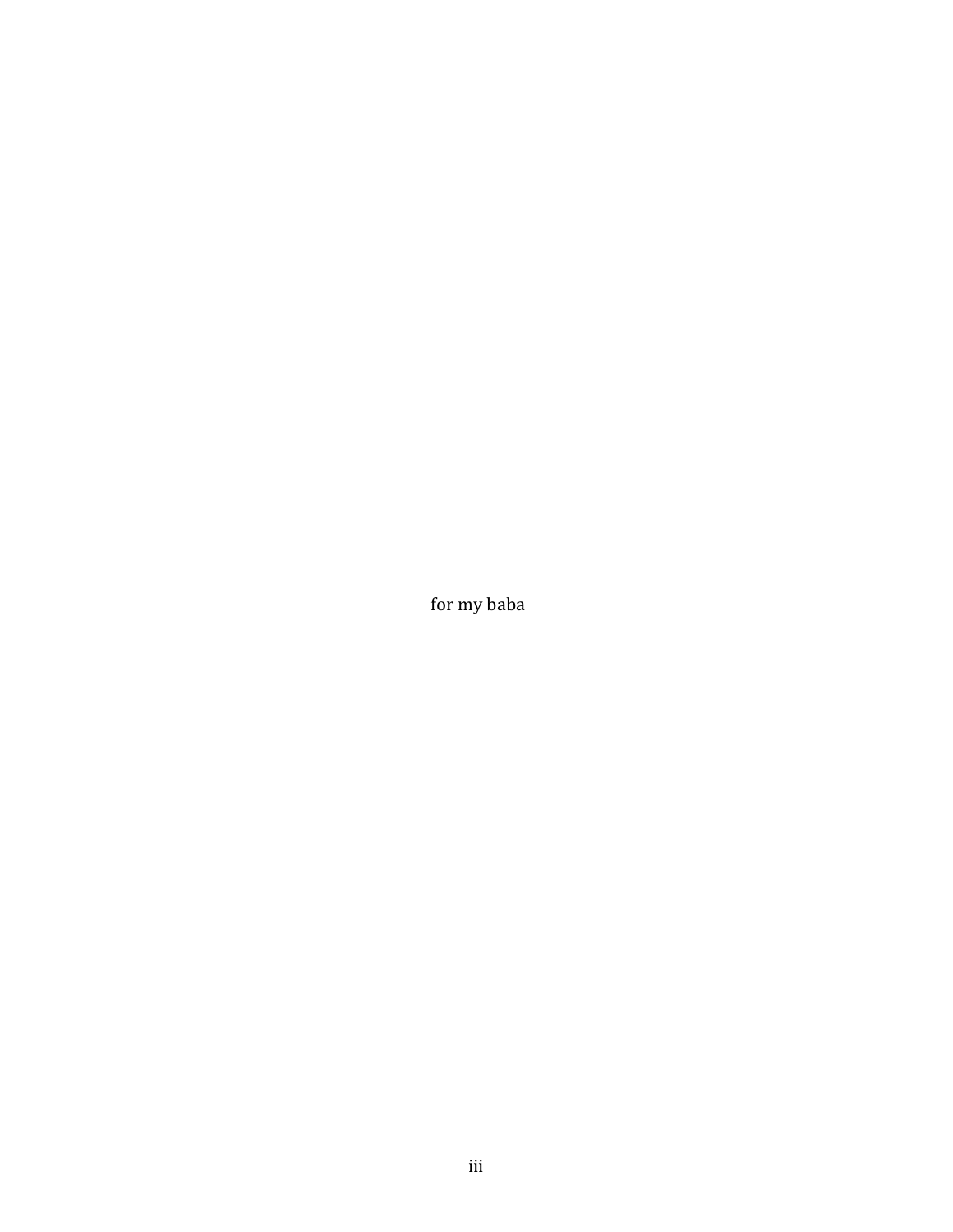#### **ACKNOWLEDGMENTS**

First of all, I want to recognize and sincerely thank all the participants who took the time to share their stories with me. Your insights and experiences have profoundly affected me and I will never forget the incredible things you shared nor the honesty and vulnerability

by which you shared them. Without you, none of this would be possible.

I also want to thank my committee for all the wisdom, insight, and help you have contributed to this project and me. Dr. John Lynxwiler, your comments have helped sharpen me as a writer and researcher and for that I am extremely grateful. Dr. Elizabeth Grauerholz, I could not have made sense of this methodology without you. You provided the tools and experience I needed to conduct this research on the scale it demanded. Thank you so much for being there for me and for all the encouragement. Finally, Dr. David Gay, thank you for being that calm and steady beacon of encouragement. You really helped keep me sane and focused throughout this process, and I am ever thankful for that.

Additionally, I want to thank you Dr. Shannon Carter. Your simple piece of advice to "just get it done" was exactly what I needed to avoid my penchant for perfectionism, which might have sabotaged me from finishing in time. Thank you, thank you, and thank you.

Also, thank you so very much to Wesley, Angela, Mike, and Vanessa. Without you wonderful people, I would not have been able to make sense of anything. Thanks for being my soundboard and therapists.

iv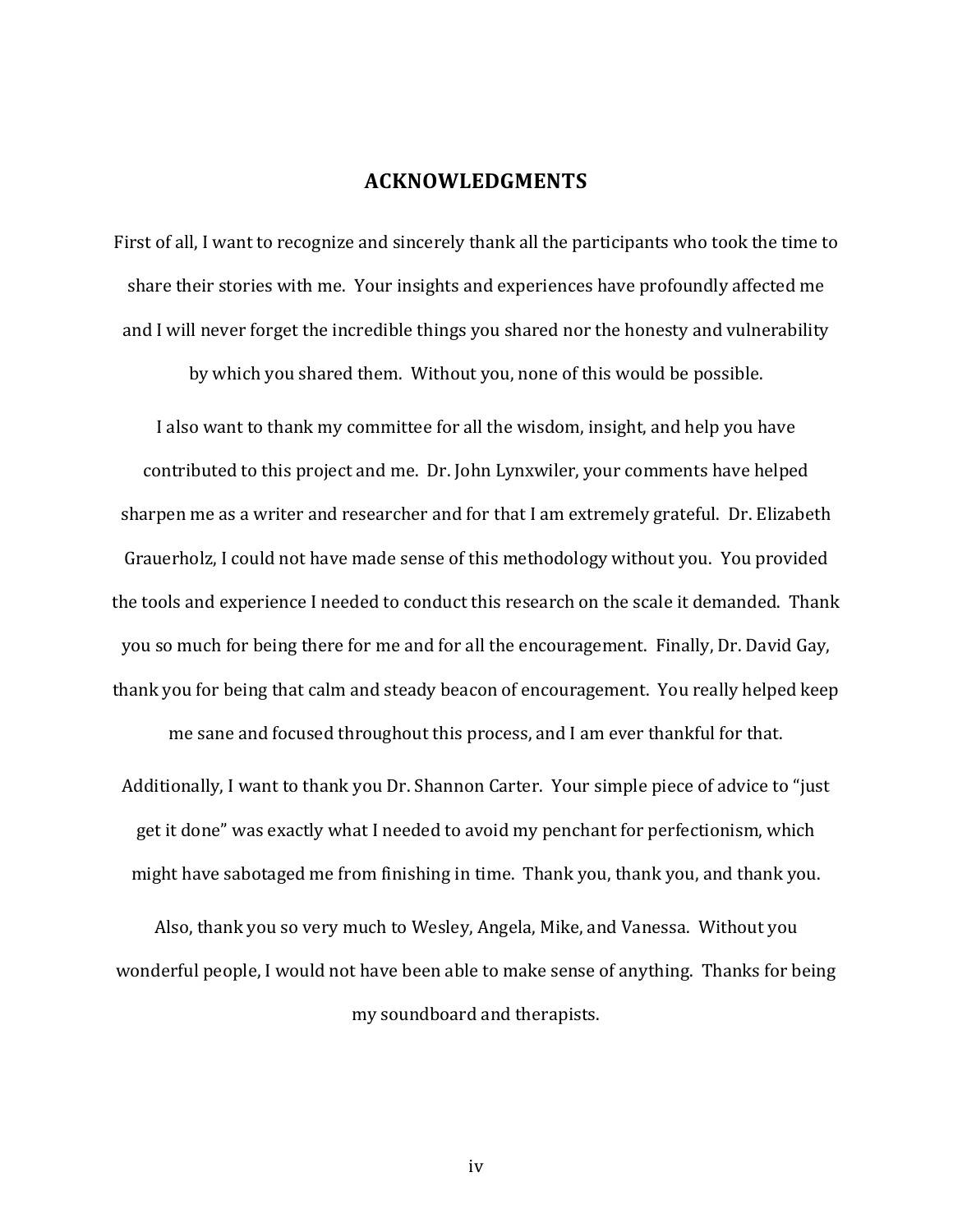### **TABLE OF CONTENTS**

| Hostile Environment: Disengaging for Personal and Social Wellbeing 48 |  |
|-----------------------------------------------------------------------|--|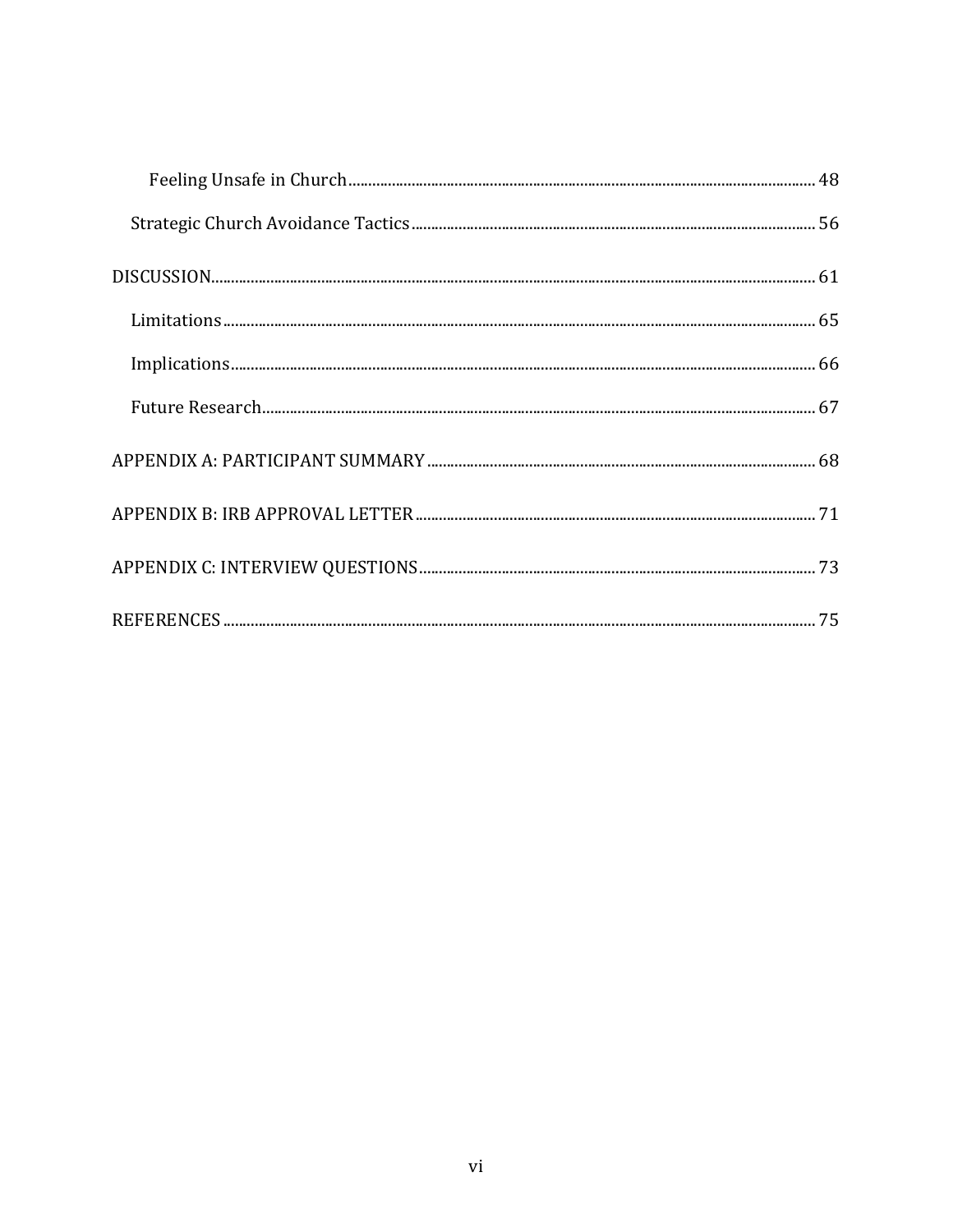#### **INTRODUCTION**

<span id="page-7-0"></span>For some time, researchers have shown that early adulthood generally corresponds to the least amount of religious service attendance. Furthermore, the life cycle thesis contends that those who attend church in their youth are likely to stop attending during early adulthood, only to return when they start forming families and having children (Arnett and Jensen 2002; Firebaugh and Harley 1991; Hoge, Benton, and Luidens 1993; Uecker, Regnerus, and Vaaler 2007). In fact, Jeremy Uecker et al. (2007), assert that this occurrence has become so commonplace that many social scientists have ceased seeking an explanation for it. The assumption is that decreased religious participation in young adulthood is the result of a normal developmental process that ebbs and flows, yet does not disrupt the average number of total religious attendants in the aggregate. In other words, though generations of young adults are less religious during their early adult years, they eventually return to religion when they get older and replace the older generation as they die off, and thus will not affect aggregate attendance averages.

However, recent studies have shown that the Millennials, individuals born after 1980 and coming of age in the 2000s, are attending religious services at the lowest rates of any previous generation (see Pew Research Center 2010, Jones, Cox, and Banchoff 2012), with generation defined as an age group cohort that shares a common position socially in history (Mannheim 1952). This includes Generation X (born 1965 to '80), Baby Boomers (born 1946-'64), Silent Generation (born 1928-'45) and the Greatest Generation (born before 1928) (Pew Research Center 2010; Jones et al. 2012; Smith and Snell 2009).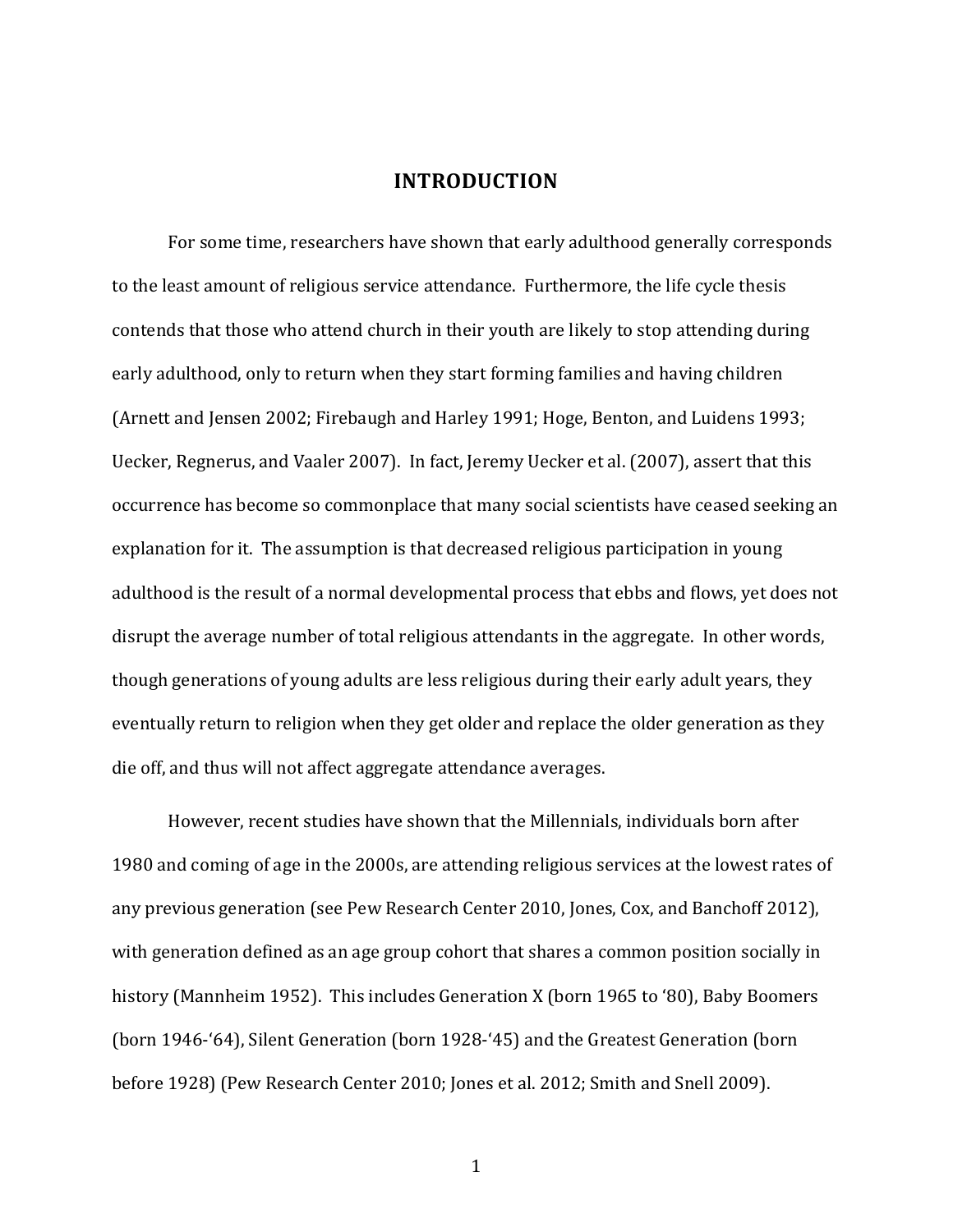Millennials also have the highest rates of those who are religiously unaffiliated; studies show 25 percent of the cohort reports no religious affiliation (Pew Research Center 2010, Jones et al. 2012). This includes a relatively large proportion of Millennials, about 20 percent, that have switched from conservative Protestant affiliation in their teen years to being "nonreligious" in early adulthood (Smith and Snell 2009). In fact, of all religious affiliations, the largest switching trend from youth to young adulthood among Millennials is into the nonreligious category (Smith and Snell 2009).

The issue at stake here is the possibility that the Millennial generation could have vastly different reasons for leaving their religious institutions than previous generations. If so, those reasons could possibly influence the likelihood of their future return, or lack of return, to religion. Indeed, recent studies have shown that the Millennials are much less receptive than previous generations to organized religion, including those who have been reared in a religious environment (Arnett and Jensen 2002; Jones, Cox, and Banchoff 2012; Kinnaman 2011; Kinnaman and Lyons 2007; Sandfort and Haworth 2002). The implication is that if Millennials are more resistant to organized religion, the number of returning Millennials to religious participation might be much smaller than for previous generations. Even though the "nonreligious" come from a wide range of religious groups, it is clear that a significant percentage is coming from conservative congregations. My research will address the question, "why are Millennials from conservative backgrounds no longer attending church?"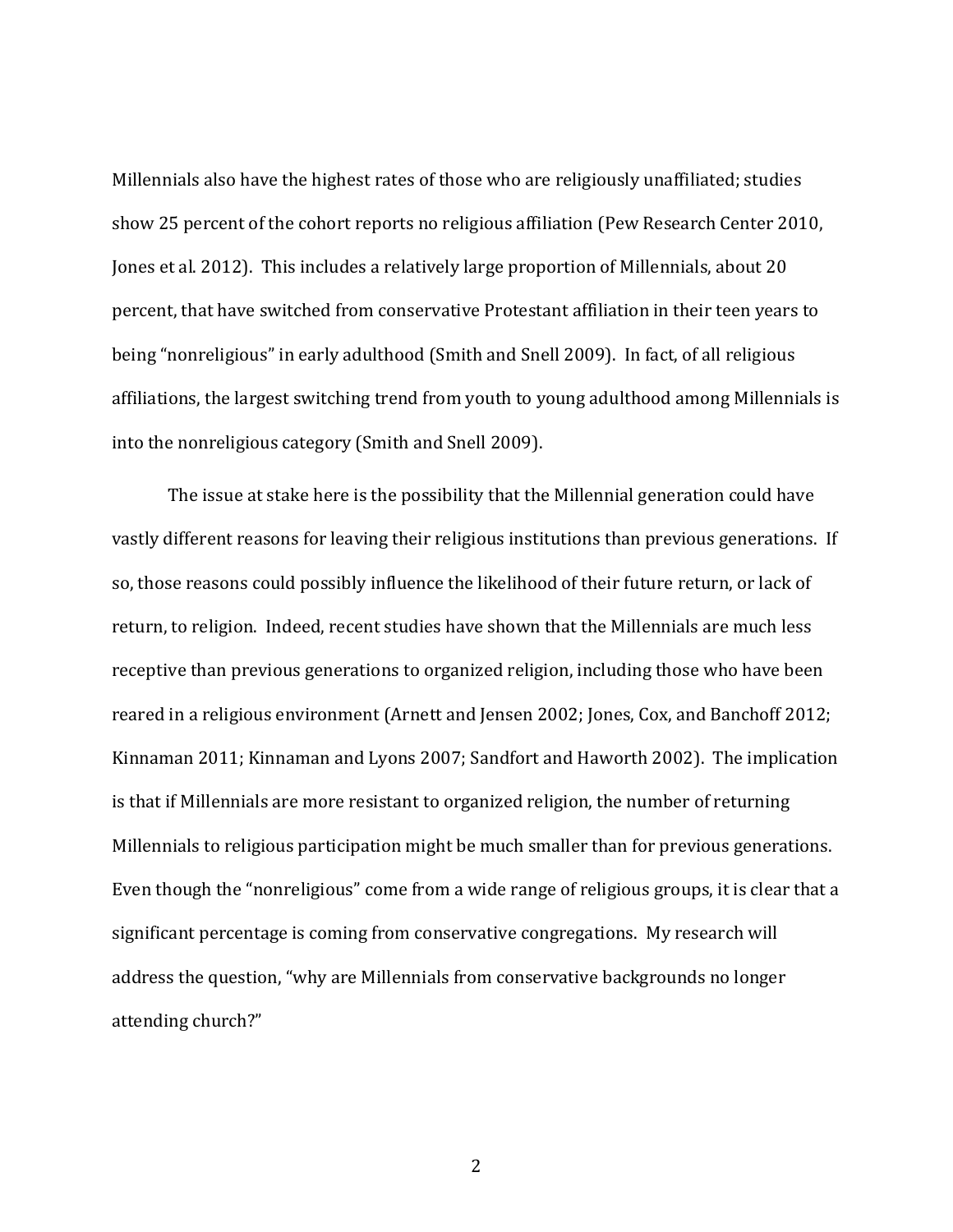My research examines religiosity at the individual level. I use the term "religiosity" to describe an individual's religious behavior, particularly participation or attendance at religious services. Moreover, participation or religious attendance is an indicator of public commitment to a religious faith (Ellison et al. 1989). My study concerns the religious participation of religiously socialized Millennials in the Christian faith and the reasons why they stopped attending church when they reached early adulthood. The term spirituality is defined as the beliefs and practices used by individuals in the attempt to connect to the divine (Wuthnow 1998). The decision to study only those who were socialized in Christianity is based on the fact that Christianity is still the dominant faith in the United States (Newport 2011). In addition, the highest numbers of Millennials who are quitting church in adulthood are from the Christian faith (Smith and Snell 2009).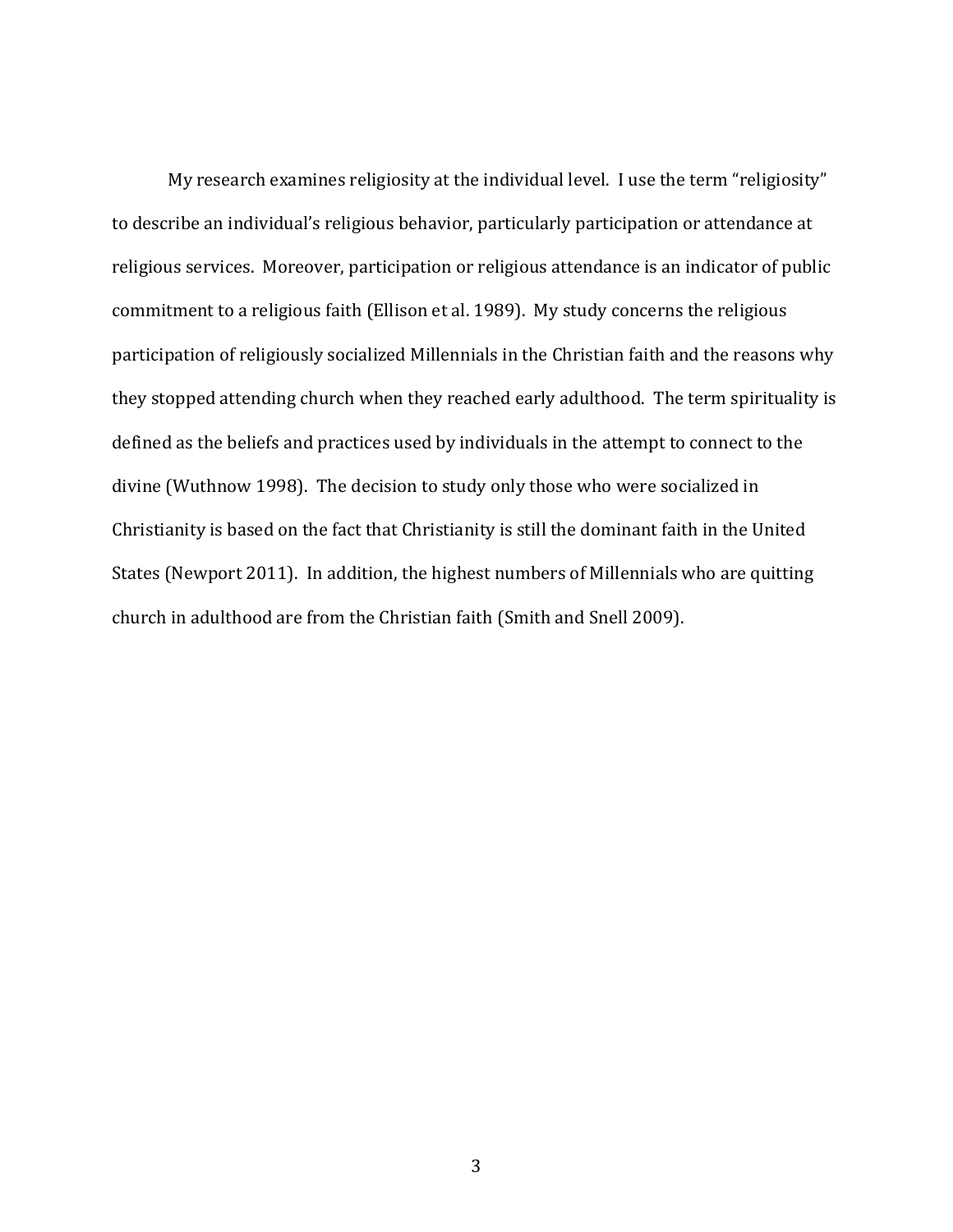#### **LITERATURE REVIEW**

<span id="page-10-0"></span>As of yet, the existing literature does not yet clearly explain why Millennials from conservative Christian backgrounds are leaving church. Existing studies on the subject of attendance attrition are sparse and mostly dated—the majority of them are from the 1970s or 1980s. This review will examine the existing pieces of literature and describe the past findings for attrition that might also be applicable to today's formerly conservative Christian Millennials.

Several qualitative interview-based studies were conducted in the 1970s inquiring about the reasons why their participants stopped attending church (Hartman 1976; Savage 1976; United Presbyterian Committee 1976; Hale 1977). Three primary reasons were documented in these studies. The most commonly discussed reasons related to conflict within the church, such as feeling unwanted by church members. More specifically, John Savage (1976) concluded that people leave the church often because they are hurting, struggling, angry, and they feel helpless with seemingly hopeless circumstances. Additionally, reasons related to personal circumstance were second in importance. These include changes in employment or health, which caused people to stop attending. The least reported reasons related to church irrelevance or a dislike of the worship music.

In his study of the "unchurched" or people who do not claim to be members of a church, Russell Hale (1977) developed categories to describe why people leave churches. First, he describes the Anti-Institutionalists as those who leave because they feel the church is more concerned with itself than its congregants. Second is the Boxed-In category of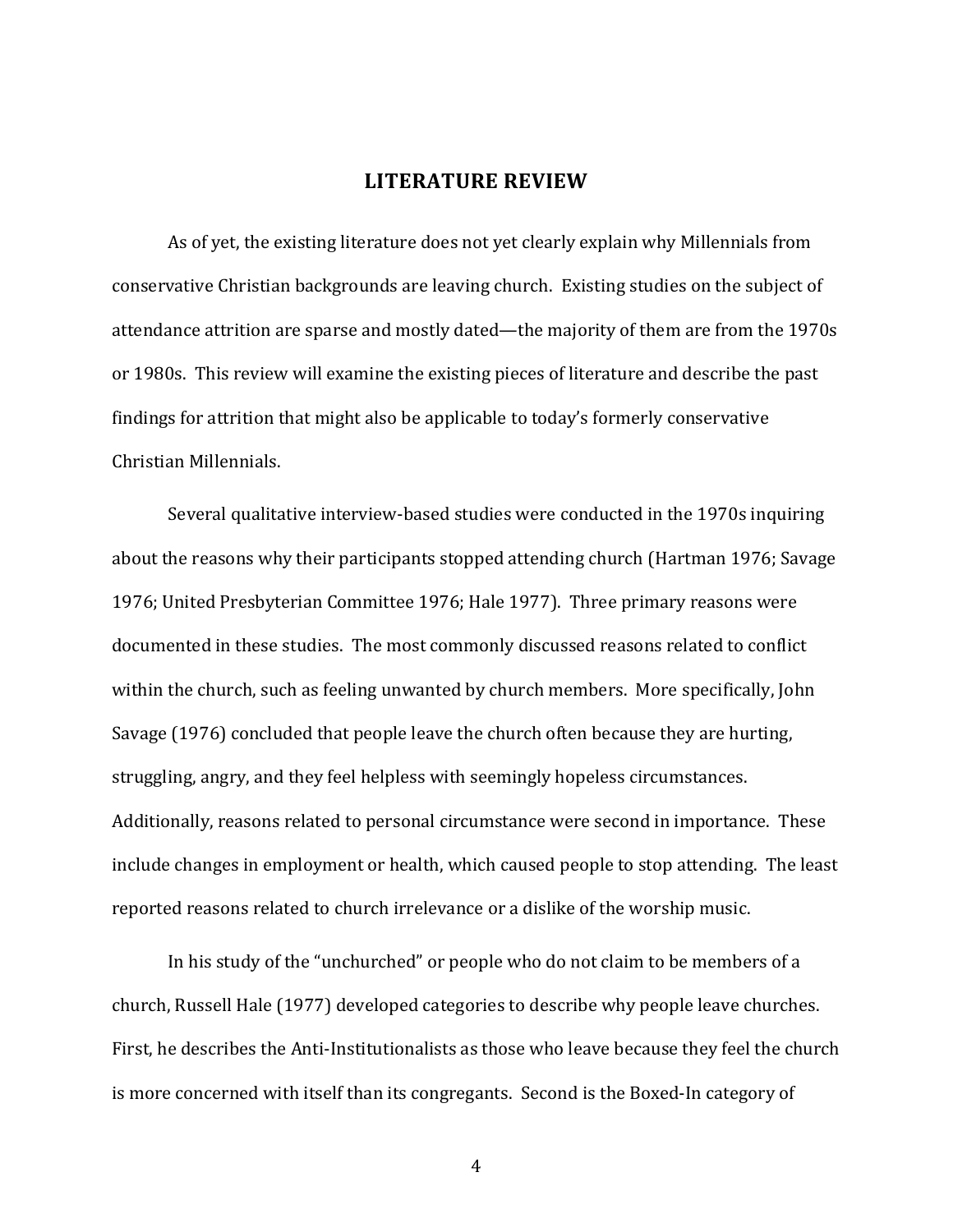people who leave because they feel the doctrines of church are restrictive and smothering. Thirdly, the Burned-Out group feel manipulated or used by church. The Cop-Out group on the other hand never felt particularly committed to the church in the first place. And the last two include those who are more interested in the pleasures of life than religion (the Happy Hedonists) and those who feel rejected from church (the Locked-Out group) because of things like social status, income, or other demographics.

By contrast, some questionnaire studies point to secularization as the reason for quitting church among college students (Caplovitz and Sherrow 1977; Wuthnow and Mellinger 1978). Secularization here is considered to be the cognitive dissonance related to exposure to secular and religious worldviews. Moreover, in a study using 1978 Gallup survey data, David Roozen (1980) found that the dropout rate among teens primarily pointed to the decrease in parental influence and a sense that church was not personally relevant or interesting to them. This supports the findings of an earlier work by Alexander Astin (1977) who used national sample longitudinal data from 1966 to 1970 and found that moving away from home was positively correlated to disengagement from church among college students. Astin (1977) concluded that this was possibly due to separation from the influence of parents.

On the other hand, in a more recent study Robert Wuthnow (2007) posits that factors such as marriage, children, and employment explain the decline in church attendance among young adults. He observed that regarding marriage and children, young adults are postponing both. Since marriage and children traditionally correlate positively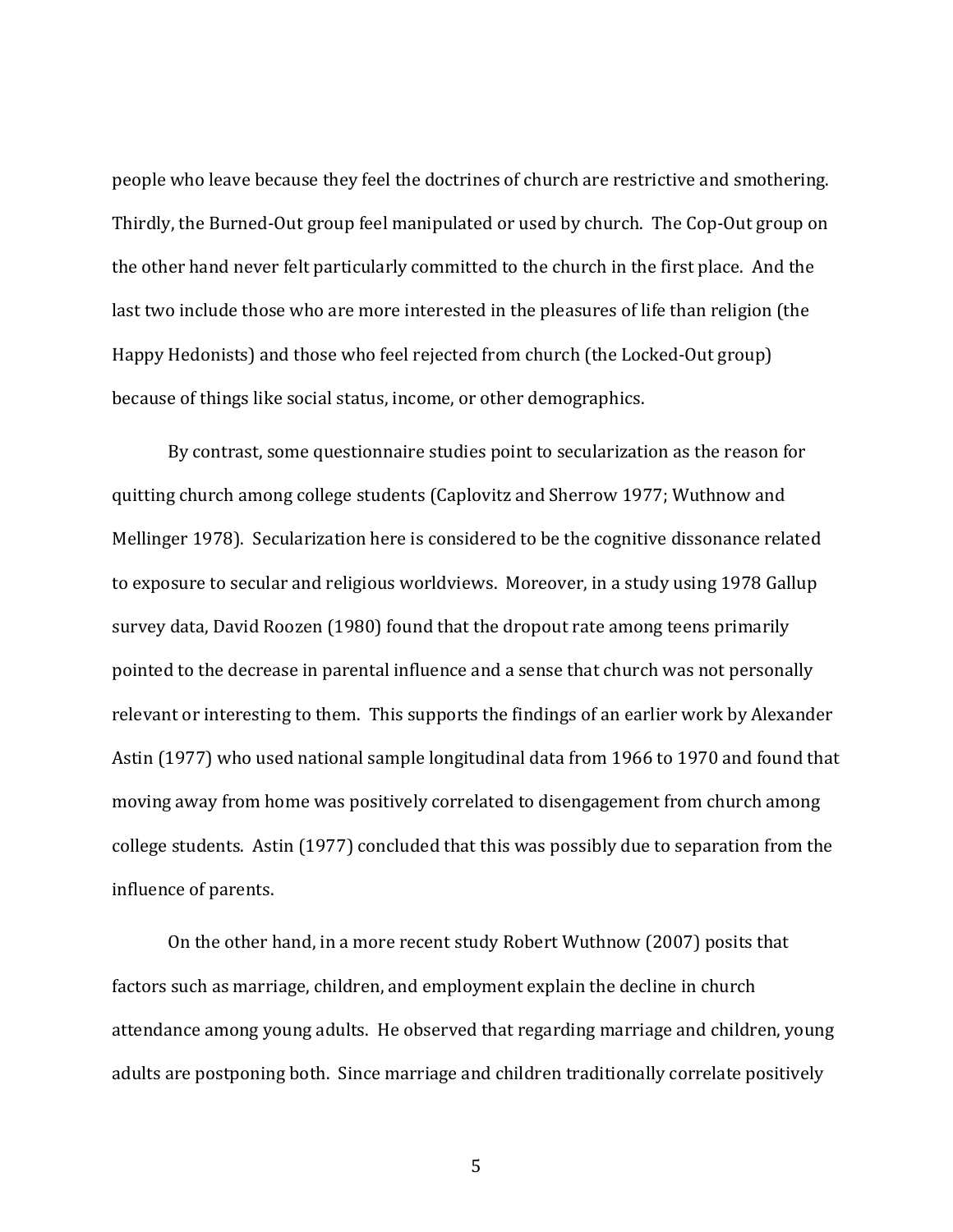to church attendance, this social institution postponement is supplied as a reason for lack of church attendance among younger adults. Additionally, Wuthnow (2007) explains that increased rates of women being employed full-time may be limiting the amount of time they dedicate to things like church involvement.

In another recent study, Jeremy Uecker et al. (2007) tested among college students some of the most cited explanations for the decline in religious experience during early adulthood: the secularizing effect of higher education, cognitive dissonance relating to deviance from religious norms, and factors relating to the life course. His findings showed these reasons explained little of the attrition in attendance. With regard to education, Uecker et al. (2007) found that those who did not go to college were in fact less religious than those who did. With regard to cognitive dissonance, there is a correlation between deviant behaviors and less religious attendance. Nevertheless, Uecker et al. (2007) observes that it is unclear whether dissonance is the cause or the result of attendance attrition. His findings were similar for the life course factors such as marriage and cohabitation. Though marriage is correlated with higher religious attendance and cohabitation is correlated with lower attendance, the causal direction is similarly unclear. The conclusion by Uecker et al. (2007) is that further study is needed to explain the decline in early adulthood religiosity. This research is meant to address this gap in the literature with regard to Millennials from conservative Christian backgrounds.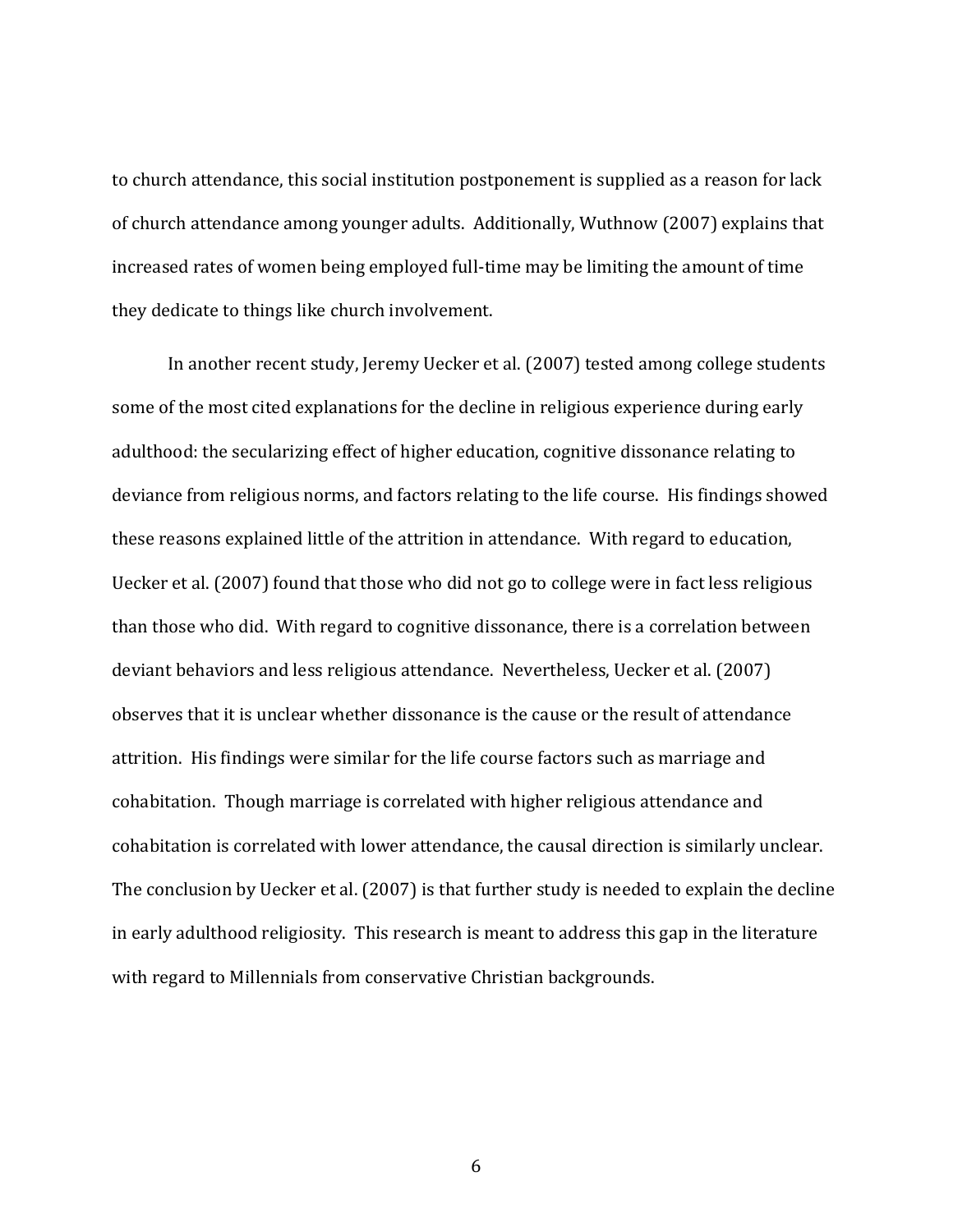#### **THEORETICAL FRAMEWORK**

<span id="page-13-0"></span>For this study, the inductive methodology of grounded theory was utilized as my theoretical paradigm. Throughout the research process, I relied heavily on the guide "Constructing Grounded Theory" by Kathy Charmaz (2006). Charmaz (2006) describes grounded theory methodology like this:

Stated simply, grounded theory methods consist of systematic, yet flexible guidelines for collecting and analyzing qualitative data to construct theories "grounded" in the data themselves.

Thus, the goal of using grounded theory is to essentially start with data and discover the theoretical "truth" contained within. Coding is the method of extracting theory from the data, which means attaching representative labels to pieces of the data. Codes make it possible for researchers to compare the various segments of data and conceptualize them. Out of these conceptualizations, broader themes about the data emerge. The result is a comprehensive understanding of the narrative being communicated by the data.

A key distinction between Charmaz's (2006) constructivist grounded theory and the more traditional form described by Glaser and Strauss (1967) has to do with the influence of the researcher in the grounded theory process. Glaser and Strauss (1967) state that grounded theory emerges from the data distinct and separate from the influences of the researcher. However, Charmaz (2006) contends that the researcher himself or herself cannot be excluded from the theoretical discovery process. For example, Charmaz (2006) describes it like this: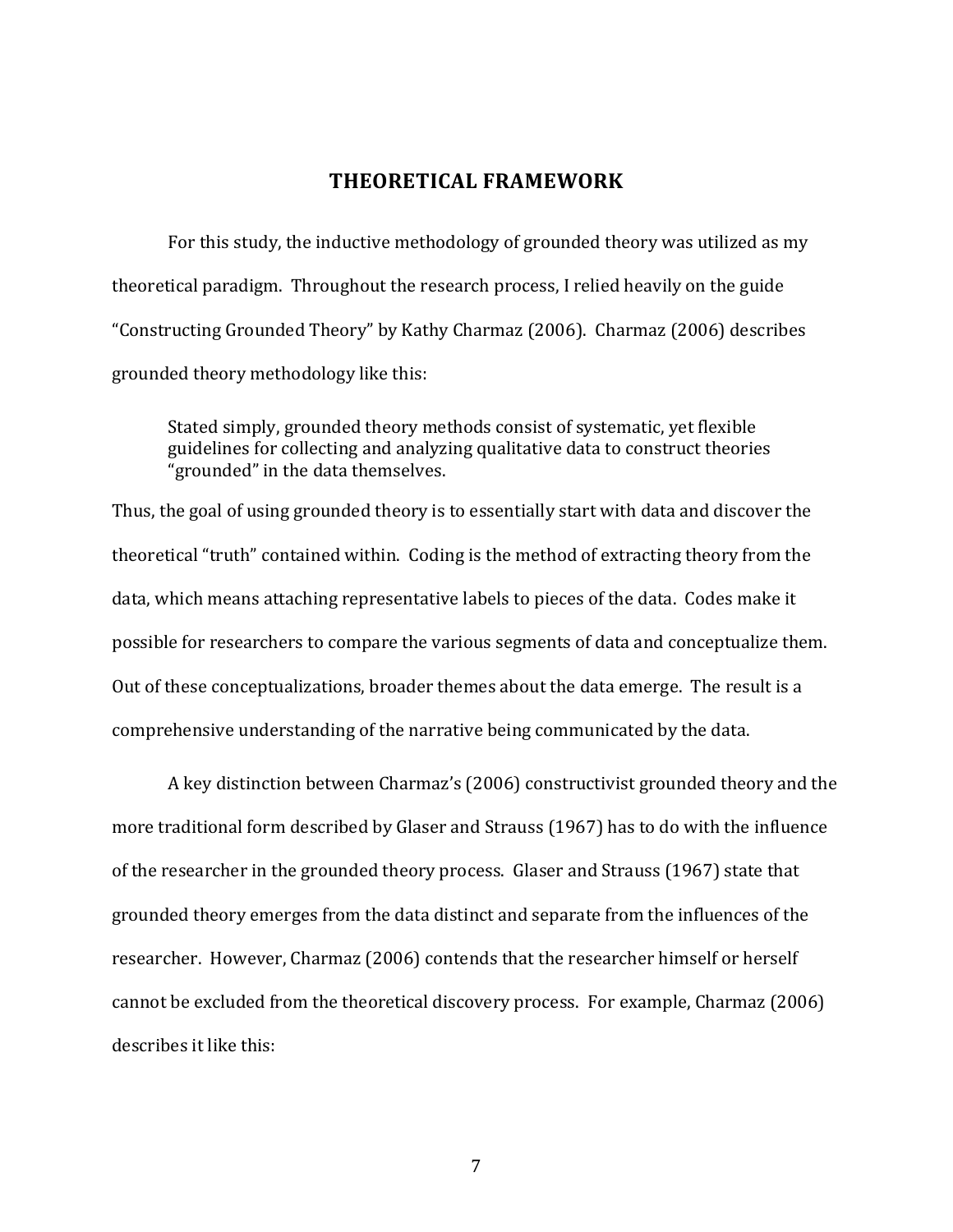My approach explicitly assumes that any theoretical rendering offers an *interpretive* portrayal of the studied world, not an exact picture of it. This means that the perspectives, experiences, and knowledge of the researcher fundamentally contribute to the construction of their theories.

Additionally, Charmaz (2006) recognizes the influence of researchers' background suppositions and their discipline-related orientations that guide their research investigations. She discusses the importance of researchers sensitizing existing research to help guide and determine the focus of their grounded theory research. Regarding this study, I began with an awareness of existing theories and literature dealing with religious decision-making. For example, rational choice theory is an existing framework that focuses on the factors that affect an individual's decision to remain religious or not and is based on preferences to maximize benefits and fulfill personal needs (Stark and Bainbridge 1987). Although I was aware of this theory, my intention for this research was not to test existing theories or try to fit the data into pre-existing frameworks. Because much of the existing research in the area of young adults departing from religious institutions is quantitative, the purpose of using this methodology was to provide an alternative perspective that comes directly from the experiences of the people it involved. Thus, by using this inductive methodology, I was afforded the freedom to let the data speak for themselves and tell the larger narrative of exiting church for Millennials from conservative Christian backgrounds while remaining mindful of my own influences in the process. These influences are discussed in more detail in the reflexive statement of this paper.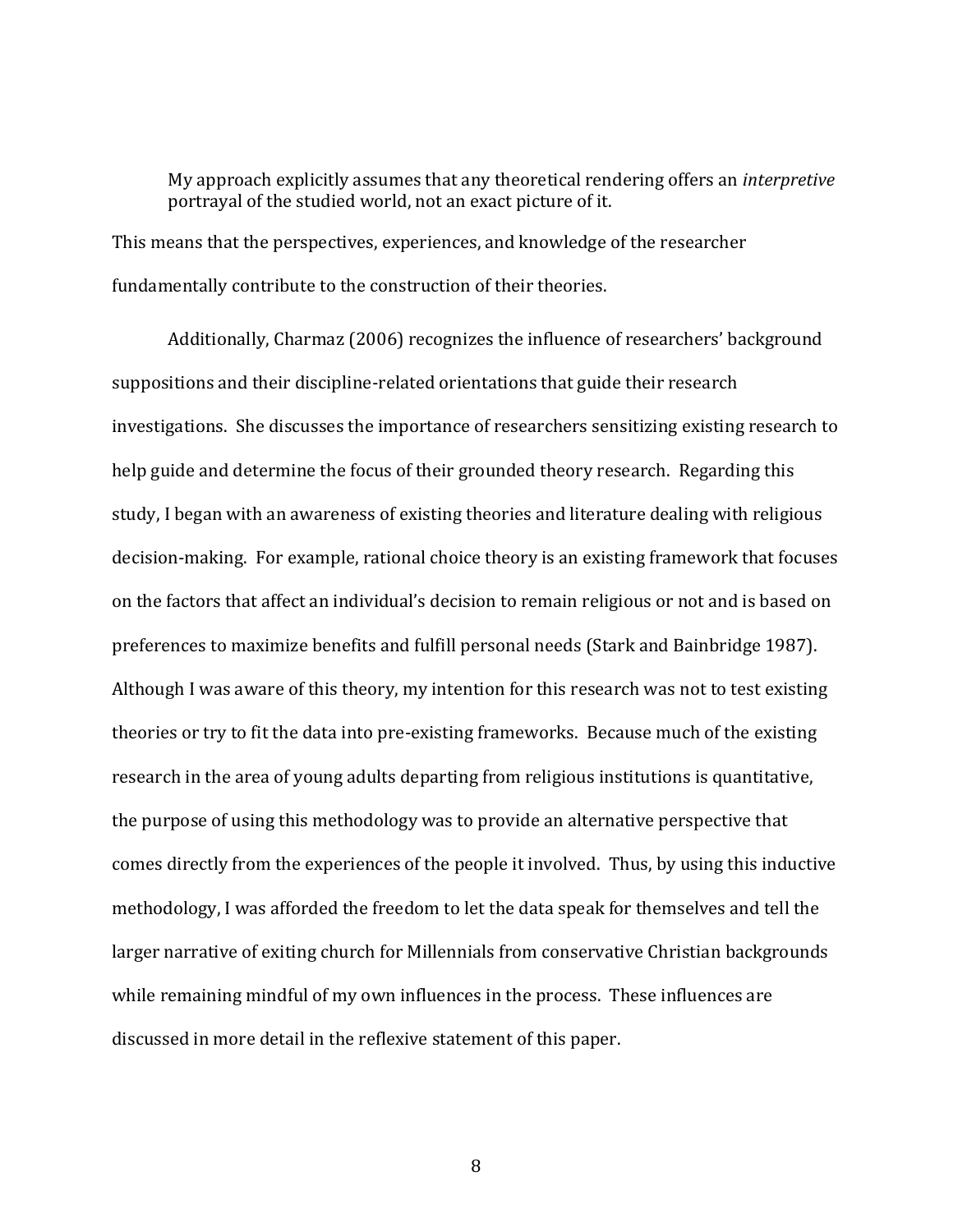Through my coding and analysis of the data, I developed two major explanatory processes that cover the various aspects of participants' reasons for leaving church. The first process is the cognitive and spiritual disconnect. This process describes how many Millennials are leaving church because of a lack of spiritual connection to God and a general intellectual incomprehension regarding various aspects of the faith. The starting point for this process deals with the goal or motive of the Millennials: they are searching for objective truth. This search leads the Millennials down a path of intellectual discovery and education that exposes them to competing worldviews including other religions and science. Their decision to abandon one worldview for another is rooted in which one makes the most sense to them, and whether or not they are able to have a spiritual connection to the Christian God. The absence of personal understanding and relevance of the faith combined with a lack of spiritual connection to God is actually the leading cause of church abandonment for the majority of Millennials I interviewed.

A second major reason why Millennials stop attending is because they feel that church is a hostile environment that is contrary to their wellbeing. The second process is distinct from the first because it concerns a rejection of the setting and culture of church rather than the beliefs of Christianity. This encompasses a sense of feeling that church is an unsafe place physically, emotionally, and cognitively or psychologically. Some Millennials feel physically unsafe due to abuse they experienced or witnessed in church. Moreover, some feel church is emotionally or psychologically manipulative. Many also do not feel comfortable sharing their doubts about the faith with the church community due to fears of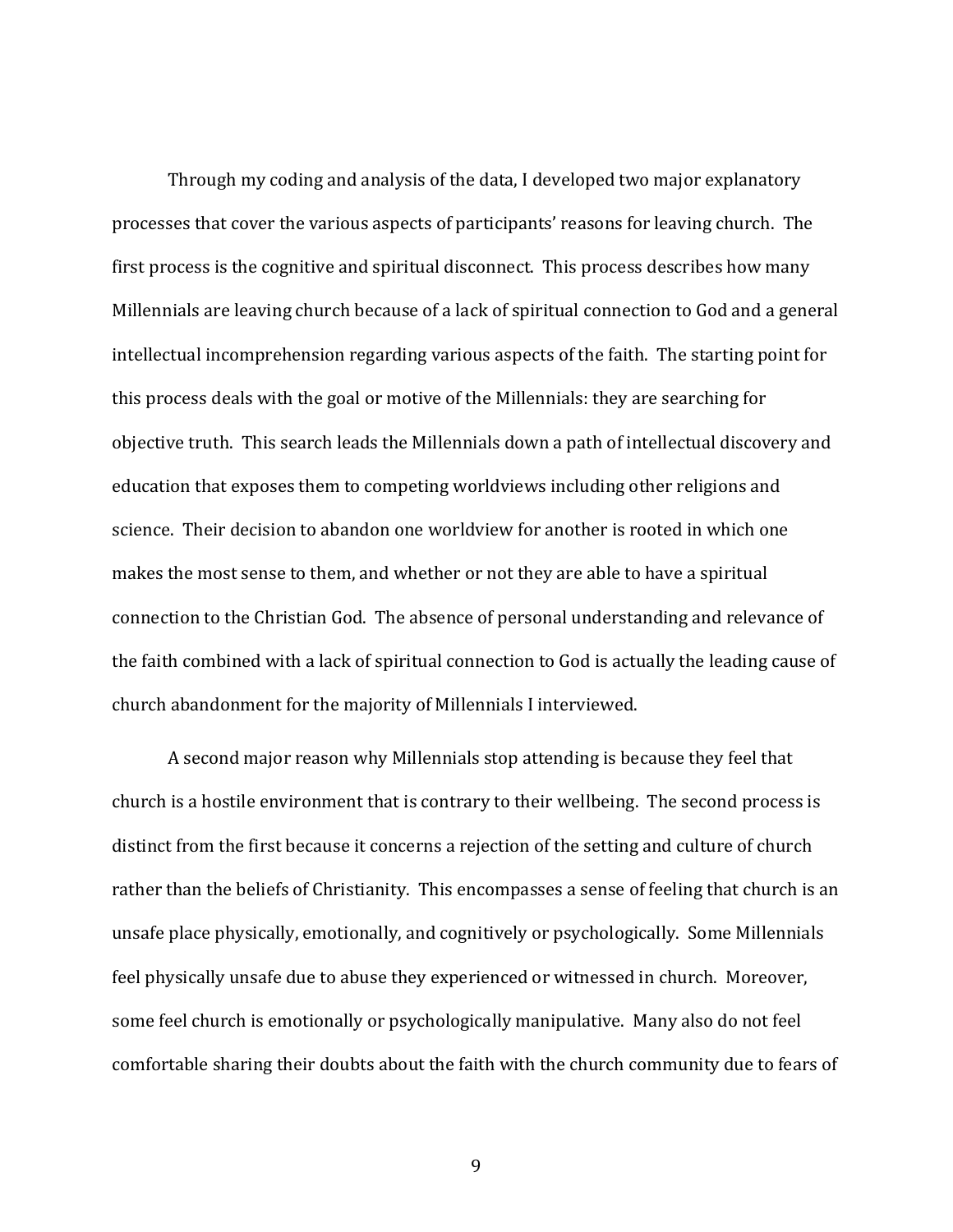ostracism or shame. In the end, the sense that church is not a good environment is enough to make many Millennials want to leave.

The last major theme that I explore in this paper discusses Millennials' use of excuses to avoid church and this is included because of its relevance to the literature. Several studies in the past have cited "passive processes" or "personal contextual" reasons for people leaving church (see Roozen 1980). This included things such as moving away from a home church, employment and other time constraints, as well as going to school or college. The final theme of this paper demonstrates how these contexts are used specifically as excuses to cover up and conceal the true reasons behind Millennials' departure from church. The motive for doing so is to avoid controversy and to minimize upsetting and worrying religious individuals that have a stake in their religious decisions, such as parents or close friends. Altogether, these themes encompass the various factors influencing Millennials' decision to stop attending church.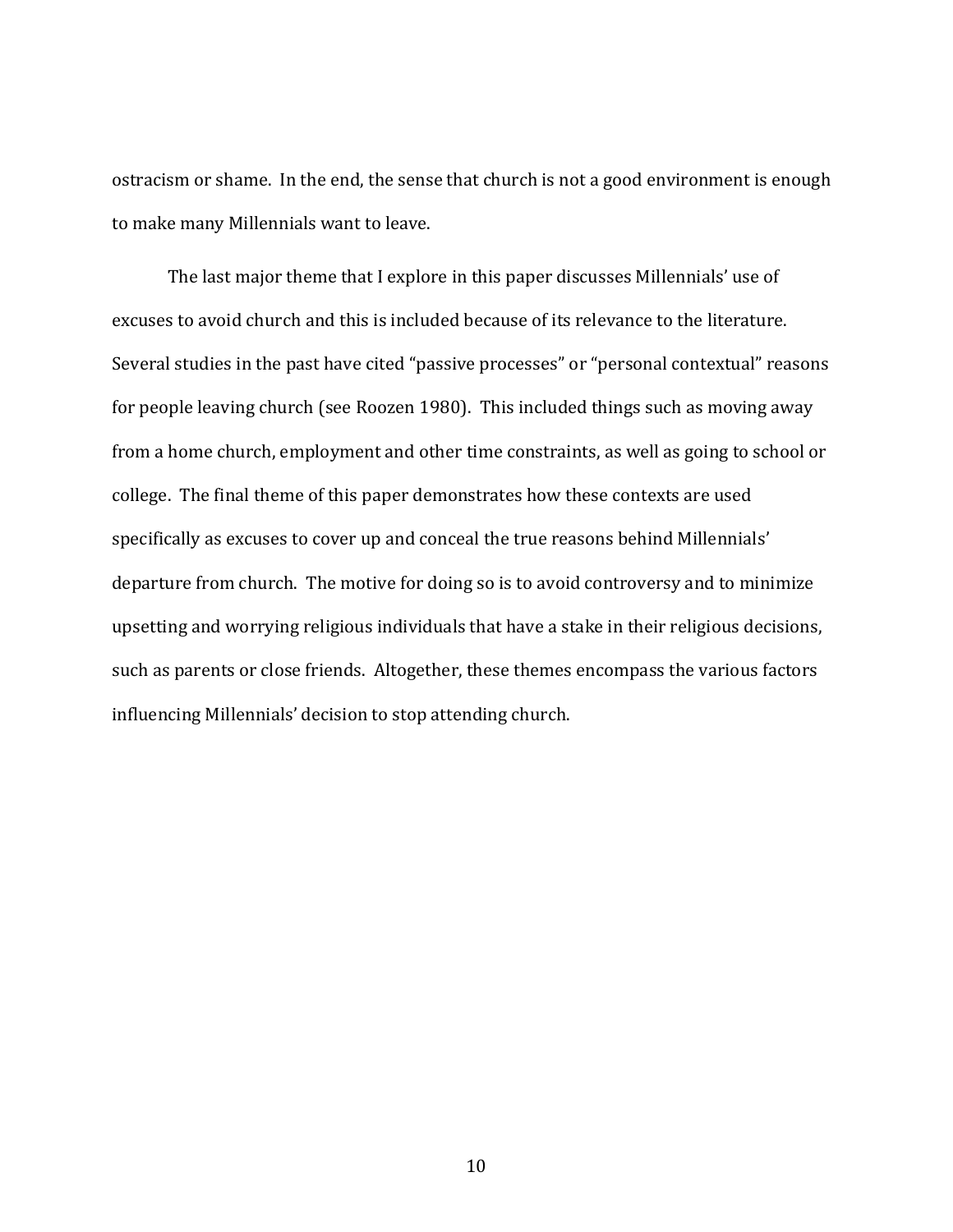#### **METHODS**

<span id="page-17-0"></span>Semi-structured interviews were conducted to gather data from the participants. The questions used were open-ended and inquired about the reasons the participants left church, the influence of church in their lives, their current views on church, and if they felt they would return later in life. Several additional probe questions were also employed. During the interviews, I asked additional questions to clarify topics brought up by the participants.

#### Recruitment

<span id="page-17-1"></span>The participants in this study were recruited using non-probability sampling techniques. Specifically, I utilized the convenience sampling method that depends on respondents' proximity and availability (Berg 2009). The decision to use a convenience sample was due primarily to the time constraints I faced in completing my thesis. I also used snowball sampling because this methodology is suitable for studying difficult to reach populations and can be based on the specific criteria being examined within the study (Berg 2009).

Three criteria were used to select the participants. First, in order to qualify as being part of the Millennial generation, participants had to be between the ages of 18 and 29. Second, all respondents have regularly attended conservative Christian churches for a period of time during their youth. Finally, the participants could not be currently attending church.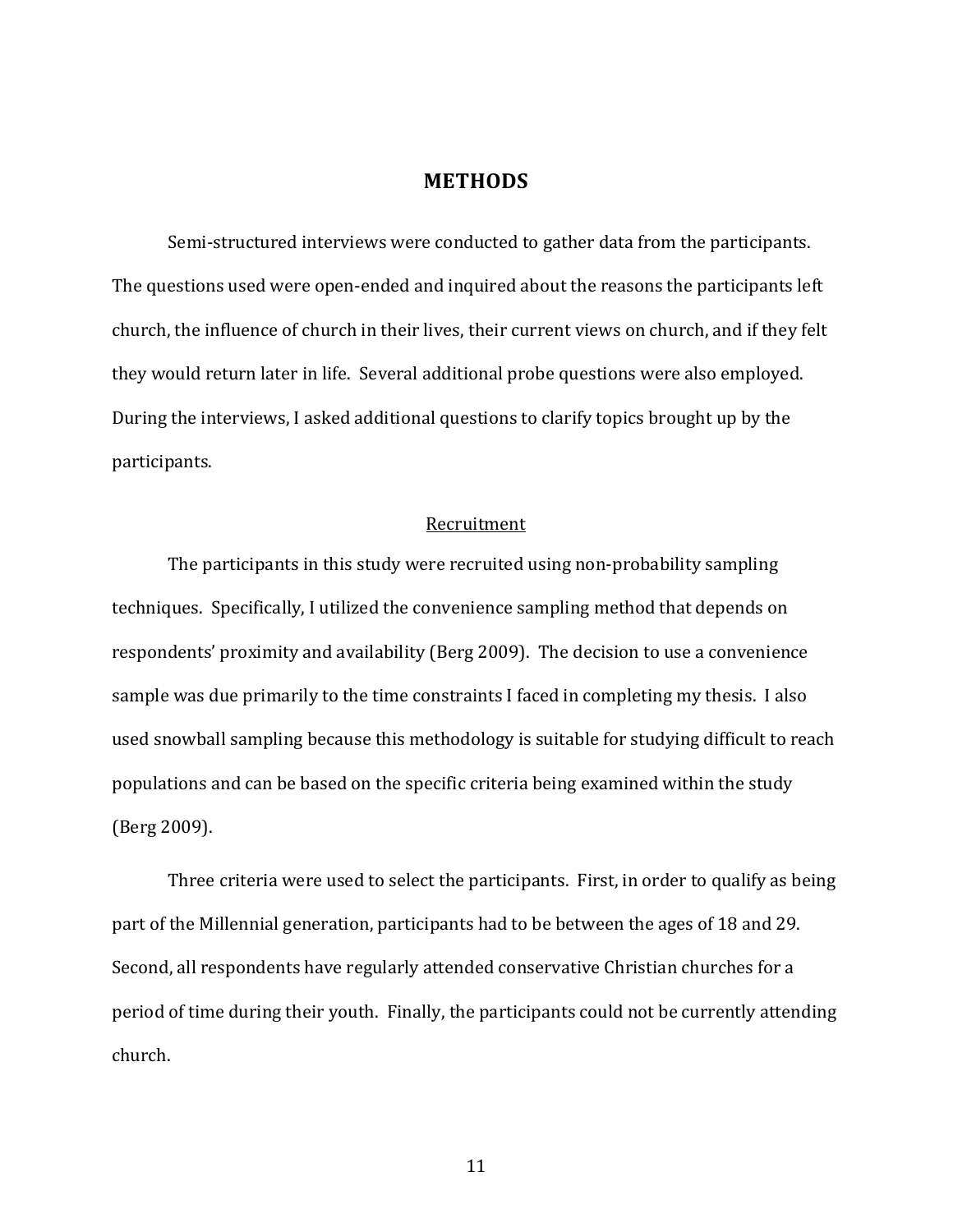Eighteen total respondents were interviewed as part of this study. Several respondents were already acquaintances of mine: two were colleagues and one was the son of a friend. Additionally, I used a flyer containing the criteria and information about the study to recruit four respondents. This flyer was posted to a friend's Facebook page and the respondents contacted me via email to let me know of their interest in participating. Seven of the eighteen respondents were acquaintances who worked in close proximity to me at the University. I discovered over time through casual conversations which of those individuals were from conservative Christian backgrounds. When I began my study, I was afforded the opportunity to formally invite them to participate in the research and tell their stories. I was also aware of the secular club on campus, which is a community of students at my University that are non-religious and promote secular values and scientific knowledge, and I attended one of their meetings to invite potential participants among their members. This made sense to do since I know from my own experience that many of their numbers come from former churchgoers. I reached out to the club's president and was subsequently invited to recruit participants at one of their meetings. From that meeting I was able to recruit four participants.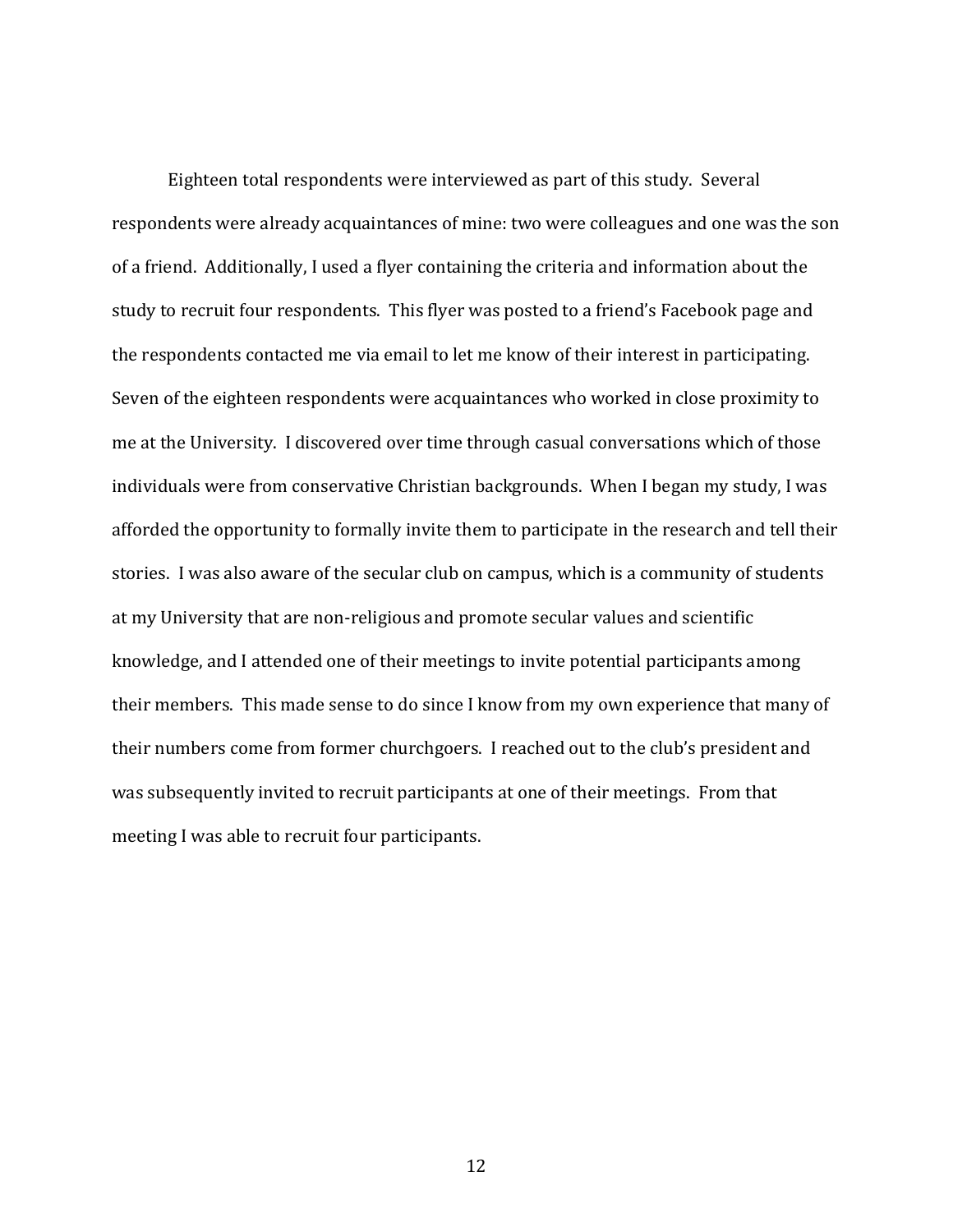#### Respondents

<span id="page-19-0"></span>Twelve of the eighteen respondents in this study were males and six were females. Of the male respondents, three were black and one was Hispanic. The remaining nine males were white and two of those were Hispanic. Regarding the female respondents, one was black and another was of mixed racial heritage. There were four white females and one Hispanic female. With regard to sexual orientation, four males identified themselves as homosexual and one male identified himself as bisexual. The remaining thirteen respondents either identified themselves as heterosexual or did not mention their sexual orientation. Furthermore, 17 or the 18 participants were enrolled at a large university in Florida. The respondent not enrolled in college was unemployed at the time of the interview.

Most of the participants developed their own systems of beliefs by pulling ideas from varying worldviews, religions, and concepts. Fifteen of the eighteen respondents no longer self identified as Christian in any sense. Eleven of these claimed to be atheists. One respondent said she was agnostic. Another participant claimed to be something between a pagan and an atheist. Two respondents had no label for their beliefs. Furthermore, three of the eighteen respondents claimed some version of Christian-like beliefs, although none of the respondents' beliefs fit into the category of conservative Christian. Only one of these seemed to genuinely believe that God exists. However, all three felt that God did not inspire the Bible; they also did not necessarily believe in the power of prayer. Furthermore, no respondents espoused conservative values consistent with conservative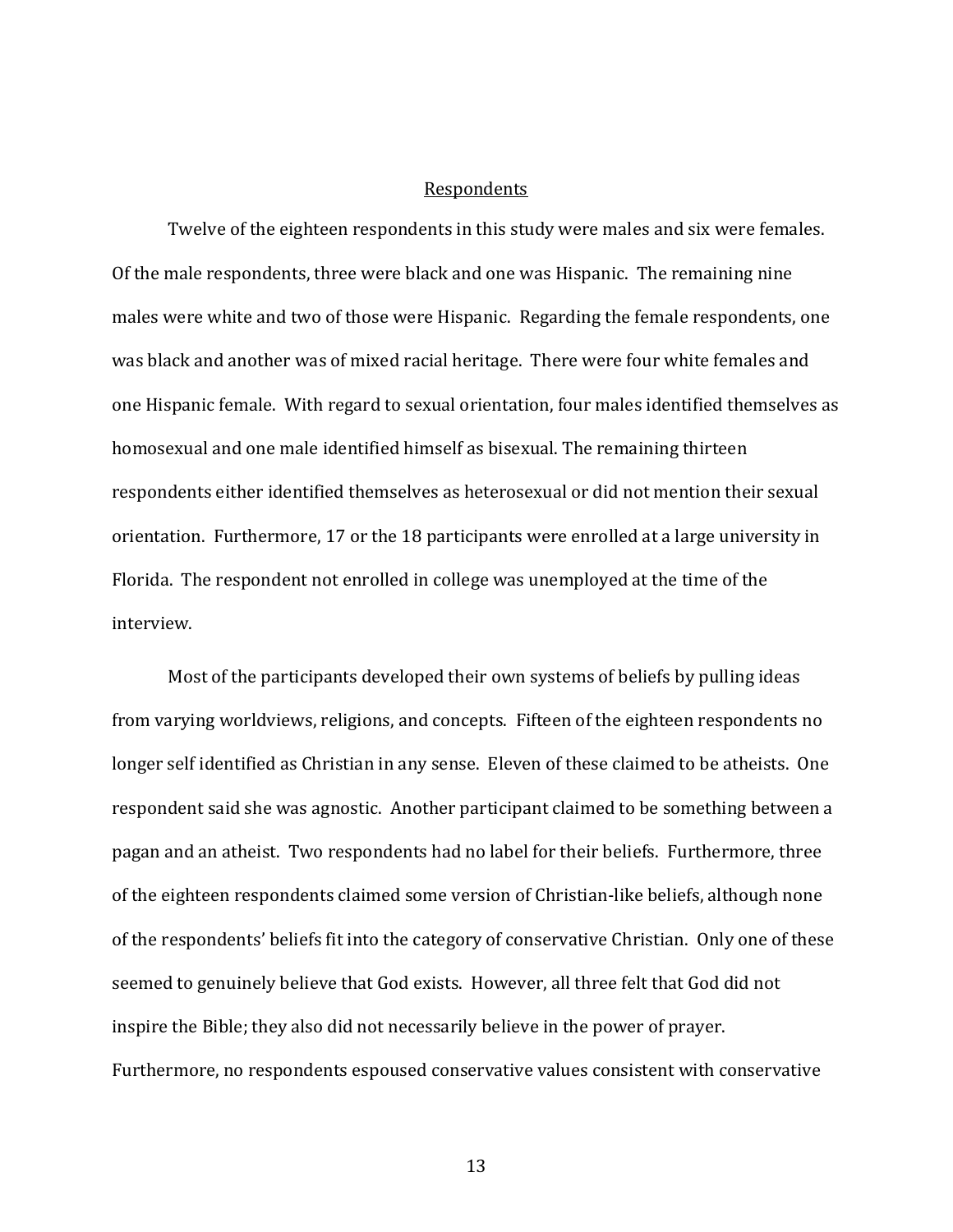Christianity. Like their non-Christian counterparts, these participants' beliefs were also syncretistic. For a complete list of all the participants and a brief summary of their demographics and background see appendix A.

#### Data Collection

<span id="page-20-0"></span>Sixteen interviews were conducted face-to-face in public locations convenient for the participants and two were conducted over the phone. All the interviews were audiorecorded and transcribed after the interviews were conducted. I tried to maintain the emphasis used by the respondents by using italics. All interviews were transcribed into Microsoft Word documents. I used the ITunes program to playback the recordings until they were fully transcribed. The audio recordings were destroyed after transcription. All names of the participants have been changed to pseudonyms for confidentiality. Before the start of each interview, I provided each respondent with a physical copy of the Institutional Review Board approved Participant Informed Consent Form. For this form see appendix B. The phone-interviewed participants were sent copies of this form via email prior to the interviews. The interview format was semi-structured with open-ended questions. Openended questions allowed me to gather rich and detailed narratives from the participants and the semi-structured format provided me the freedom to ask clarifying questions of the participants as new themes emerged. The interviews lasted approximately between 30 and 90 minutes. The interview questions are included in appendix C at the end of this paper.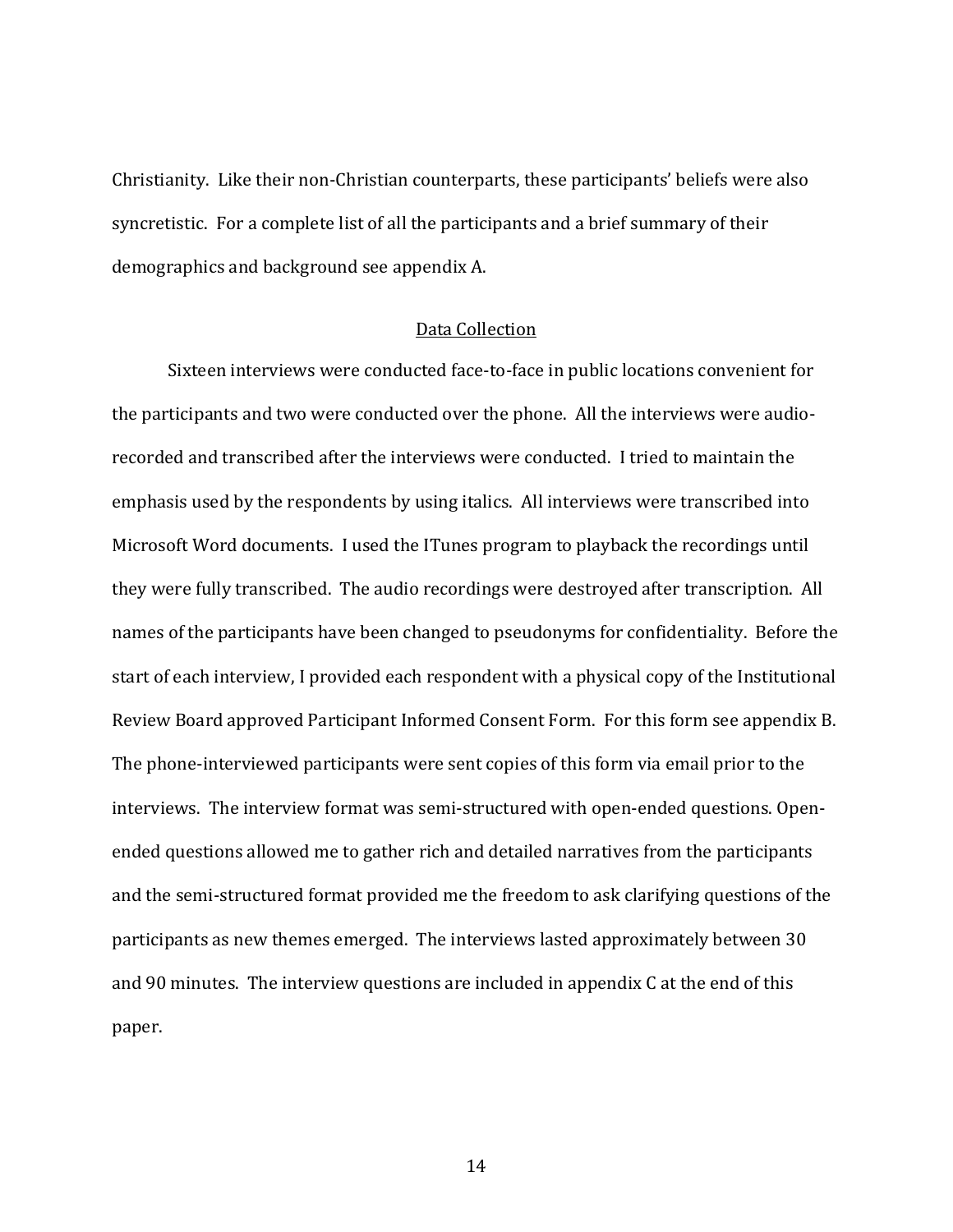#### Human Subjects and the Institutional Review Board

<span id="page-21-0"></span>Each respondent was informed that they had the choice to decline or accept participation in the study and that they could withdraw from participating at any time during the interview without penalty. If they chose to withdraw, I informed them that no record of their participation would be kept and all of their previous responses would be destroyed. I was careful to select participants who were not under my authority in any way in order to avoid direct or indirect pressure to answer the questions in a certain manner. IRB approved Informed Participant Consent Forms were provided to all respondents, but they were not required to sign them. Only the principal investigator managed the personally identifying information of the respondents and these were all kept private. All transcripts are stored in a locked file and no personal identifiable information is contained in them. Several respondents asked for a copy of the thesis after it is completed.

#### Analysis

<span id="page-21-1"></span>I analyzed the data using a grounded theory approach. The purpose of using this approach was to avoid framing the data within preconceived ideas about the research question. In this way I was able to allow the data to speak for themselves and I developed themes as they emerged from the data through systematic coding processes. After transcribing, I conducted initial line-by-line coding to identify preliminary concepts throughout the data. Then, I used focused coding to consolidate the findings into meaningful themes. Lastly, axial coding was the final step of coding that allowed me to make connections between the themes uncovered during focused coding. Furthermore, I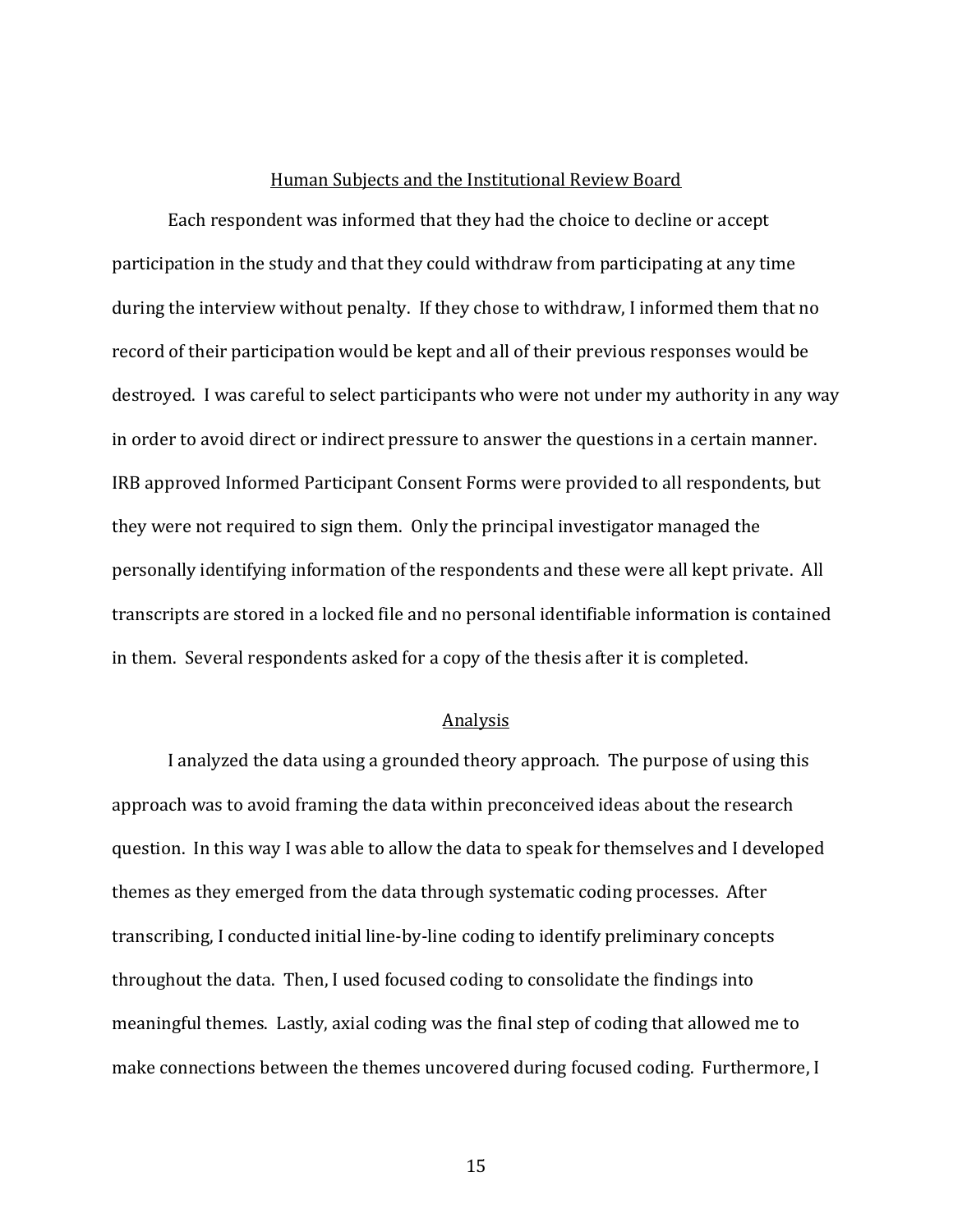developed many concept maps to establish relationships between the themes and the larger processes at work.

#### Reflexive Statement

<span id="page-22-0"></span>This research answers a question that is very personal to me. I did not grow up in church, but when I was 11 I was enrolled in a Christian private school that I attended for a year and during that time I regularly attended the school's Baptist church. The experience was pretty negative for me and I was glad to be able to quit attending church at the first opportunity. Years later, I found myself hovering somewhere between agnostic and atheist. My experience made me wonder about others' experiences with leaving church. I developed this research question based on my desire to know if my reasons for leaving were also the reasons of others.

Because of my own experiences and my understanding of the existing literature, I started this project with a pretty strong expectation of what I was going to find. However, as I began to interview people I quickly realized that I was dealing with something much more massive in scale than I had originally thought. My expectation was that the participants would explain a neat and simple list of clear-cut reasons for leaving or at least one as simple and straightforward as existing studies suggested. The reality was, there were numerous interacting processes—many overlapping and interrelated—that developed over time into a decision to leave. Not only that, but these developments emerged with feeling and conviction. I quickly realized that this was not going to be a light task.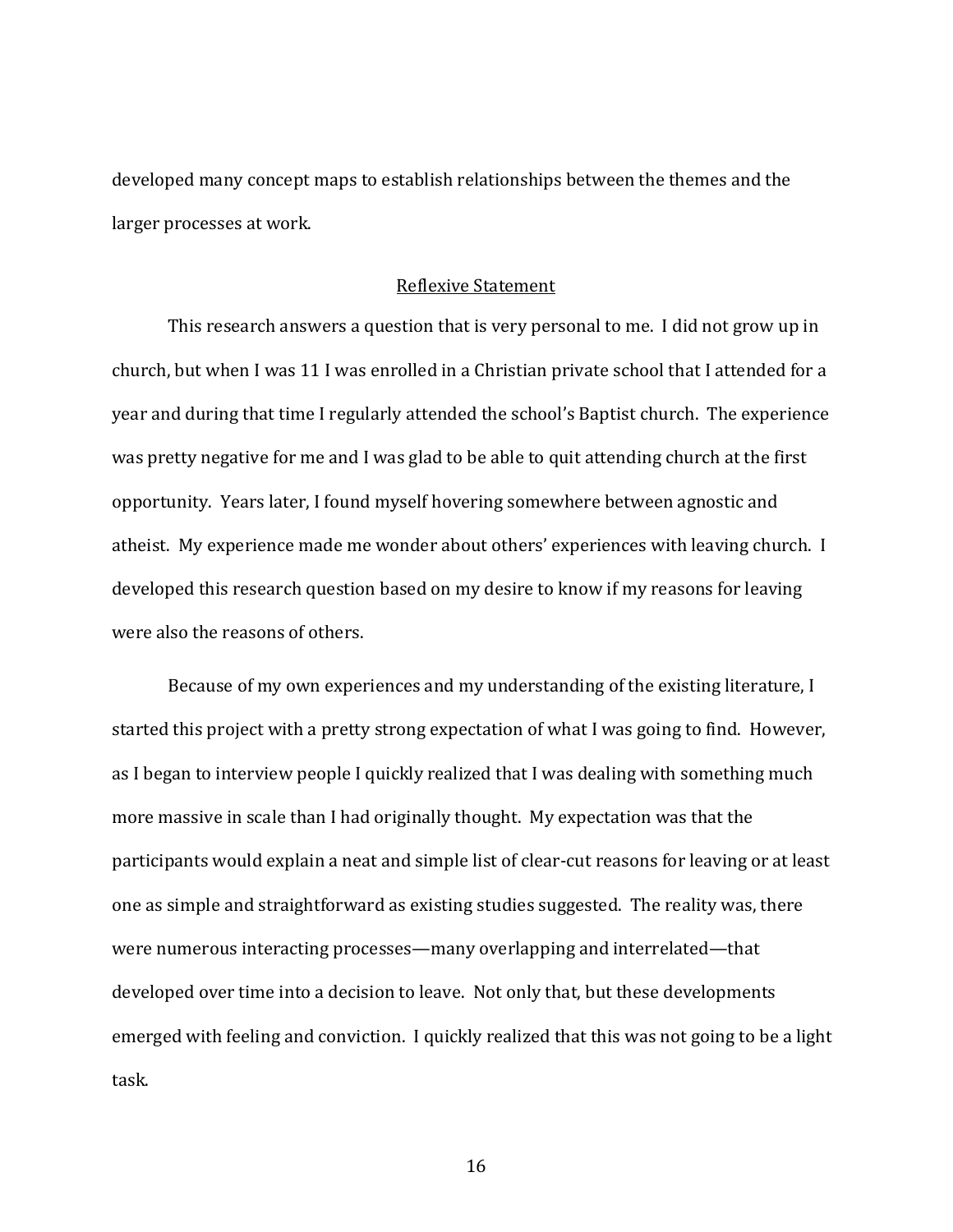The interviews themselves often left me very emotional afterwards. Although I was very mindful of my displays and body language during the interviews as to prevent the participants from feeling uneasy, the things they would say often startled me. I think I was even more startled by the fact that I was taken so off-guard by their insights. I am not used to being surprised by people.

Additionally, the respondents often had such poignant observations that it felt as though everyone I interviewed was a social scientist. More often than not their words haunted me throughout the process as well. For example, when two participants told me about abuse they witnessed or experienced at the hands of people in church, it broke my heart. It was also very difficult to hear about the struggles of the gay participants who realized as young teens that the way they were made was not compatible with the institution they attended. Moreover, my heart went out to one participant who longed to be able to return to church and faith in Christianity because he loved how comforting it is to believe. Nevertheless, without the conviction that Christianity was the truth, he found it impossible to return. There are so many experiences like this and I must have broken down and cried at least a half dozen times after the interviews not only because of how emotional this was for me, but also because of how strongly these people and their faith were affected by their experiences.

Finally, another benefit of this research is that I feel I have acquired a much deeper appreciation of grounded theory and qualitative research in general. Not that I'm in any way against quantitative research, but with regards to this particular question—I don't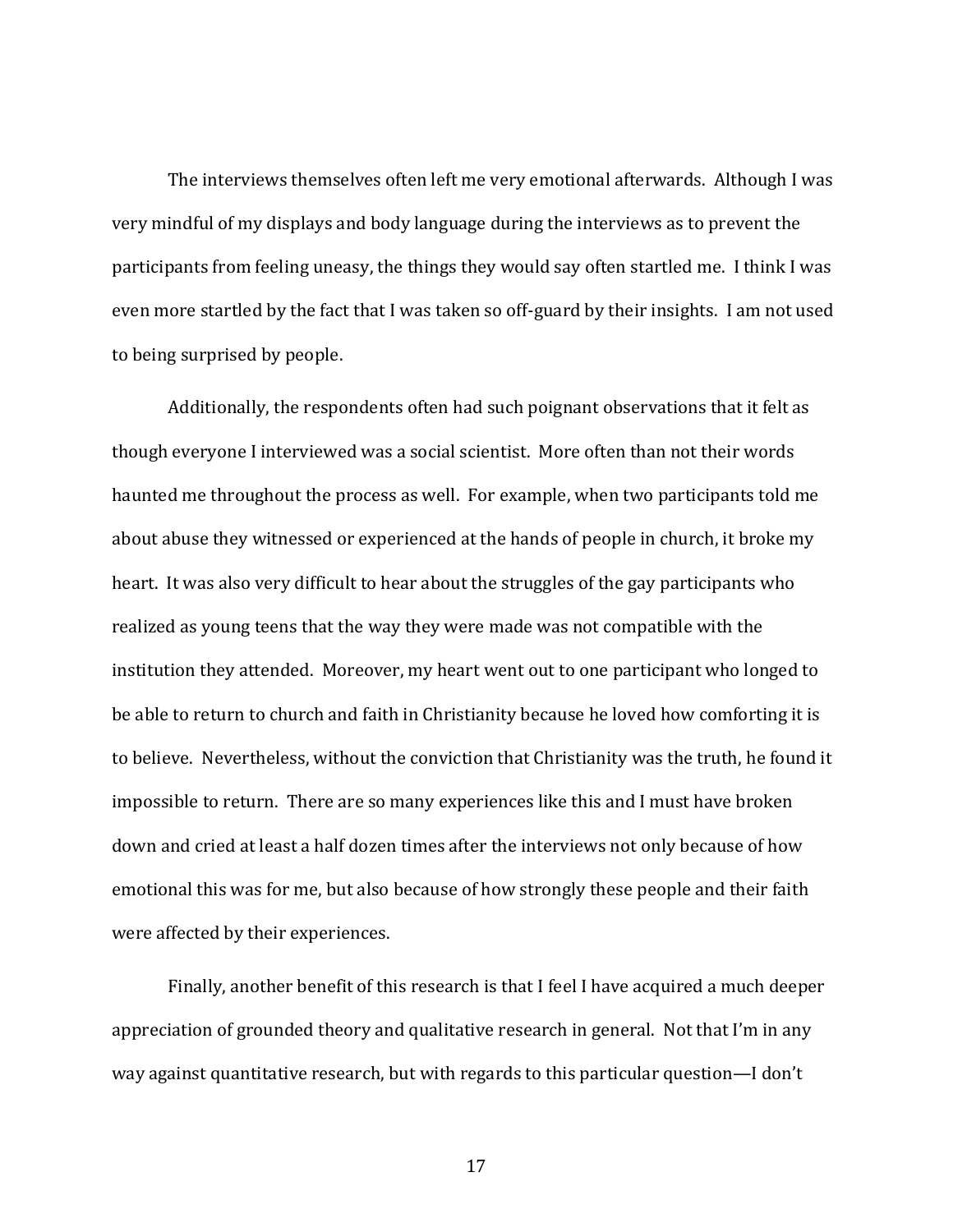think I would have ever been able to develop a survey instrument that could tap what I have found by using this methodology. The richness of the data that has emerged through this process is priceless in my opinion. I am so thankful to have been afforded the opportunity to do this work and learn so much.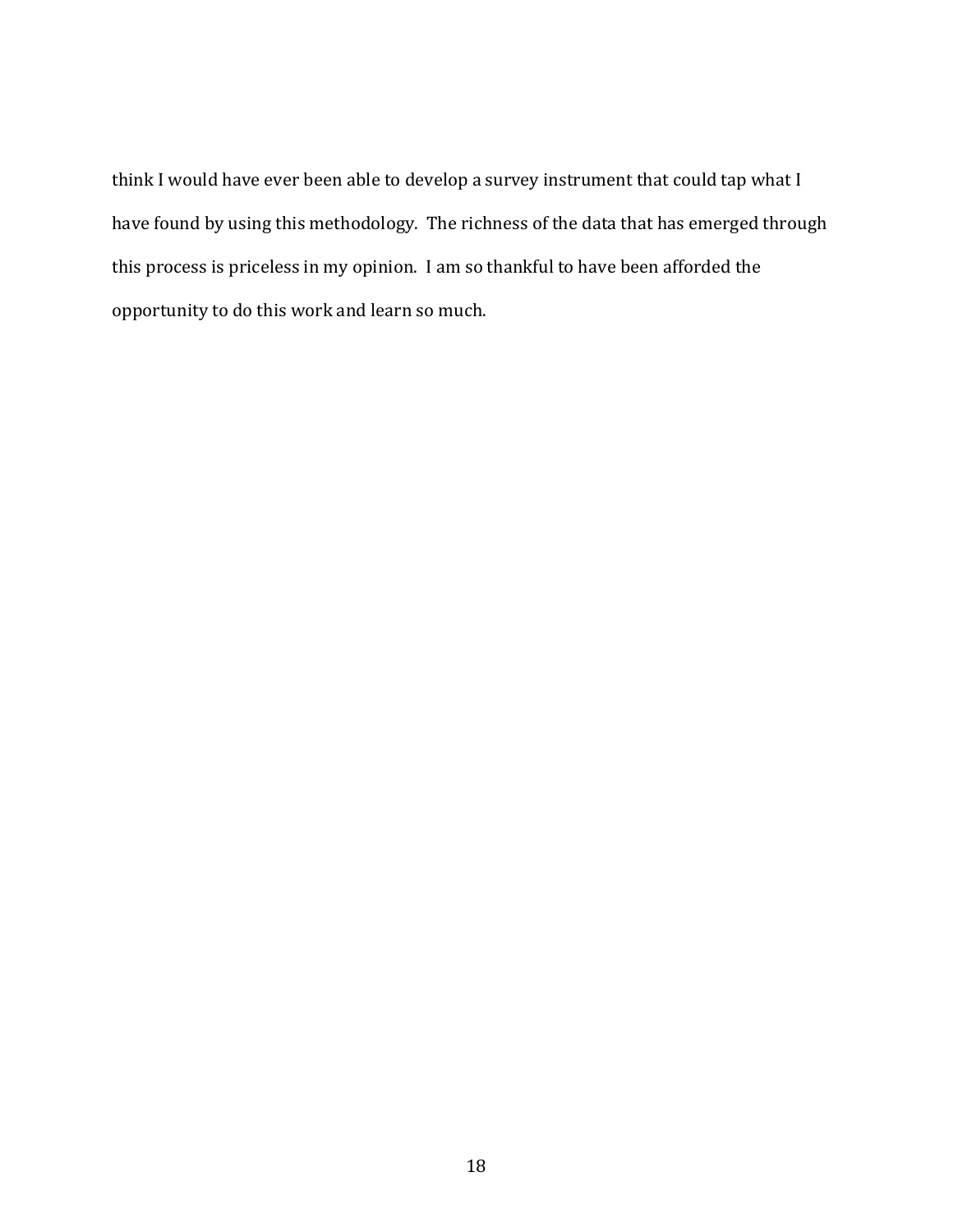#### **FINDINGS**

<span id="page-25-0"></span>My research describes two main processes that explain the departure from church attendance of Millennials raised in a conservative Christian environment. Although often occurring concurrently in individuals, they remain distinct processes that do not require the presence of the other to stimulate the decision to quit church. The first process deals with the cognitive and spiritual disconnect that many Millennials describe. This process examines how learning from religious authorities and secular experts shapes Millennials' understanding of spiritual and cognitive truth, resulting in defection from church. Next, I illustrate how the church environment is driving Millennials away because it is perceived as hostile and contrary to wellbeing. Together, these processes describe the decision making process of Millennials in leaving church.

#### Cognitive and Spiritual Disconnect

<span id="page-25-1"></span>Millennials describe a process that demonstrates how they are not just quitting church, but in many cases they are fundamentally rejecting Christianity's philosophy of life. This is not because they just want to ignore what Christianity teaches, but rather because they simply do not believe it is true. Martin says it this way:

I'm not an atheist because I hate God or something. I'm an atheist because I don't think He exists. It's…not like I converted to atheism, I just—I lost my connection to Christianity.

Oftentimes they want to believe it is true, but their search leads them to dead ends both intellectually and spiritually. Cognitively, many cannot reconcile what they have learned outside of church with lessons taught inside church as Chris describes: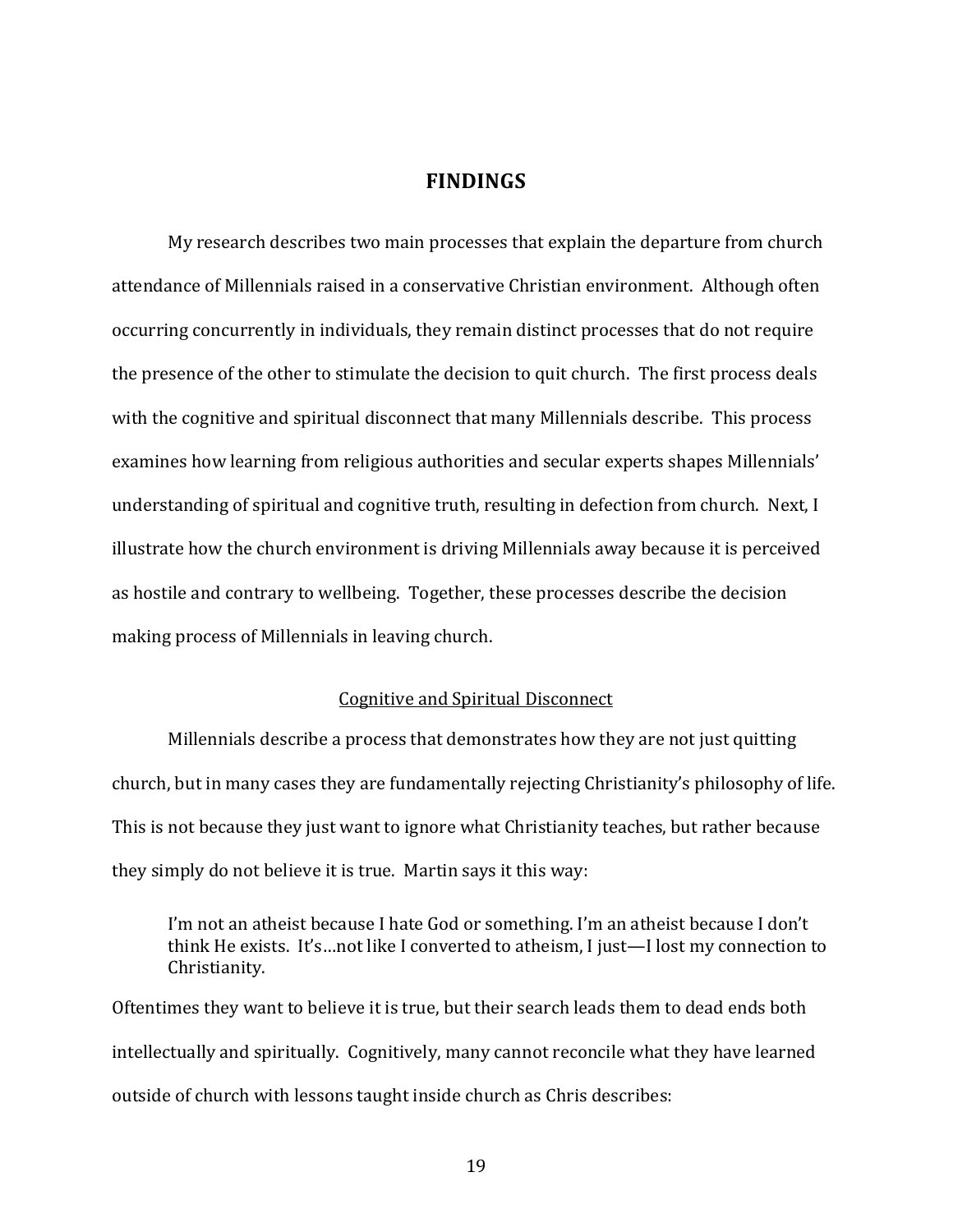Most Christians will say, well you had that seed of doubt you were never fully Christian or whatever. And, I don't know if it was a seed of doubt so much as sometimes I couldn't reconcile what was happening in the real world compared to what the Bible said life should be like, if that makes sense?

Spiritually, the Millennials have little to no experience of the supernatural presence of God, which could supplement the church's teachings and provide a personal witness of the veracity of the faith. In this example, Jason describes his feelings about his lack of supernatural experience:

I was always brought up to believe that you would pray for things and then God would answer it but I never actually saw anything happen so I was always under the impression that I was getting kind of negative special treatment.

The absence of both cognitive and spiritual connection puts Millennials in a difficult position regarding Christian faith and attendance. They feel that they must either suppress their intellects or leave. Since Millennials find it difficult to suppress their intellects for long—if at all—they respond by abandoning the congregation to which they belonged, and often enough, their faith as well.

#### *Questioning: The Search for Objective Truth*

<span id="page-26-0"></span>If Millennials are reared in church or attend voluntarily, their decision to leave is heavily influenced by what they learn and what they perceive to be true. As Millennials learn and become progressively educated, they become increasingly interested in the search for truth from an objective standpoint. "Questioning" is the analytical method used by Millennials to deconstruct their experiences and find meaning in the things they learn. To better clarify this concept of questioning, here are some examples of the usage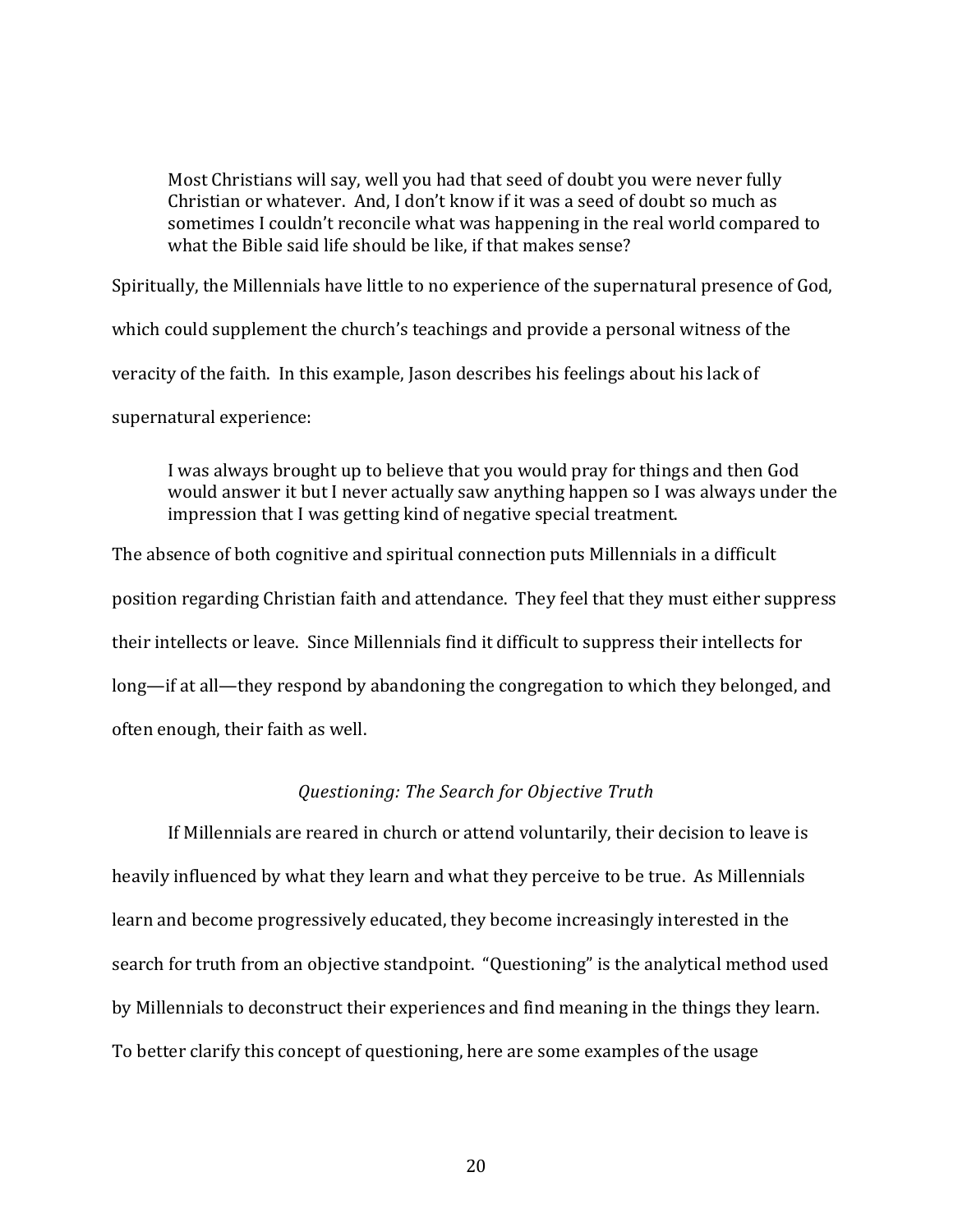described by Millennials. First, Ashley describes questioning Baptist Christianity on its claims as a transformative power:

Why I stopped going? Well, um around that time was when I started questioning things and um, started thinking outside of that and is this really it? And you know I always, they always did the thing where you commit your life to God and all of that stuff. And everyone always seems so really changed by it and I did that and it felt absolutely no different…. So like it just…so like then you start questioning things. Like, okay well why is it not working, what's up?

Ashley is describing how she questions her lack of experience and reconsiders the truthfulness or authenticity of Christianity. This is similar to how Jason in the earlier example lacks answer to prayer and wonders if God is ignoring him deliberately. Additionally, Eric describes his experience with questioning the Bible and the result of his search:

Like in that time, like fourteen was when I first started questioning and then there was a period of reading the Bible and questioning it and not finding the answers…um until finally at sixteen was when I was like, ugh I want to get out of this.

Here, Eric is questioning or evaluating Biblical scripture with the intent of finding specific answers regarding his faith. Upon being unable to find a suitable answer, he realizes he wants to leave both church and the Christian faith. This result is not uncommon. As Millennials become aware of the lack of connection they feel to Christianity, their reaction is usually to start questioning their faith. The actual "act" of questioning is more of an inner dialogue that the Millennials have within themselves as they wrestle with their experiences and the things they learn. It is precisely this inner dialogue that will be examined as these Millennials describe the intellectual and spiritual struggles that put them out of church.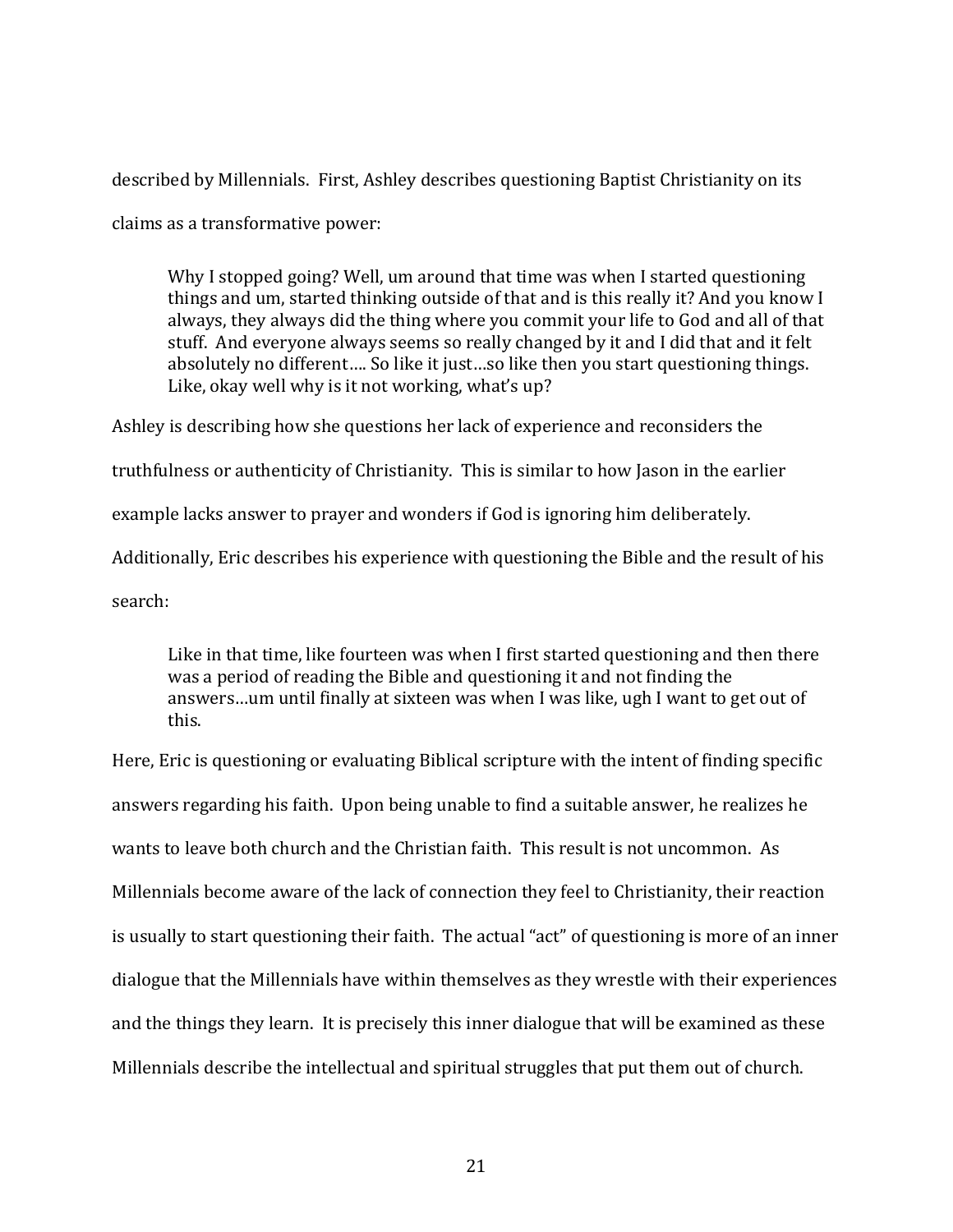#### <span id="page-28-0"></span>Passive Learning: How Observation Leads to Alienation

Millennials are highly educated about the beliefs and doctrines of Christianity, the customs, and the behaviors of those who are in leadership as well as laities. However, a large portion of this education is acquired through passive observation. Observational learning is described as passive here because the Millennials are mostly absorbing information with little to no external reaction to what they observe. This is the part of the process that is almost completely cognitive. Although they are learning passively, they are actively identifying their feelings regarding what they observe and developing their sense of identity. For example, Patrick describes the process of observational learning as he started being mindful of the implications of his same-sex attractions as a pre-teen in Catholic Church:

I was an alter-server, that type of thing, and I saw people getting married—that type you know, and I assisted in Mass and that. And I—I uh, it sort of crossed my mind, you know, like, 'oh, like, I don't really think much about getting married to a woman or anything like that, maybe there is something wrong.' So I probably just kept quiet about it, you know um, these feelings will pass, thought it was a phase type thing, um, yeah. Or you hope that it's just a phase (laughs) at that age, especially with you know, what you see. I—I think at that age, it's not what you're being told, but it's what you see. You know, you're at that age where you just sort of just like soak things in, in that regard, and then when you get to maybe high school or college, it's sort of what you're told and what you learn and what you've experienced, you know?

Furthermore, a significant struggle that Millennials have when observing the behaviors of religious authorities and other believers is the concern over hypocrisy, defined as behavior that fails to conform to publicly held beliefs and standards of morality. Millennials often have the perception that the behaviors of Christians and Christian leaders contradict both doctrinal and scriptural commands as well as their expectation of Christian moral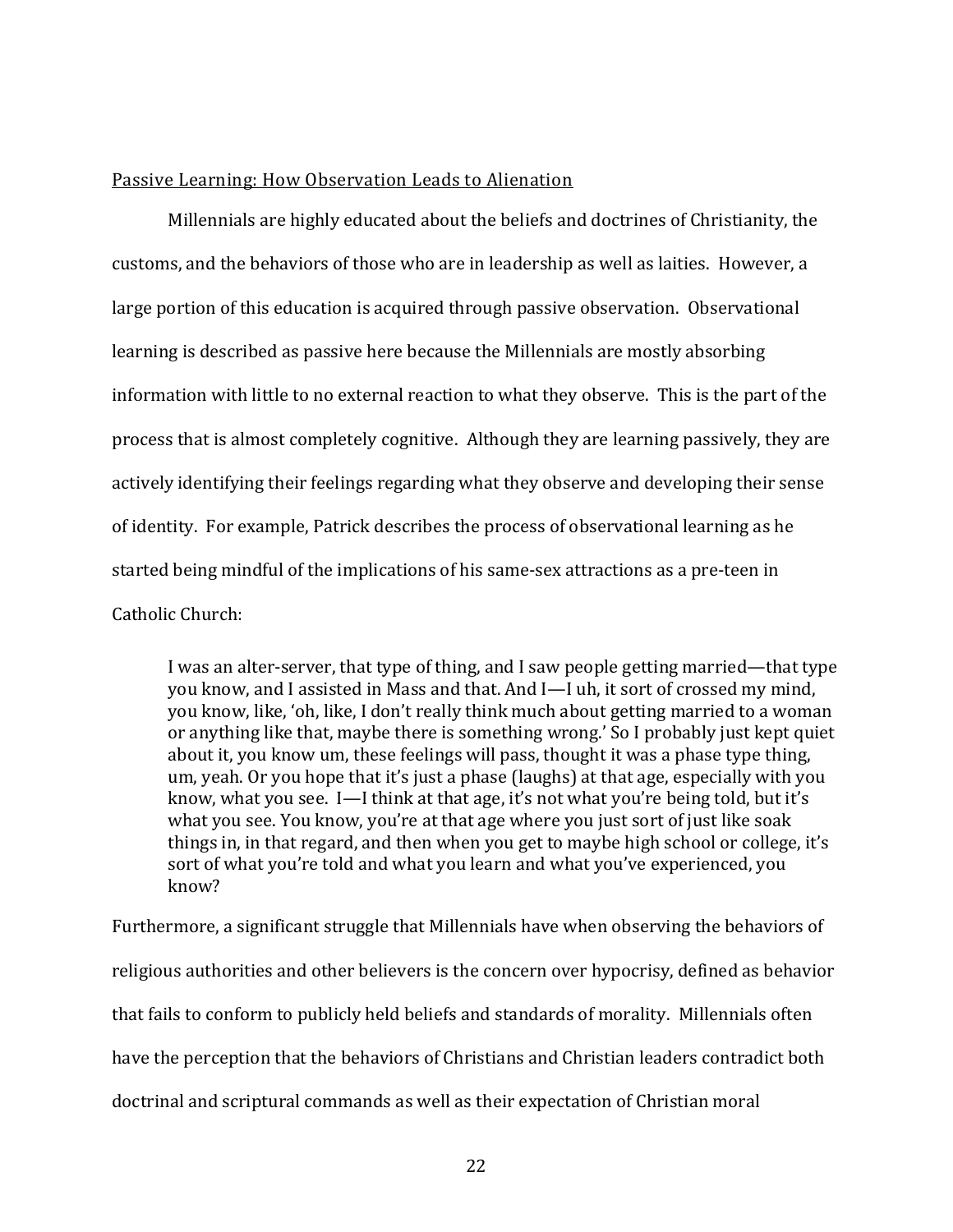uprightness. The result is that Millennials develop a deep sense of distrust for Christians and particularly for those in leadership. In addition, Millennials tend to express strong emotions that emphasize their convictions. For example, Louis observed this scene as he approached the local Catholic Church in Haiti for his first communion and could not reconcile it with the teachings of Christian love:

So, you go to church and everyone, like, if you go to Haiti, you have to be clean…I mean, look the best—your best clothes you've ever, you've ever owned! You put it on to go to church. You've got to be very, very, like, presentable. You know, people bring all their pearly whites, everything of the sort. You walk in front of the church—the church is surrounded by poor-ass people that are just in poverty. Your stacking with cash, but…you know, these people are not even stopping. You know?... They're not even stopping to give cash or anything to these poor folks that are, like, around! Um, and where's that, you know, love your brother, love your sister thing? Um, so, I don't know, I found like a lot of Christians to be such like hypocrites…

Louis spoke quite emphatically and with strong emotion—it was clear that he was shocked and angered by what he saw. Another common pair of emotions I found in several of my participants was anger and horror, which I observed in Samantha, a white female who attended a Baptist church growing up as she made this observation as a Sunday School

teacher's aide:

I know there was one specific example that got me quite angry one day in my Sunday school class because the teacher remarked something—I believe it was about the Muslim religion and she basically said in a nutshell to these third and fourth graders who don't know any better that their (Muslim) religion is based off of hate. And that they kill each other because it says so in their holy text and I just really just did not know what to say because she's telling these little kids something that they're not going to know any better, and it was just so hateful and ignorant…

Chris, a white male attending a Non-denominational congregation, observes hypocrisy and rhetoric inconsistent with his knowledge of the tenets of Christianity, which then causes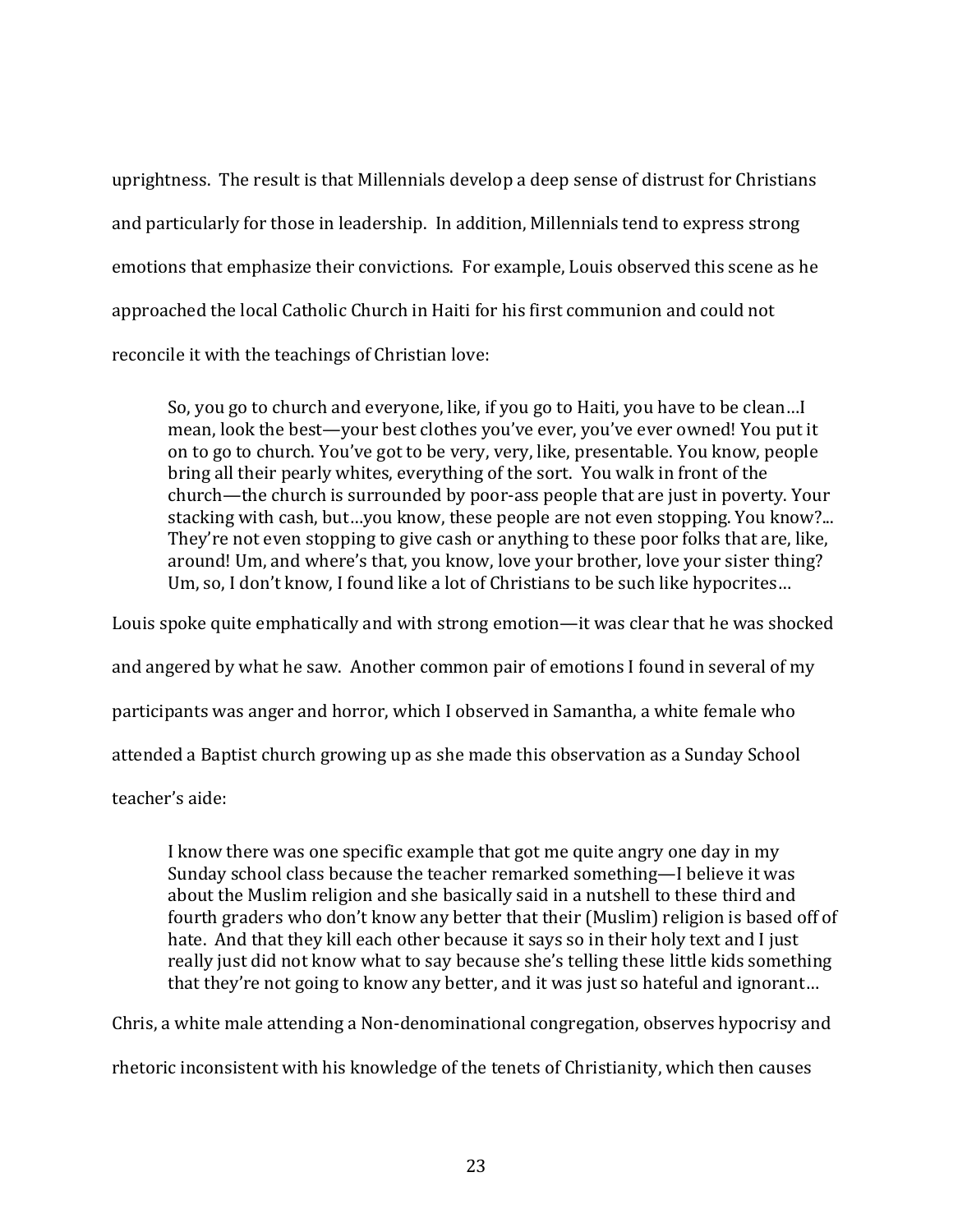him to lose trust in the organization and its congregants. He also expressed strong negative

emotions including disgust:

Becoming well educated was a part of it. Um…and you know a lot of it was also…the fellowship itself was, not falling apart but there was…there were some really fucked up things going on there, you know? The daughter of the man who taught it, I always remember this one specific case because it may be the reason that I actually stopped going to that particular fellowship, but anyway the daughter was always kind of…um I don't know, promiscuous, I guess…kind of flighty...but that's whatever. That's a personal thing, but she got pregnant on accident and she miscarried and I remember her saying that God did that; that God made her miscarry the child because, you know, I don't know, it was better for her or something. Like God knew it was better, so it was basically God's will that this miscarriage happened. And it just didn't meld with anything I had ever heard before and it just made no sense to me, it just didn't. And it was kind of the beginning of the end, of like…what they said and what they did kind of unraveling.

The hypocrisy observed in Christian leaders even goes to violent extremes. For example,

Eric's Baptist youth group played volleyball against teams from other churches and this is

his account of the unfriendly competition he observed:

And um we'd play volleyball against other churches and that got extremely competitive. And so there'd be things where like um, our-our youth pastors; our coaches would be like, 'don't worry about it, just knock 'em in the face.' And we're like, 'what?' (Laughs) 'That's not…good or Christian.' And they'd be like, 'it doesn't matter; we gotta win.' And I mean it was not just him doing this kind of thing; it was the whole I guess like…culture? Especially like volleyball competitions where it was just like, 'you wanna go out there and win for Jesus? WIN FOR JESUS, then!' And most of us were pretty cool with it and honest to God I would still be cool with it if it wasn't wrapped up in Jesus—because it's kind of like…sportsmanship is, 'you fucking win,' but you don't go out there and say, 'fucking win for Jesus!' There's where kind of like the hypocrisy all comes in. Think of it like a big ten school where you're told you have to go out there and throw elbows and shit and that's what you do. But if you're a big ten Jesus fan, and you tell a guy to go out there and throw elbows and shit it's kind of…it's kind of fucked up. What would Jesus do? Would Jesus throw elbows?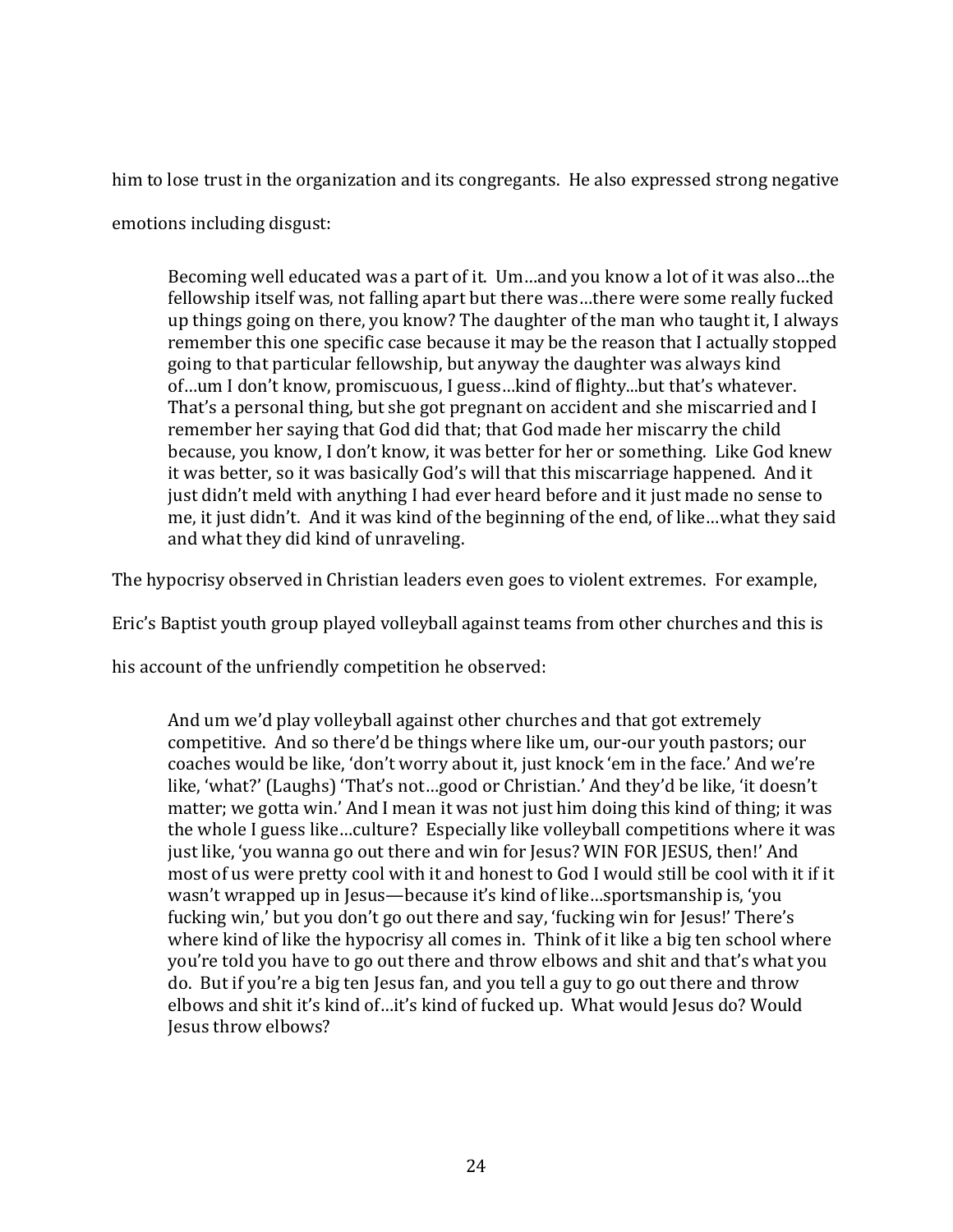Finally, another significantly impactful hypocritical observation mentioned by numerous Millennials involves the sexual scandals they become aware of taking place within their congregations. Phil accounts for one such scandal that almost broke up the church. It is evident from his testimony that this experience and others have made him highly skeptical and distrustful:

Well, I mean I've had some really bad experiences, like at the Presbyterian Church: there was like a scandal with like the pastor there. Like the pastor was like abusing his power to like assault a young woman and it's like…and this is the youth pastor. And then like whenever that was like an issue he tried to like…pretty much divide the church and say like, you know, 'this didn't happen' and it's like…uh…people in…ugh. It was just a headache. And I don't even know if there actually was an assault; there was just like so many rumors flying around. I know for a fact he like tried to divide the church and like break the church up. I don't know if he actually committed an assault…I mean but that definitely seems like a real possibility because he was a…handsome white guy. And that's what assholes like that do. (laughs)

Relating a scandal involving another youth pastor is Christina. Her account also captures

the betrayal and distrust that followed the incident at the Methodist church:

And then it was a small group and that's when we had a youth leader. And we had him for like a year and then all of a sudden he tells us at one of the Friday meetings, 'oh, I…I can't do this anymore; I'm leaving. So, I'm leaving you guys.' So, of course, I think I was 12 or 13 years old. Obviously, you know, he couldn't tell us the reasons why, but at that age it's like, 'why did you make all these promises and now you're leaving?' And of course people talk so, we ended up finding out later on that it was that he was divorcing his wife; he had cheated on her. And he was divorcing his wife to be with the other woman and he left youth group because he felt like he was in sin or I don't know. And then everything just basically was ruined after that. Some people left. Some people stayed. And it was just nothing was consistent anymore after that....So, I started to umm not trust people. After that I didn't really trust anybody who would tell me things. Like, 'oh I do this or I do that; this great person' but…I started not trusting that, you know? I would sit back and watch, so that made me observe a lot of people after that.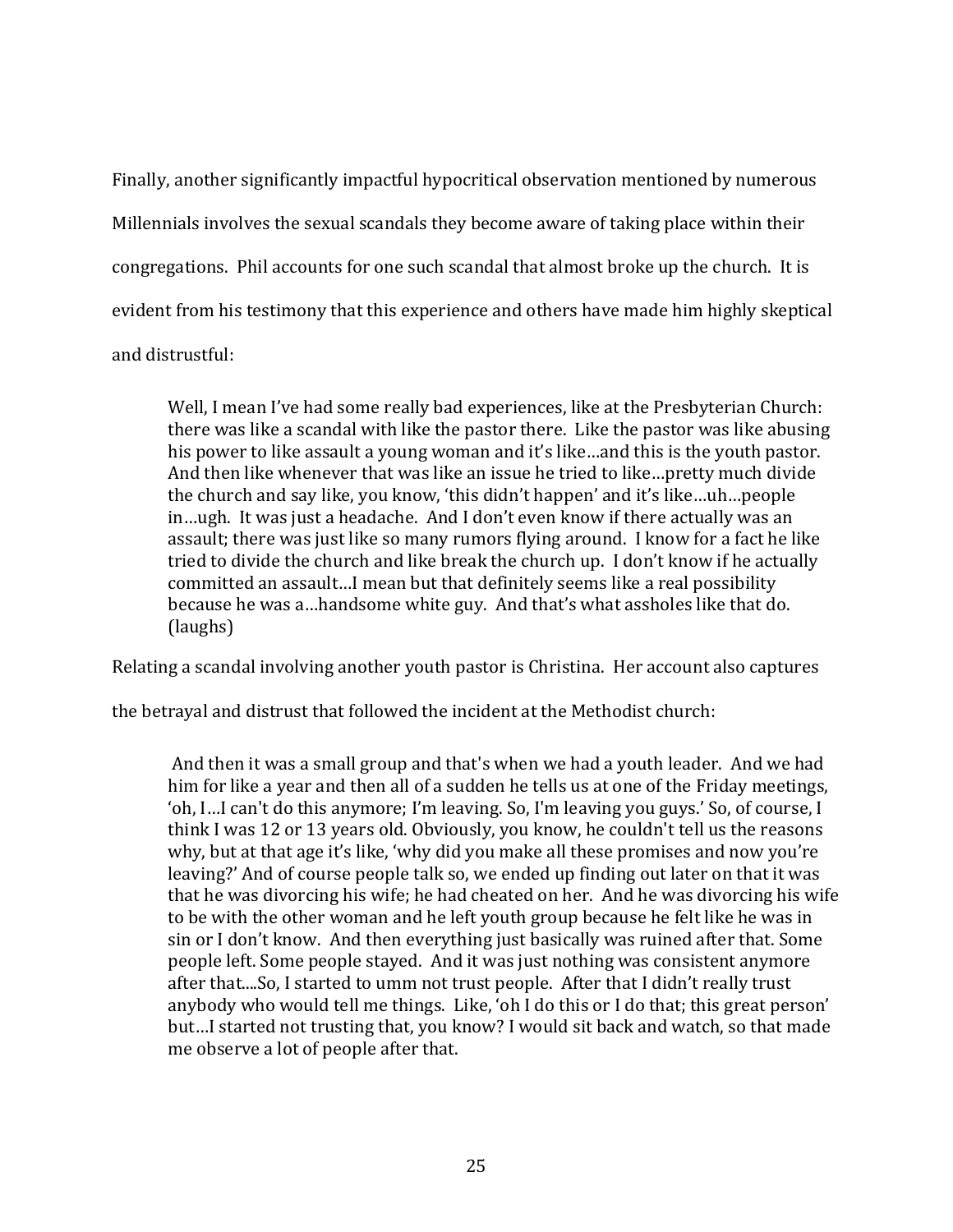These data reveal how impactful these hypocritical observations are on the young Millennials. The Millennials' strong reactions underscore how they find these external observations incompatible with trust, their beliefs, and further participation with the church. However, this is only the beginning of the unraveling. The active learning component cements the negative feelings Millennials begin to accumulate during their tenure in church.

#### <span id="page-32-0"></span>Active Learning: Education and Worldview Flux

Ultimately Christianity, like any worldview, is portrayed as the answer to life's hard questions such as, what happens after we die? What is moral? What is our purpose? It presents itself as objective and exclusive truth. It is objective because God, the ultimate authority, communicates it to man in the form of the Bible. Secondly, it is exclusive because it is presented as the only means for salvation as well as the antidote for damnation. On the other hand, science and the scientific process present Millennials with an alternative version of truth—one that is backed by rigorous empirical testing and evidence and does not depend on divine influences or ancient manuscripts. In this section I will describe Millennials' experiences as they seek a worldview to connect with and understand.

Millennials indicate that they learn from a variety of venues including religious authorities, family, the Internet, friends and social groups, books, music and other media, as well as part of formal education in classes at church, school, and college. This section describes both the different components of active learning Millennials use when creating their worldviews and how this learning tends to have the unintended consequence of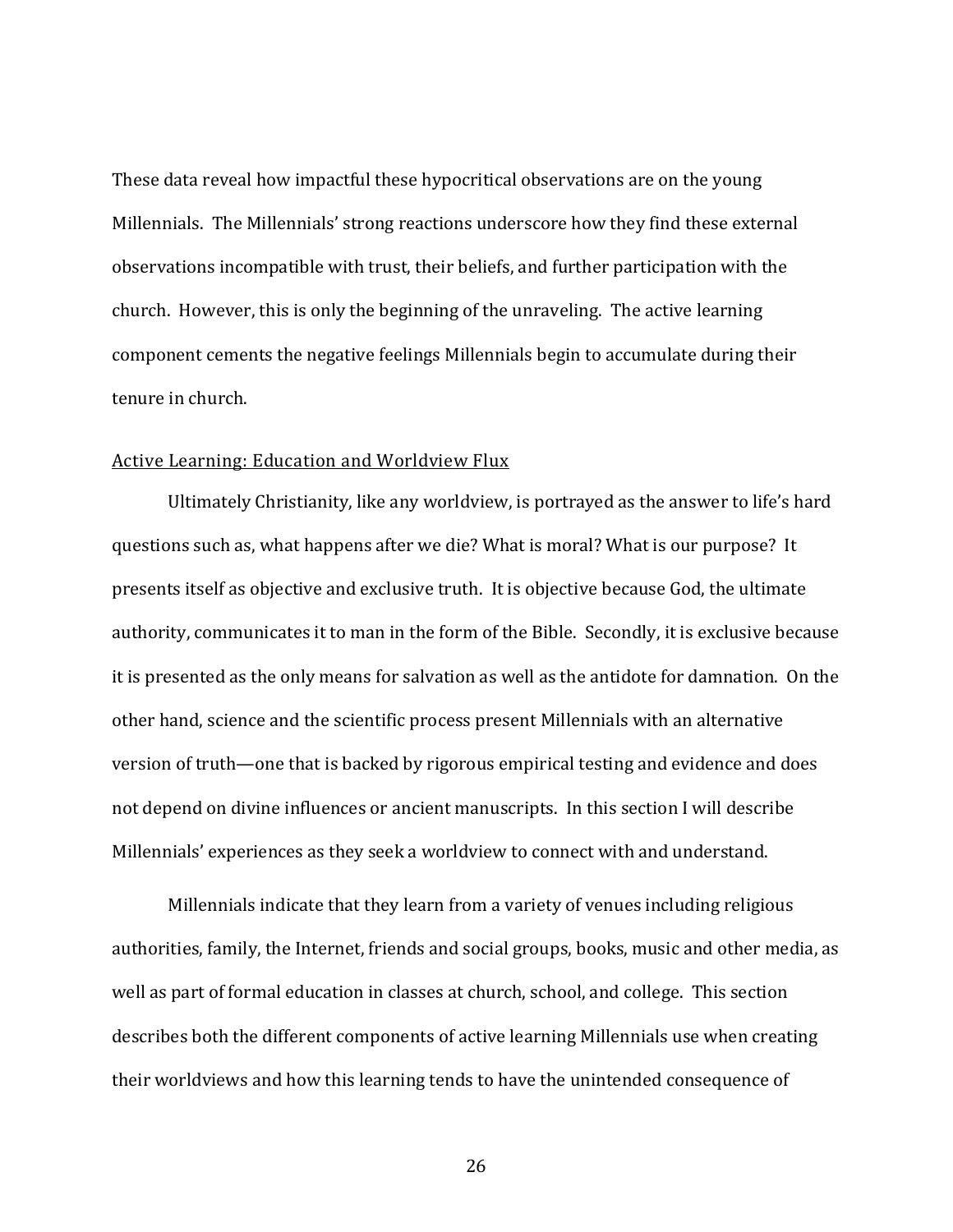alienating Millennials from Christianity. The first component of active learning is participation in spiritual endeavors. This is where the person actively tries to learn about and participate in a spiritual experience or environment. The second aspect of active learning deals with what Millennials learn from Christian and non-Christian sources; this includes learning about doctrine, the Bible, and apologetics (defenses of the faith) as well as humanistic ideas and scientific explanations for the natural world. Based on their education, Millennials actively form their systems of belief concerning Christianity, truth, and life's important questions. These experiences highly influence Millennials to quit attending church and often to discard their Christian beliefs as well.

As previously stated, one of the ways Millennials initially attempt to connect with Christianity is through participation in spiritual behaviors. They are encouraged to do this by their religious authorities, and/or parents and peers. The most common spiritual engagement mentioned by Millennials is that of prayer. Although prayer is touted in the religious community as a failsafe option for resolving conflicts in the spiritual and natural realms, many Millennials find it severely lacking in results. Here are some examples of these experiences and the subsequent reactions. First, Jason says this about his experience with prayer:

Well, this could…this might be like…transitioning into not believing anymore but, it just seems like they were…Okay, part of my story I guess I should go back is that…I kind of, I grew up believing that you can pray and have those prayers answered but I actually never saw them being answered. So, for me living in a church kind of community where I was hearing about people's prayers getting answered, but not actually seeing any of them. Or any of the things that they were claiming were them being answered, which were just typical things that would happen anyway. Um…it's like I started hearing more and more about these prayers being answered and I was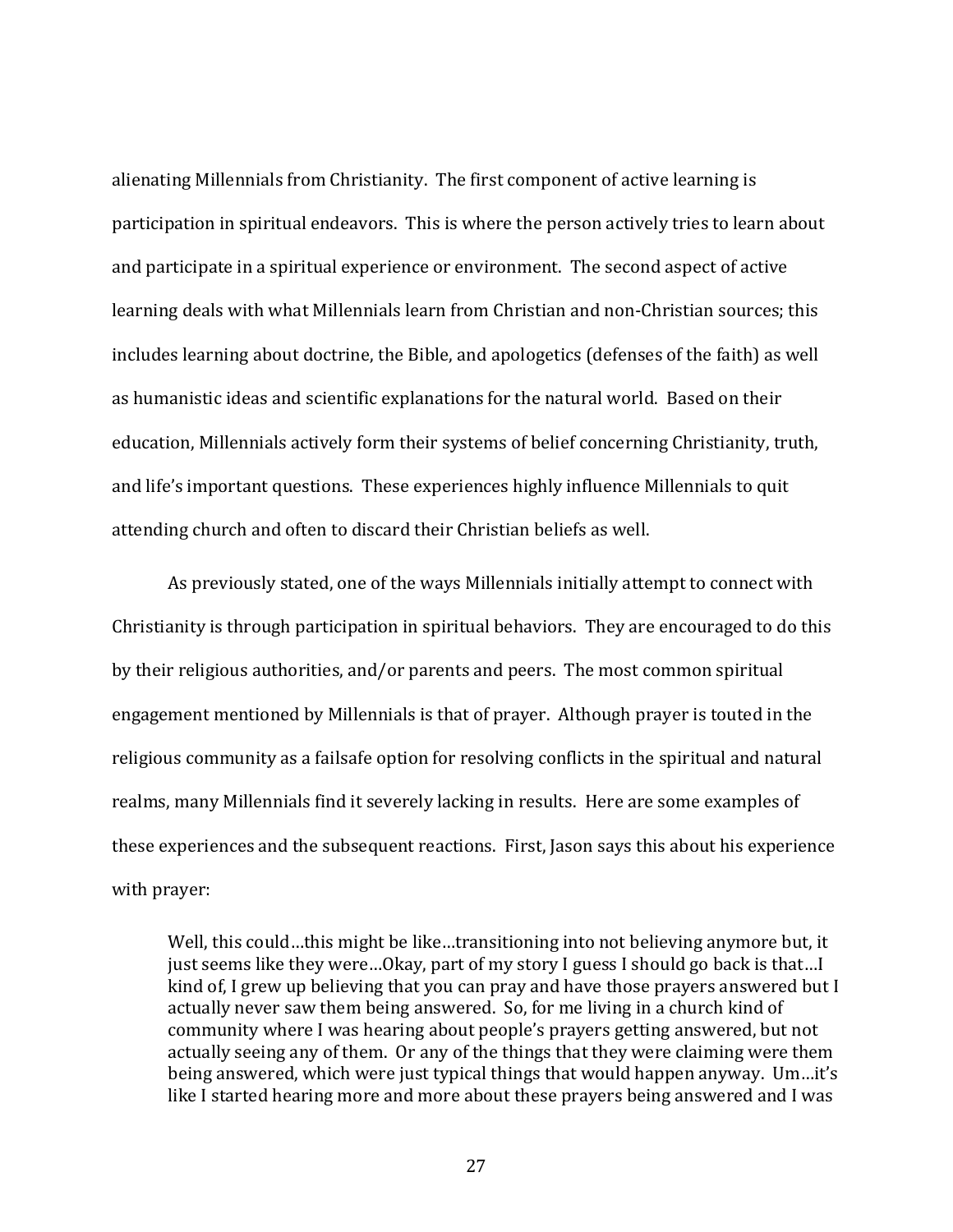looking around and not seeing, not actually seeing anything. So the being ridiculous would be them like attributing all these things to prayers being answered.

Here, Jason's response to not seeing results from prayers is that he found the whole idea

ridiculous. Also, Olivia echoes the sentiment that prayer is ineffective and unnecessary in

her statement:

Um well there was a part after my parents divorced when I was about 11 and there were a series of events of things that happened to me and my brother and my mom. And my mom always you know, her thing was always, you know, 'I'm gonna pray about it' you know, 'God is going to deliver us; he is going to help us' and for me…I never saw that help. And so I saw for my mom and for a lot people in my family, you know, they equated, you know, doing well and being happy with the grace of God and because I didn't see you know, wellness happening and because I wasn't happy but I was always praying and you know, my mom stuck it to me that we have to pray and even when I did it even when I didn't want to do it—I didn't see what you know we were expecting to get from it. And so I think that's what started the whole you know, 'am I really? Do I really need to do this? Is this really doing anything for us?'

In this example, the dissonance that occurred between the act of prayer and the lack of

results caused Olivia to reconsider the need for prayer. Additionally, Ashley had this to say

about her attempt to commit her life to Christ and receive a spiritual impartation after an

alter call:

Um and so I went down and I did it, and I said the prayer because he says the prayer with you and then somebody came and got me and you know, we talked about it. And I just remember kind of being like, 'this feels no different…I feel absolutely no different.'….Yeah, I remember like looking around and I was like…where's the epiphany I was supposed to have? You know and it was just like, damn it! You know I thought that this was going to be it! I thought this was going to change my life forever! (laughs) And nothing's different. And of course I went on for you know, and I thought well maybe I have to give Him some more time, maybe I have to pray more, so I would say for a couple more weeks you know I went and then it was like okay…really—nothing is different….No, I didn't share—because I felt bad! 'Cause I was like, 'maybe I said the prayer wrong—did I forget a word?' (Laughs) 'Cause you know I'm a little bit younger so I was like if I did it wrong, maybe I don't want maybe there's something wrong with me…like He doesn't want to like, you know. It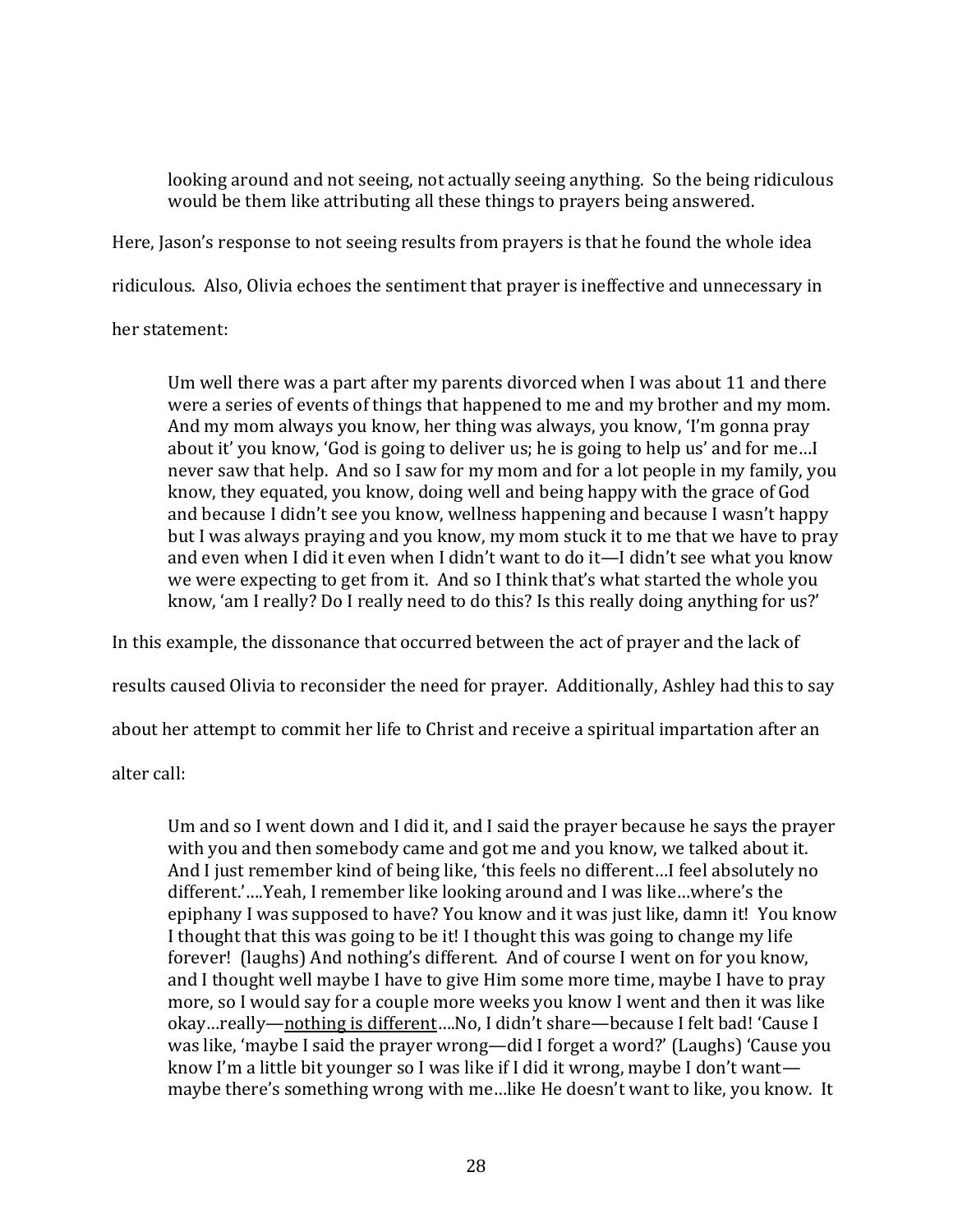was all these different things so I didn't want to bring it up. And then after, you know, a while I just stopped going. And then right—pretty soon after that is when I kind of merged into kind of that higher thinking of well like maybe this religion and stuff just isn't real!

What is significant about Ashley's disappointing lack of experience with the supernatural is

that it not only caused her to leave church soon thereafter, but it contributed to

extinguishing her basic belief in Christianity. Lindsey, a white female Millennial from a

Pentecostal background describes a similar lack of experience with the supernatural. Like

Ashley and Jason, she feels as though this is the result of something being wrong with her:

But even back then I noticed that I had felt a disconnect from my peers because they were happier with it. Like, they...I, I associated with people who were more, I guess you would say more of the evangelical tradition, so more emphasis is made in Biblical literalism and on prayer and the idea that the relationship, this personal relationship with God is not just something you would pray about...it's like—you're supposed to get something back. And I didn't feel like I could do that. I felt like I was great at praying but I didn't feel like anything I heard was distinguishable from the voices I heard in my head, I guess. Yeah, so maybe I held a higher standard of uh, you know, proof maybe than some other people do, I don't know, maybe it's the fact why I ended up as a science major. But, it, of course I didn't. Of course I suppressed that you know, that, so of course I didn't think about that too much because it's scary. Well, I did! I actually thought about it a lot but I didn't think about it in the sense that maybe God didn't exist, I thought something was wrong with me. I spent many years believing that something was wrong with me.

These are just a few examples of how attempts at spiritual participation in the supernatural

resulted in a failure to connect to the divine and produced negative thoughts about prayer,

Christianity, and themselves.

Another way Millennials learn as part of their objective search for truth is through

the education that comes from Christian and secular sources. Christian sources offer

information about the doctrine of Christianity, scripture, and apologetics or defenses of the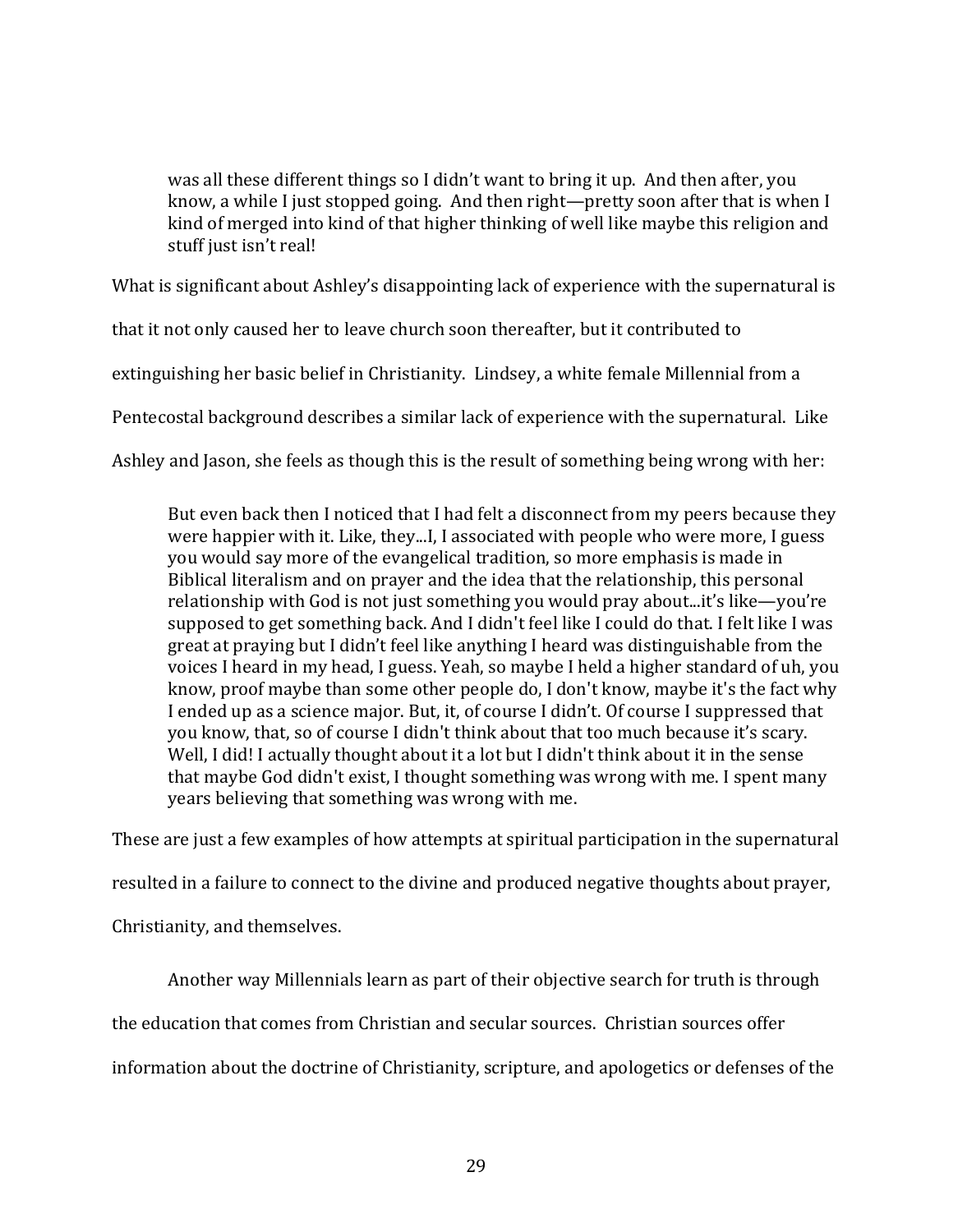faith. On the other hand, Millennials' secular education makes them aware of an alternative worldview that is oftentimes very contradictory of what they were raised to believe from their Christian education. They learn about science in more depth and the arguments of the skeptical community about religion, Christianity, and God. Upon comparing these competing systems of information, nearly all the Millennials decide that the information they learn from secular sources is more credible. That is not to say this is an easy admission for them to make. Some Millennials become saddened or angry initially when they first become exposed to those ideas and try to avoid them for a period of time. Others initially try to contend with the ideas directly by attempting to defend their Christian beliefs. Nevertheless, eventually most of them end up admitting that they simply find the secular arguments and ideas more credible than the religious ones. For example, Lindsay describes what this process was like for her:

I checked out some books on apologetics, like defending the Christian faith, and I remember thinking their arguments seemed weak. But what do I know? I'm a 15 year old kid; these are men with degrees, they know what they're talking about. So it comforted me for a time, like oh well smart people believe this, what I didn't realize was that smart people believe a whole range of things, you know…. One of the things that was a catalyst for me leaving the faith was uh, evolution. I'm a biologist and I was raised to be creationist and I was homeschooled. And the text that we used were creationist and um tried to present evidence against evolution which I later learned was wrong. And um, I split—I started suspecting it was wrong when I started you know, going to college and stuff. Then I read a really great book that laid out the case for evolution from a Christian perspective actually and I thought, 'oh, you know, this makes more sense.' Whatever and I still felt like I was in flux with my…faith, which how did I get to there I don't know…. And, um, but I thought when I realize the truth about evolutionary theory and science I thought, well, whatever faith I have needs to be compatible with this...and somehow over that time, 2010, it would be about when I was 19, somehow, I'm still not sure how, maybe just because I was on the Internet more or reading more books, I came...would come across opinions that were not what I was raised with, atheistic or secular opinions. And at first it was just too much and I would just shut it off and it would make me go crazy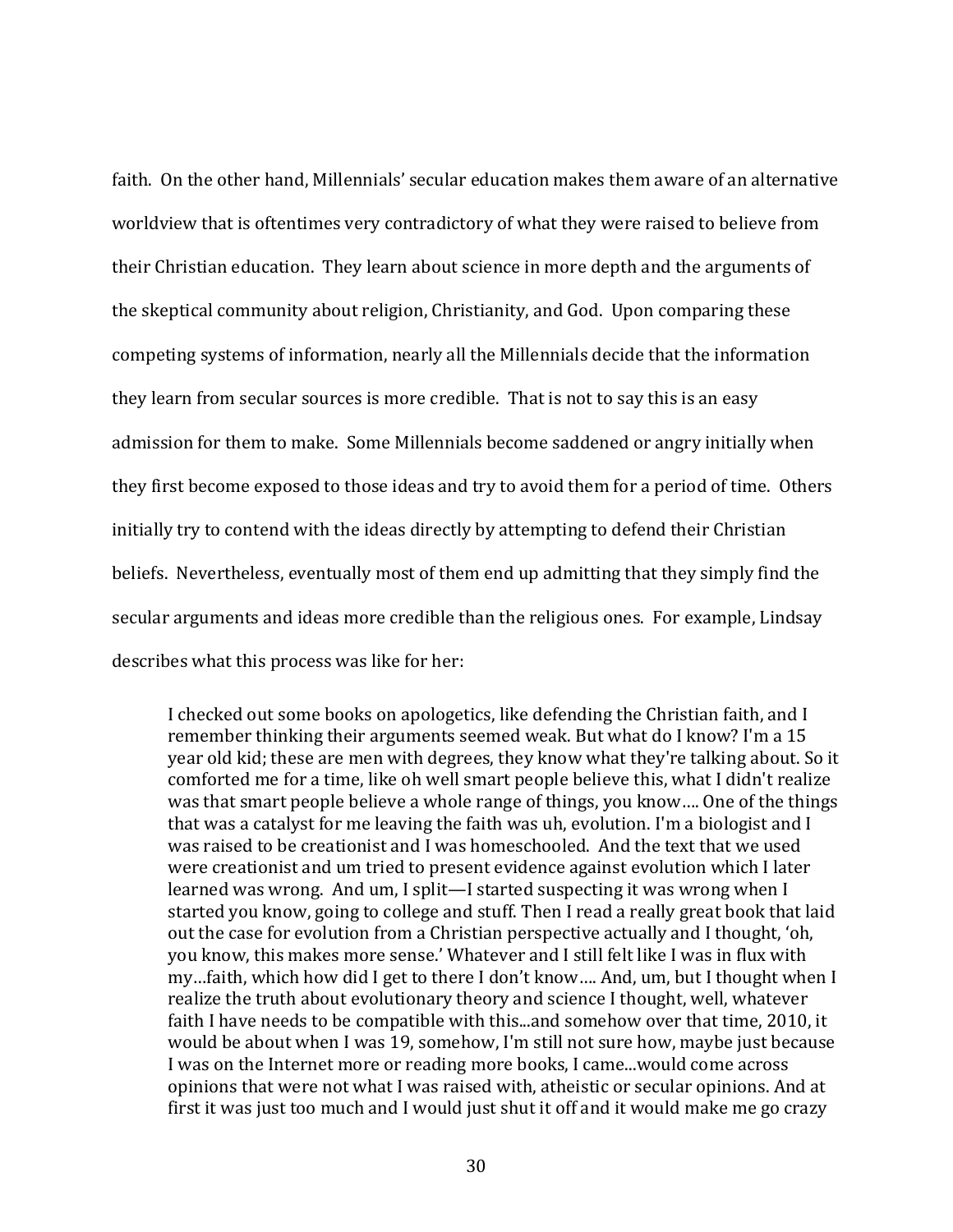and run away you know, it was almost like getting desensitized to it. The more little things that I read though, the more that I started to go, 'they have a point.' Maybe...maybe this Biblical literalism stuff doesn't make sense.

In this example, Lindsey describes learning the Christian worldview from her creationist homeschooling and Christian apologetics materials, and contrasting it with the things she was also learning from secular books and the Internet. In her search for understanding, Lindsey is confronted by competing versions of truth about the origin of the natural world—it is either the result of evolution or God created it. Lindsey quickly concludes in favor of evolution and mentions how she felt she was taught the wrong information about evolution from Christian sources. This is important because her words suggest that she felt misled by her creationist materials, which indicates a loss of trust in that source. Additionally, though she was scared at first of what she was learning, Lindsey viewed the

arguments made by Christians as weak compared to those in the secular community and she eventually responded to this conviction by recognizing they had made arguments that were reasonable to her—more reasonable than Biblical literalism such as the creations of the earth in six days. Similarly, Phil said this about the convergence of his Christian education and secular education:

And I, like in college I was an English major so I learned right away about deconstruction and postmodernism and every like the most popular intellectual movement of the last 50 years or whatever and I was like, 'oh that explains why I was told in high school one version of truth and now I'm being told a current version of truth.' It's like oh that actually makes sense about how the world works is people are just saying what they think is true. And then coupled with the fact that I took the Human Species and like I learned about evolution and it was like, 'oh I understand now' because…I guess in High School they were like oh there's a difference between micro and macro evolution and like, you know, one isn't true and the other one is, and I was like, 'okay that makes sense.' And then someone with actually a degree instead of just you know an old housewife who is now teaching at a school um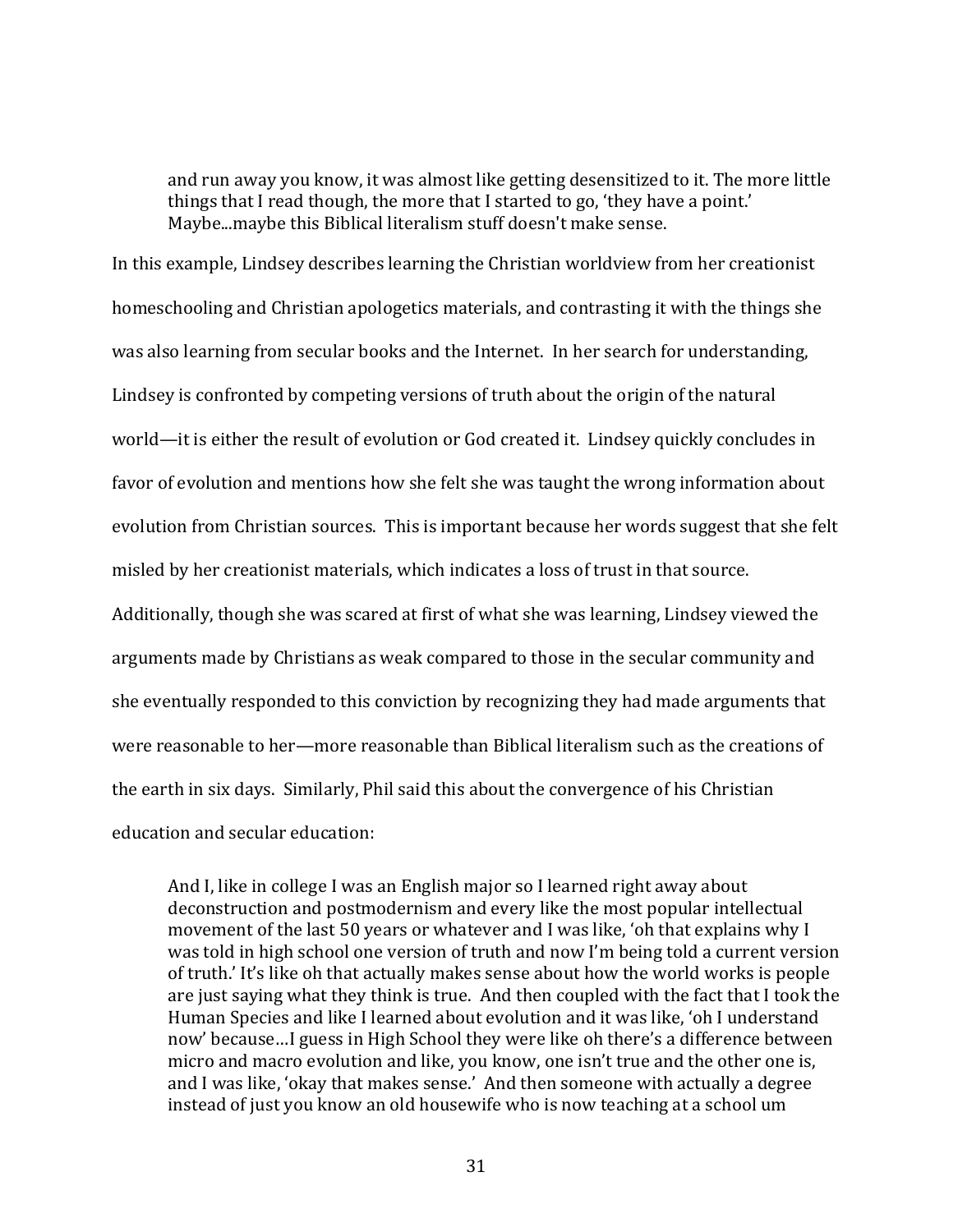actually told me it's like, 'oh it's just the same thing, just on a longer time frame.'…. And I was like, 'oh that's evolution; oh I understand, I get it.' And then…between like realizing that everything I was taught about Marxism and Freud was wrong, everything I was taught about evolution was wrong, the fact that just going to church made me feel like shit because I was gay. Like I was just like, 'oh I just don't need to go anymore.'

In similar stride as Lindsey, Phil describes a kind of awakening experience where he becomes aware that he was misled by his Christian education and is glad to finally learn and unadulterated version of events and history. Phil observes that the Christians who taught him are just teaching what they believe is true, though he did not perceive them to be very credible sources of information (housewife vs. person with degree). Thus, the result of these revelations for Phil is the conclusion that further participation at a church is unnecessary. In another example, Eric contrasts his reading of the Bible with the ideas influencing him from secular literature:

Uh well when I was thirteen I went to a church camp and had like a come to Jesus moment—like a revolutionary moment of faith, love of Jesus, whatever. And I was convinced that I had seen Jesus; that He had talked to me, that I was saved. Um that all that stuff was great and so I got back from church camp and went and hung out with my girlfriend at the time, and went over to her house and saw her parents drinking liquor or something. And I was like, 'those sinners! those sinners!' and wrote her like a huge letter about how we had to break up because she didn't love Jesus enough. And so I started going through reading the Bible and being like, well is this like righteous anger, is this like something that I should look at, is this a problem in my own faith, like whatever. And then through that process of reading the Bible and trying to figure like what my faith should be, what my faith is…uh I really just lost all of my belief in divinity, really…. At the time too I was reading um…a bunch of science fiction and speculative literature, stuff like that, and that was really critical of Christianity and of faith basically. It was like, 'no, you need to stop believing in things and start testing things.'

In this example, Eric turns to the Bible as he is questioning his faith and the anger he has

been feeling at other Christians after his supernatural experience. He actually finds that he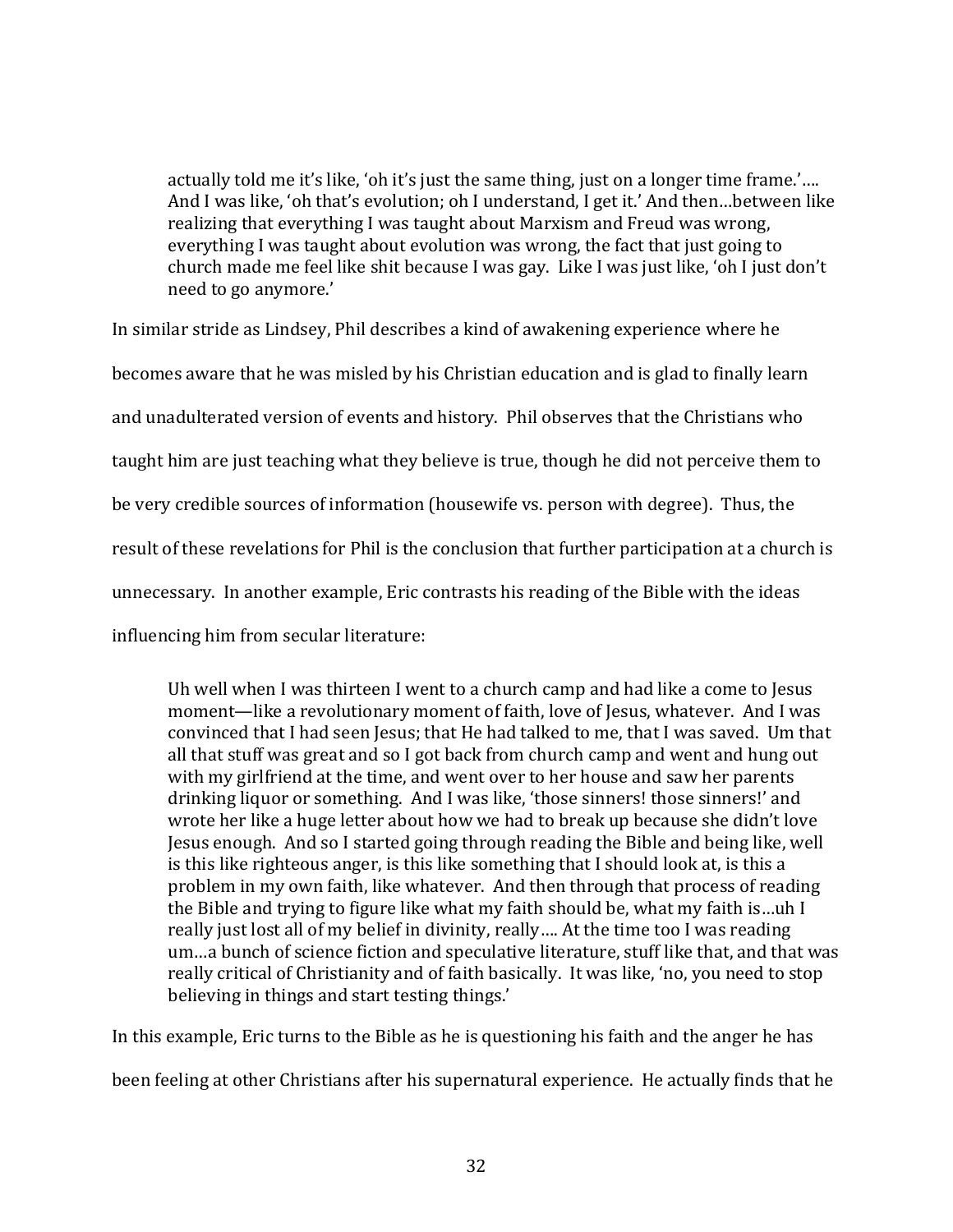loses his faith in the course of his study of the Bible. Furthermore, he is also highly influenced by the secular works he was being exposed to at the time, which is partially responsible for his decision to exchange belief with the more scientific process of deriving knowledge—empirical testing. Additionally, Julio says this about his education:

Well I had already started going to church, and of course in the University you start learning a lot of stuff and around that time I started learning about the skeptical movement and one of my favorite people are Penn and Teller and…. Especially Penn Jillette, what are like; what he had to say. The first time I actually started listening to atheists, and listening to what they had to say. And I still like was holding off, it took a little bit of time to actually call myself actually an atheist actually….

Furthermore, Julio explained to me what effect this learning had on him personally:

Well that, I guess that the church was not the 'end all be all' of truth and knowledge. There were other places, especially when you had the Internet and other cultural sense—other thought and points of view. Like the church wasn't the only place to have truth and knowledge.

In this testimony, Julio describes University classes, the Internet, and atheist role models as

being highly influential in his observation that there is truth apart from Christianity.

Additionally, Omar also describes the connection he made between learning and lack of

belief:

Um I never really believed in that stuff and the more I learned about science…and (unclear dialogue) and all that stuff, the less sense it made. I just kind of kept going because it was the socially acceptable thing to do.

Omar directly expresses the relationship between an increase in knowledge of science and

the resulting decrease in belief and understanding of Christianity. As a result of this

internal decision, he observes that he only continued attendance because of the social

obligation he felt and not because of any personal conviction or belief in the faith.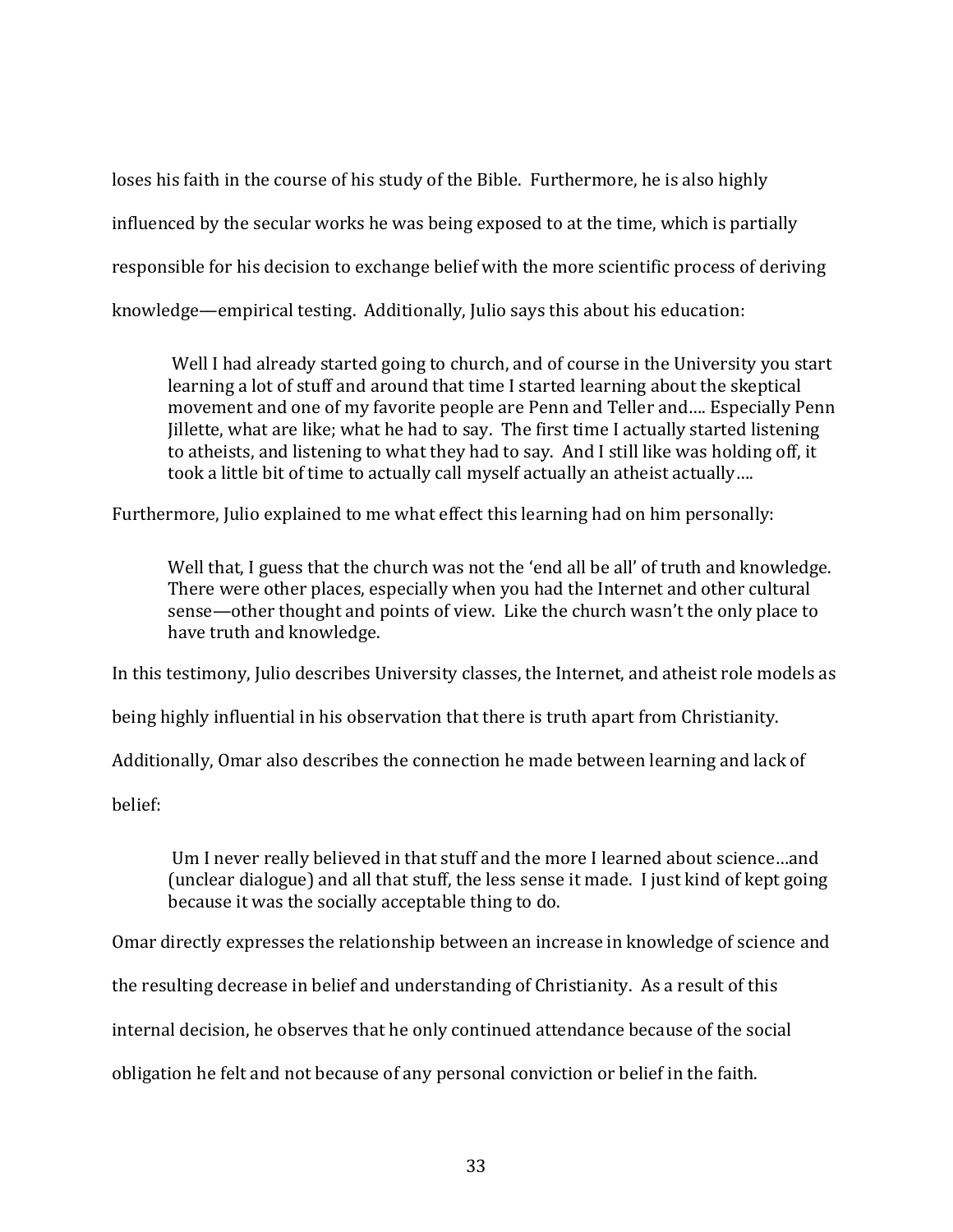Moreover, Chris extrapolates that there is no objective or absolute truth shortly after

beginning attendance at University:

And then I went to college, and um, started to learn more about the world and about people. And you know what I really, what really stuck with? Early in college I learned that there's no, well I didn't learn but I think I just kind of intuited that there's no absolute truth to the world because there's so many people with so many different beliefs. Even within Christianity you have disagreeing people. And something that I've stuck with since I was 19 and I may hold the rest of my life is that there is no absolute truth, that every knowledge, everything that humans know is constructed—it's socially constructed.

By contrast, John, a white male from a Non-denominational and Presbyterian background

describes trying to initially defend the faith against the secular arguments as well as inspire

other members of his youth group to consider the arguments themselves:

I was doing four religious things and I found out that I was playing devil's advocate a lot because I guess just because I went on this forum; it's actually a gaming forum major league gaming—it's like a professional gaming league. But I would often go to the thought provoking discussion section, which is filled with a lot of atheist people who think differently from me. And I was open to that—I thought that they were wrong, but I was also open to what they had to say. And um, there are a lot of smart theists on there, smarter than me and there are also a lot of atheists on there. And a lot of the time, the atheists would be making better arguments then the theists would be and it'd just kind of, you know, mess with what I was thinking. And so I'd be in these bible studies and I would find that uh people would bring up arguments that I already heard. Like every single argument brought up—I'd already heard, so just in the sake of uh keeping the discussion lively and you know, going, I would play devil's advocate. Just be like well…here's a counter argument to the argument that you are proposing. And then they would have nothing to say after that and this was every single time and they would be like, 'oh, well you are not reading it within the context' and I would explain the context to them and it would be like, 'yeah I am explaining within the context.'….So yeah, it was that and um then uh it was just as I was going to church—oh and then Sunday mornings before church I started going to a book club, where we would read Christian novels and it was basically Christian nonfiction and we would discuss those, so I was doing a lot of Christian stuff. And um again more arguments that—I was reading books that before had made such *valid* and *great* points and I was looking at them and as I'm *reading* them, you know, as a Christian I am debunking every argument that I come across and I'm like, 'am I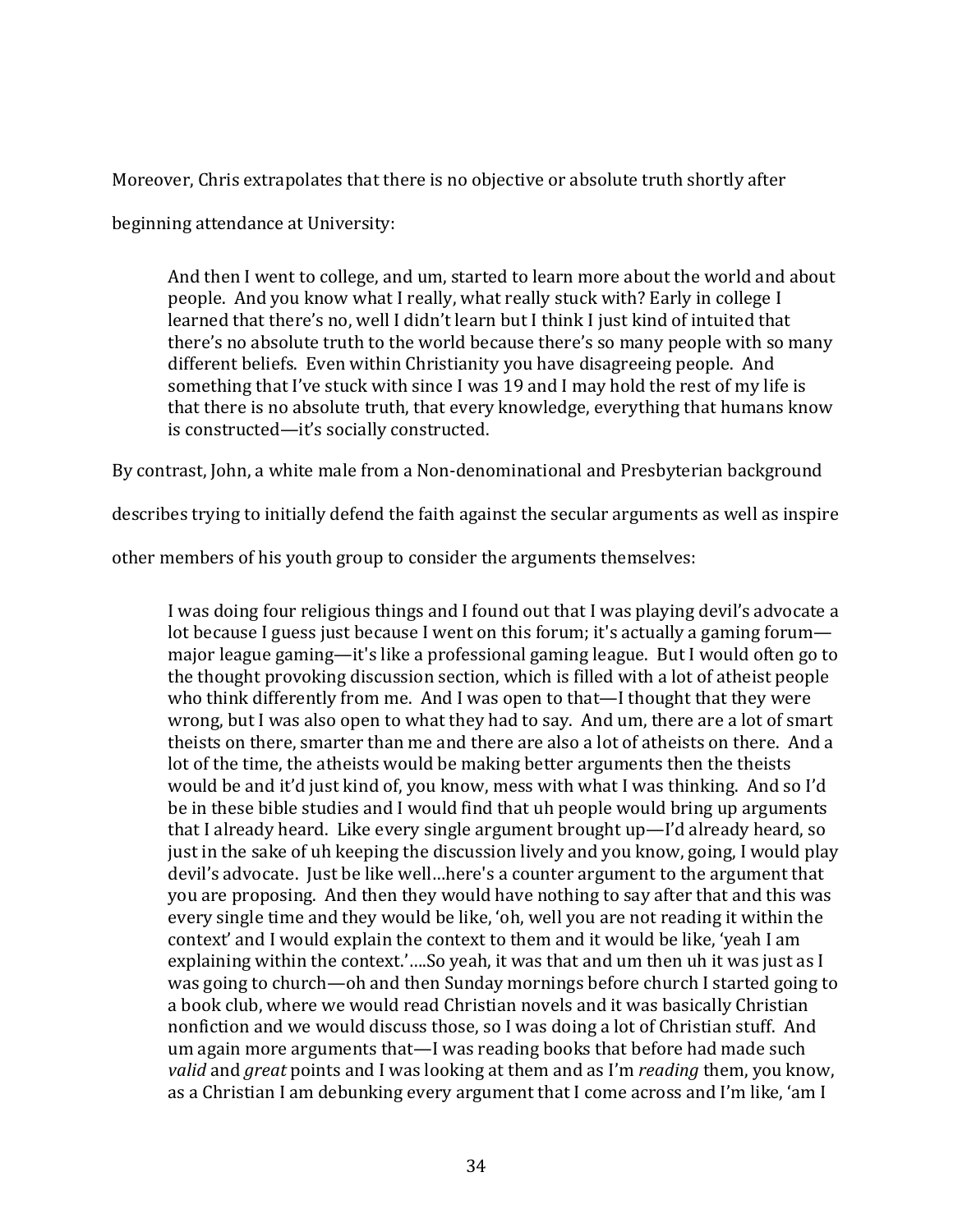supposed to be doing this right now?' And you know, I would do that in the meetings and they would be like you are missing the point John, the point is that you just have to trust God. And I was like, no, no that's not the point! This argument is fallacious; it's circular. This argument doesn't even work! You can't, you know, say this is a great argument and then when I show its *wrong*, be like, 'oh, well you know it's just like a moral story.' That's not how this works.

In this example, John starts learning new ideas from a discussion forum on the Internet. He immediately observes that the atheists were making better arguments for their worldview than those who believed in a divine power. John reacts by trying to defend his faith by playing devil's advocate in his Christian involvement groups and is met with disappointing results—lack of involvement of his peers. The result of his education is that he increasingly is more adept at debunking Christian arguments in the Christian books he at one time had so much respect for. He clearly is recognizing the credibility and usefulness of these new ideas that are contrary to his beliefs.

### *Untenable: Disengagement from Christianity and Christians*

Through the reflexive process of learning and questioning their beliefs, Millennials identify alternative perspectives that cause them to make decisions about what they believe about the truthfulness of Christianity. At this stage, many conservatively raised Millennials are discovering that Christianity and church are no longer viable options for them. The reasons for this are twofold. First, they are finding that they feel very disconnected and disillusioned with Christianity, the Bible, and Christians. Second, they are discovering that they believe something new that replaces the need for belief in Christianity. Thus, the result is that these Millennials are no longer seeing church as a personal necessity.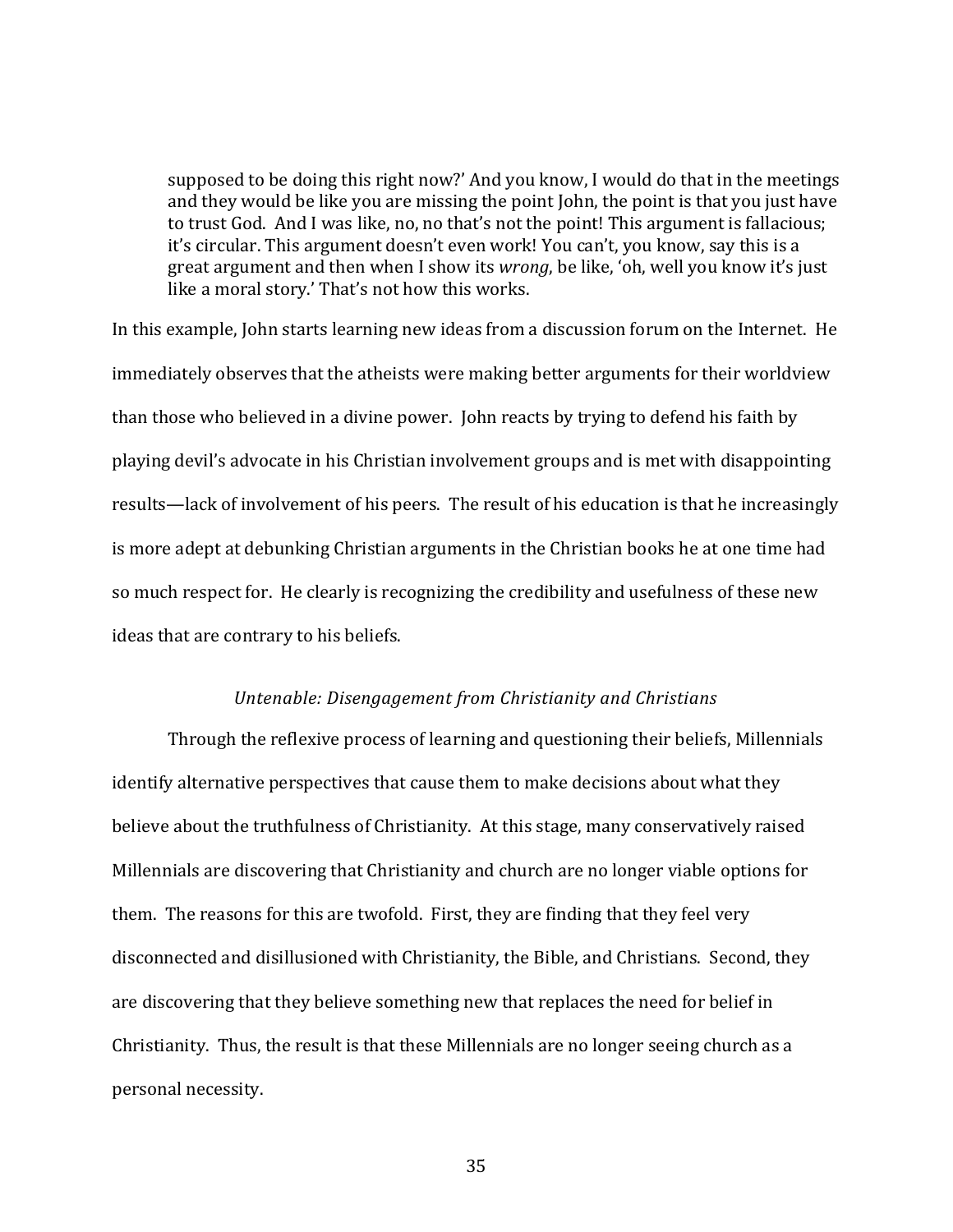### Converging Incompatible Philosophies

Something interesting starts to happen when Millennials begin to think more scientifically: they become aware of a philosophical disconnect happening between them and their faith as well as with other Christians. One factor leading to this disconnect is the lack of comprehension Millennials have concerning the reason for belief in the faith. This comprehension is lacking in many cases because of the absence of meaningful discussion about the issues these Millennials are struggling with and questioning. Oftentimes they find that Christians are unwilling to engage in discussion and often resort to overly simplistic or faith-based answers to their questions and concerns, which make little or no sense to Millennials who are struggling to understand why they should believe at all. This behavior is described here as the result of an incompatible philosophy, defined as competing views about the nature of reality, knowledge, and existence. As the Millennials increasingly employ the empirical evaluations they learn about with regard to the ideas and beliefs of Christianity, they often discover that Christians have a competing mindset that is difficult to engage with and hinders effective communication. This is a point of frustration for many Millennials. Because of this and because of what they learn over time about Christians and Christianity, they find themselves becoming very disillusioned with the whole Christian package—the lay believers, the faith, and church leadership. For example, Lindsey describes it this way:

So that was.…my getting further involved in church wound up just cementing my ideological opposition to Evangelical Christianity, you know?.... I would find some alternative because I think, I think that you can easily find a church that is what I would call, a social good. Like, there may be; they're pro-gay rights, they're pro women's rights and all of this stuff you know; they're a force for social good. But I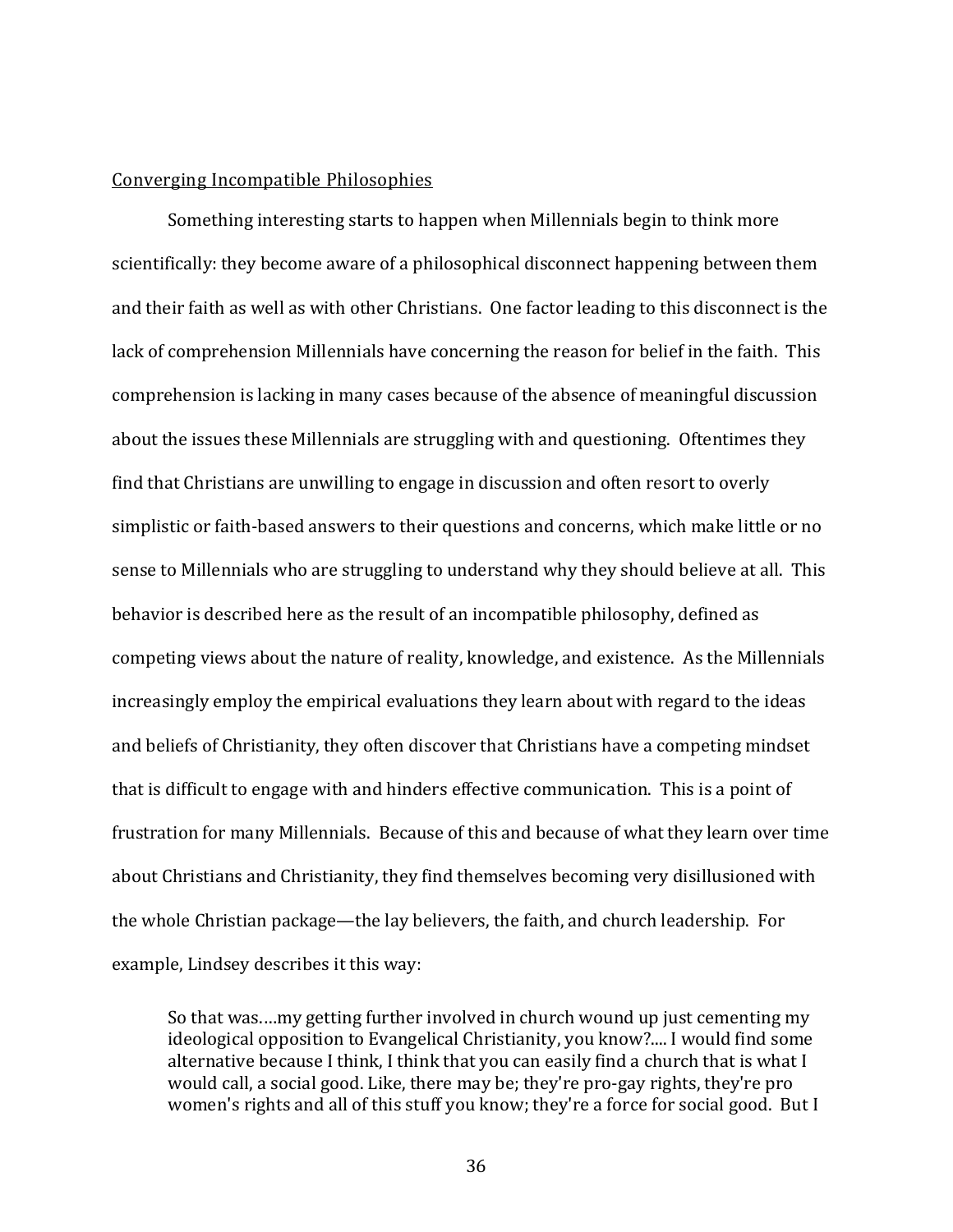can't get away from the fact that as long as they're still holding a belief in a God, in a Bible that proclaims so many things that are harmful, I just, I can't associate myself with that, even if, they ignore 90% of it and are a force for good.

Lindsey is describing how her fundamental beliefs or ideology about the existence of a God

has shifted and the result is that all the other corresponding beliefs of the religion become

meaningless because they are incompatible with her lack of belief in a God. Christina

similarly describes her shift:

And I became more educated about certain things and now I won't let anyone tell me certain things that I feel are not true. Just because they're saying, 'you should do it this way, this is the best way.' It's like, 'ok what's your proof? How do you know that's the best way?' Basically. I'm not living in illusion anymore, basically.

In this example, Christina's ideology—scientific process of evaluating truth—shows itself in

her statement demanding evidence to support a claim. Her additional statement that she

does not live in illusion anymore further signifies that her core beliefs are no longer

compatible with those who are still living in the illusion, i.e., Christians.

Additionally, the Bible is just another man-made creation to the Millennials. For

example, Patrick describes the Bible this way:

….—and I personally don't think, I personally don't think the Bible is that written text by God, you know, like it is it is a man-made doctrine, uh which is to be followed to some degree but I think that it's—it's more to like learn from as opposed to, you know, follow by these abiding rules or abide by these rules and that sort of thing.

Because Patrick does not believe that the Bible is a God-inspired document is precisely why

he does not feel the need to follow it literally. At best it is a guide to how to live one's life.

Another woman, Jasmine, echoes this sentiment as she describes her conviction that the

Bible is a man-derived work: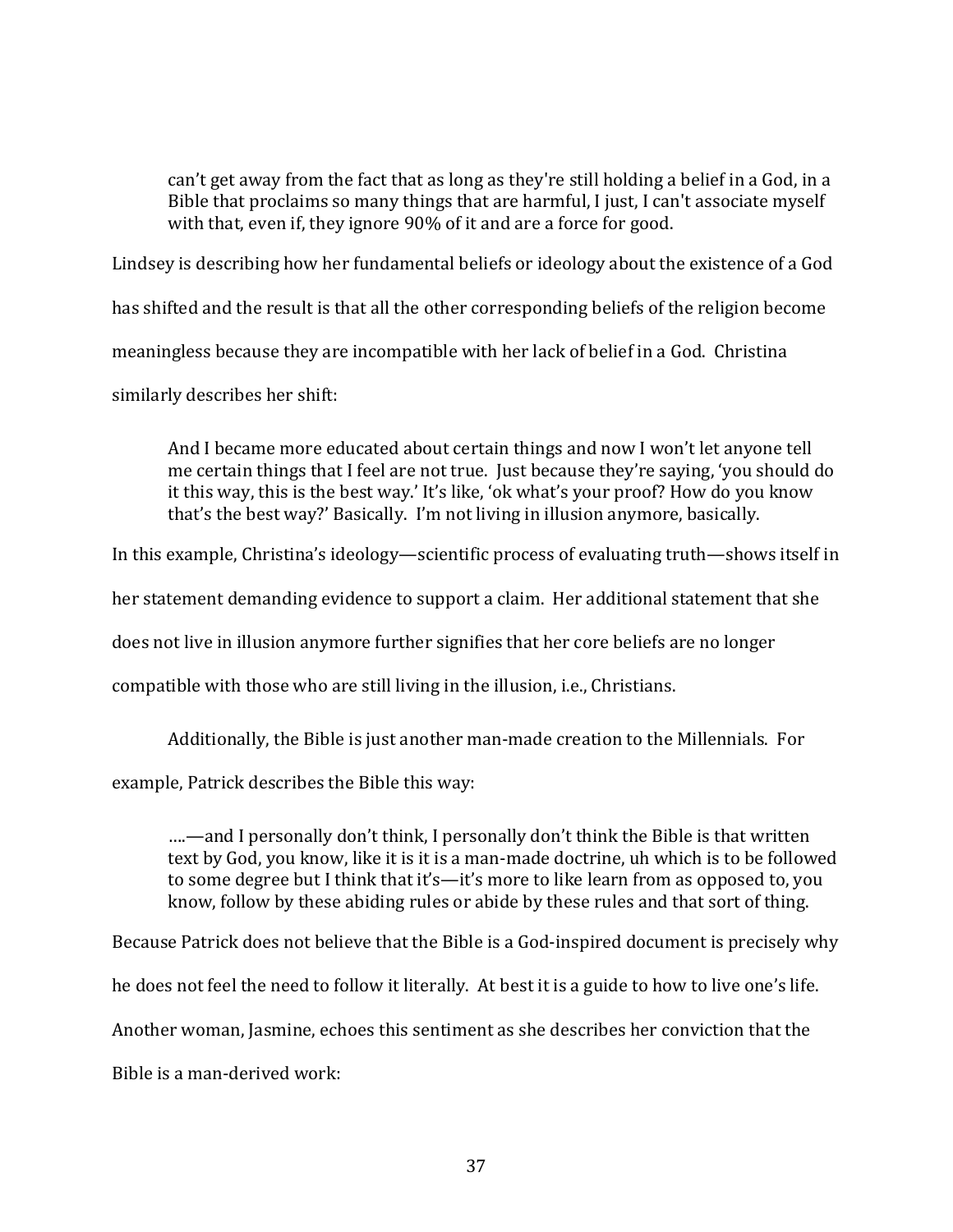To me, I'm like, 'where did we get the bible from?' Some guy just wrote it, that's how it happened to be completely honest.

Additionally, Louis observes this about the creation of the Bible:

So, the more and more, you know, I dive into it, it was just like, the *origin* and *the spread* of Catholicism, for me, got to a point where, I don't know, I didn't like it, I'm not about it, I really didn't believe about it, and the more I learned about the constitution of the Bible, or that you know that—the Bible is man made. You know, like, they decided which book they wanted to put in it and which book they didn't want to put in it. You know? They had, I think it was called the Nicene Creed, or, um, Nicene Creed, um, where you know, like people would—when they had, they had like a big, you know, um, arguments, uh, or discussions, upon like what's right or what is not right about the Bible and these people would *vote* on it.

In other words, the more Louis learned, the more he became aware of his own doubts about his faith and the book that the faith is based on. He viewed the compilation of the Bible as being a significantly uninspired event; men argued, discussed and voted the books of the Bible together. Furthermore, this conviction made it difficult for Louis to view the Bible as a holy and spiritual document worthy of his belief.

Combine this lack of belief in the spiritual authenticity of the Bible with a lack of answers from the Christian community to the Millennials' questions and the result is a recipe for departure, both from church and oftentimes from faith in Christianity as well. For example, Millennial Omar, a Hispanic white male from a Catholic background says this about his experience with questioning scriptures, the authenticity of the Bible as a divinely inspired book, and lack of discussion by religious leadership:

Yeah, they *don't* go over that kind of stuff. Which I feel like they should address, but I don't know how they're going to justify it…um but I'm sure that they go about their ways….Yeah, there's just a lot of bad things going on in the Bible, which I couldn't go along with. Yeah, I mean there—it needs to be properly interpreted and all that stuff but I know a lot of these have…explanations, but I think that most explanations that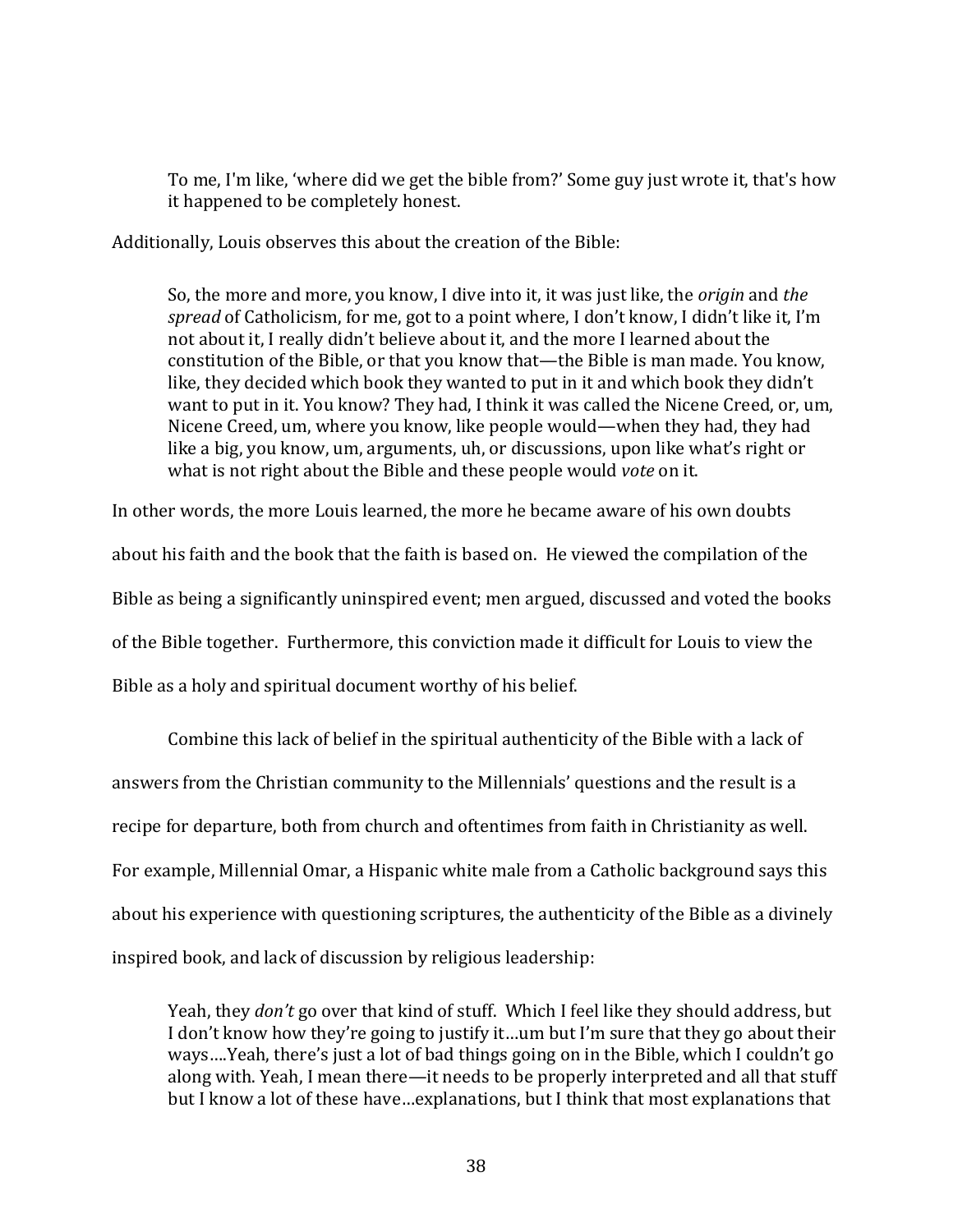I've seen are just trying really, really hard to explain something. Like make it good out of something that is not going to be good because it's—. After all, it's just a book that we found in the desert, well—put together by…I forget the council's name. Isaiah I think or something? Some council in Roman society I think put together the Bible. I mean I'm not very informed on this I just kind of heard um…when is it—I don't think they were going to get it right at that point just from what we knew about the world and now we're just struggling really hard to make it fit….Um…I just—it started turning me *very* much against it. And I got *so* frustrated because most people don't question it, most people don't even—most people have never read the Bible. And…so there I was alone with my struggles…the priest telling me, 'okay, it's okay—just don't think about it.' Some of them would…when talking to a Christian, usually what I find is that they don't really…it's almost like they're searching for talking points. So you can give them a bunch of things, um, tell them about…alright the bear summoner, the flood, all these sort of things that you don't agree with and then mention Timothy and they'll be like, 'aha! Timothy! That's the new Testament and that guy was only trying to adapt to Roman society because they were not going to survive if they did not adapt to women's role in Roman society.' But then they've ignored every other point I've made—and that deterministic point you just can't justify. So I mean it's one of those things and then they'll summon faith. They'll say, 'well you have to have faith.' I guess that's just something I don't have in me.

Another Millennial Louis, a black male from a Catholic background, describes his

disconnect from faith this way:

Um, really, like I stopped going to church because, I don't know, I reached a point where, there was a disconnection. Like, like, I don't know what the hell the guy was talking about….Back, back in Haiti a lot, what they do is a lot of the churches they're like *super* official and, you have, you know like, the priest or the highest of the priest that is there, he comes and he opened up the book and starts talking in Latin and like people are like looking at him and not knowing what the hell he is saying.

Louis is saying that he is feeling disconnected because he cannot understand what is being

said by the Priest. The format of presenting the information is literally in another language

and does not lend itself to be understood by laypeople without any training in obscure

ancient languages—hence the inability to relate to the material. However, later on Louis

explains an additional component of his disconnect with the doctrine of the faith: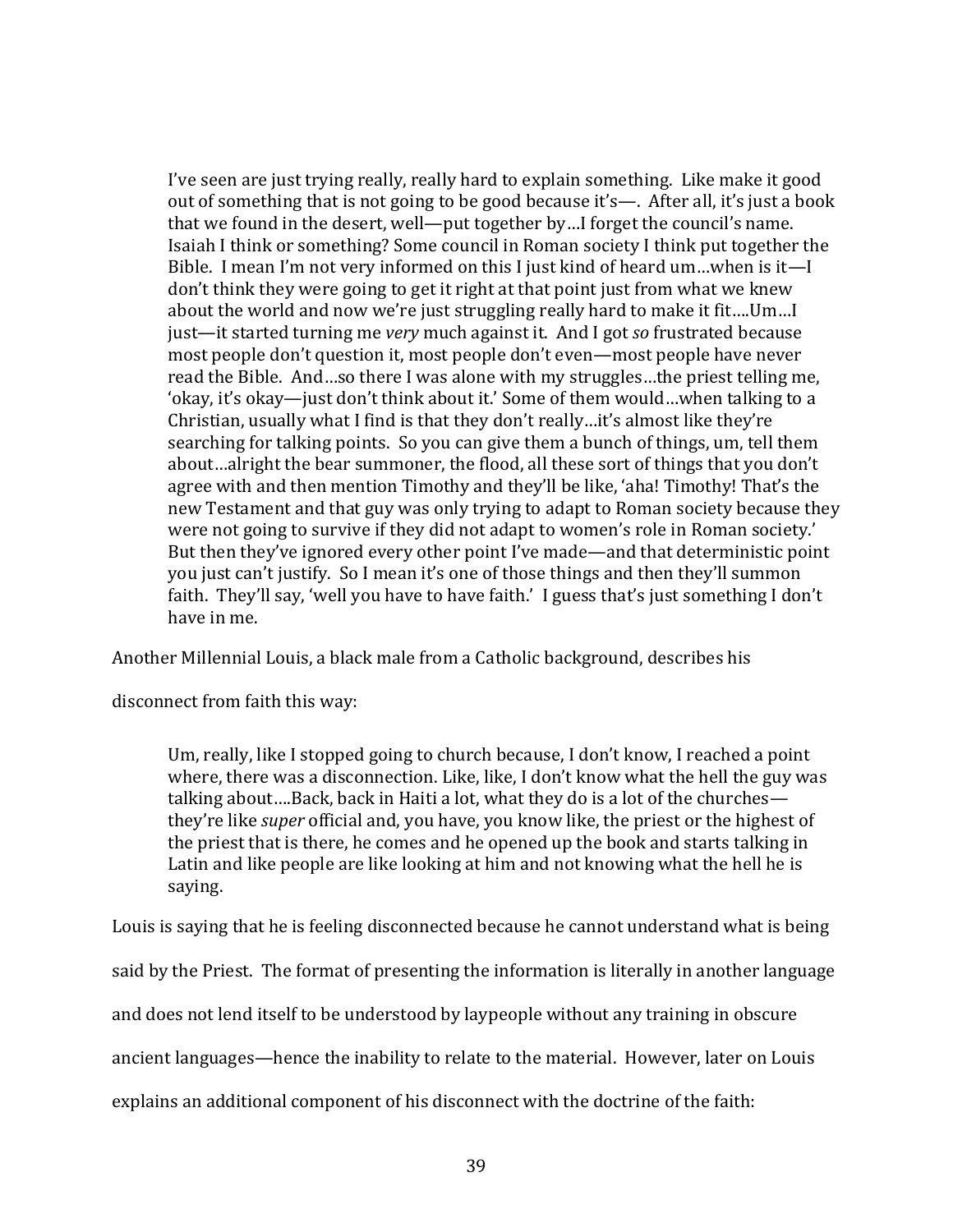So, I just felt like…a *big* disconnection, in terms of like, yeah, I did my first communion. When I did it, I did not know all the Ten Commandments. Um, like, I wasn't the holiest person there. You know, like, for me, why did I get, you, know, where's my…I got, I got—I did my first communion because I was supposed to do my first communion…. Um, but to say that, I did not really know…I wasn't like, I wasn't too deep into it, in. I wasn't deep, I don't think, I don't think I should have gotten, I should have, me, gave my communion I think maybe more like did, had an adverse effect… Because, I felt like more, like, yeah, we had to pay money, you know, to get my first communion. You know, like, like you pay money for it. So, I don't know, like, it's *not* like I don't know my ten—my Ten Commandments; I'm paying *you*, you understand? So, it's not like, "learn these and understand them," you know? Like, memorize. You know, not like, "thou shalt not kill." "Why, why shall I not kill?" You know, there was no way of discussion on it. So that kind of just brought me away from the Catholic Church, to say. But, upon coming here, um, friends would invite me to different churches and um, I still attend, um, but, it was always, with like…like a bias of, I understand that, you know, like, you move the masses. I'm personally not someone, I don't like to be a part of the machine, you know? Like, I don't like to be pushed around, told what to believe, you know? How to think and, and, like, I'm very independent and I have an idea that's tied to freedom and to—to the thought process that I felt was not—was not…correct. And—and you had a lot of the same, um, you know, *Christians* and everything of the sort being one of the *evilest* people in the—the planet.

Here Louis is explaining that he only did his first communion, a critical rite of passage of the Catholic faith, because he felt obligated to do it and not because he was spiritually ready for it. Furthermore, he did not have a grasp of the reasons for the Ten Commandments that would enable him to personally connect with the doctrine. This is primarily due to the lack of discussion involved with the process—it was dependent only on money and rote memorization. This cold and passionless exchange left Louis far from satisfied with his experience and he delineates how this had an influence in driving him away from church. His disillusionment is evident in how he describes occasionally attending church with bias—refusing to be manipulated. His opinion of Christians being evil is especially telling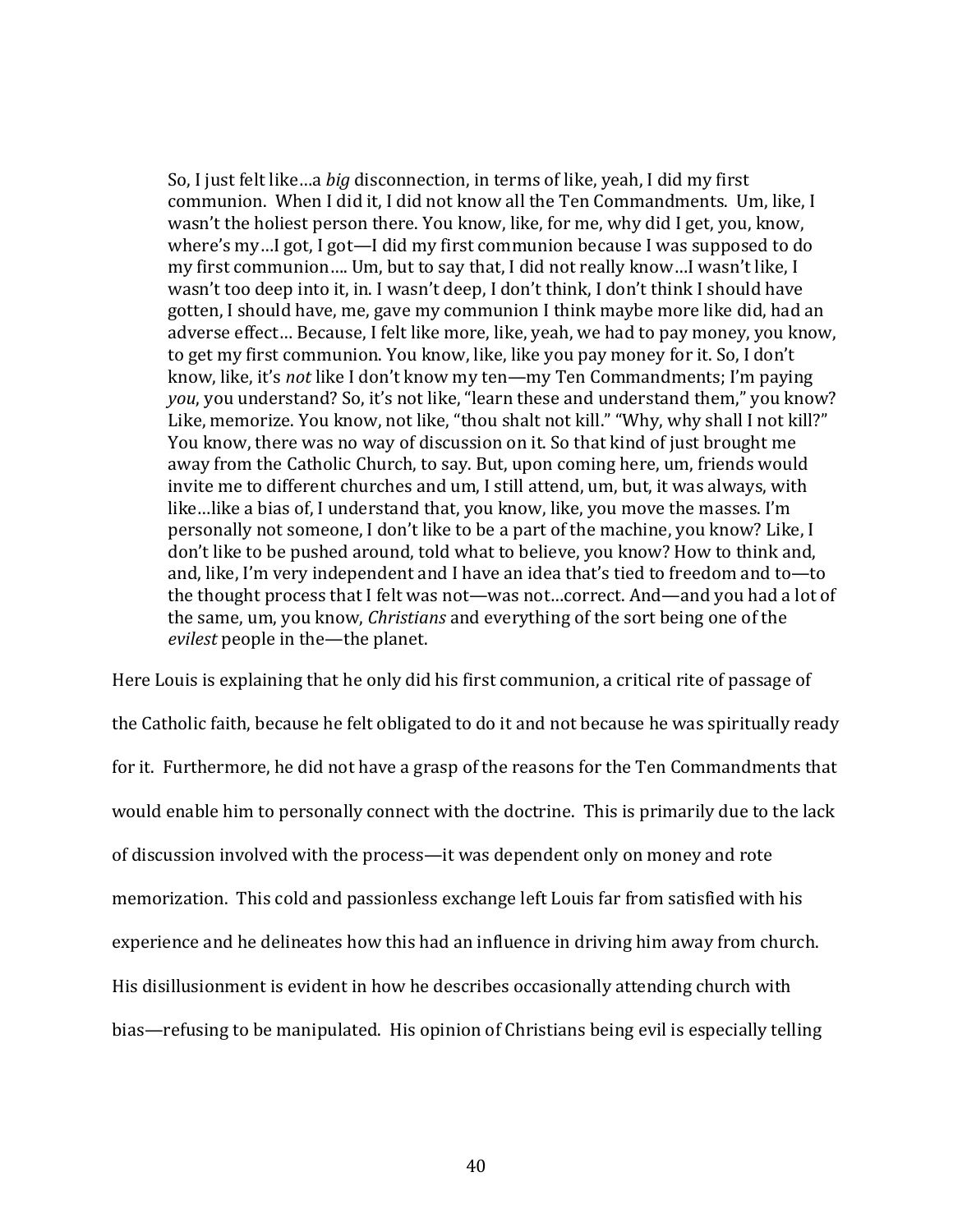of his current resolve not to be affiliated with church. Here is how Jason describes his

experience:

Well, the Catholic Church—I didn't have a lot of these doubts back then, so I just lost interest in it. It was the non-denominational one, where if I had any questions about it—actually I did bring it up with someone in Bible study. Like there was something that was in the Bible that I was like, disagreeing with or interpreting it how differently than what they were saying I was supposed to interpret it. And I brought that up and it was just, 'no no, you are supposed to take it this way, not that way.' Even though it says this other thing. Like it blatantly says something else but I'm supposed to interpret it some other rose-colored way…. I felt like…well it was that feeling that they were like dodging something. Like, they wouldn't have to be so…um dodgy about something if they knew it was the right thing, you know? They knew that they—if they had a feeling that they were wrong about something they wouldn't be supporting it. Or maybe they did know that they were wrong so they *had* to go out of their way to kind of.... One of the things I guess that the church, uh, part of the brainwashing is that it brings you up to believe things and not have it change, like no matter what, like that's a bad thing to change your mind. And the problem with that is that if you're wrong, and you don't change your mind, then you continue to be wrong. So one of the things that I was noticing there is I was sort of you know, thinking through what they people were telling me to interpret this stuff as and I was actually interpreting myself, and there was a disconnect there. And they were telling me, no just believe—or interpret how we're going to interpret it and don't think for yourself essentially. Yeah, and I couldn't do that anymore. Even though I kind of went along with it, I didn't actually tell them that I wasn't interpreting it how they were, I just kind of dropped the subject and let it slip by.

In this example, Jason is discouraged from thinking for himself about the discrepancies he notices in the scriptures of the Bible. He wonders about why Christians seem so evasive about these issues and considers the possible motives for this behavior. He ultimately concludes that he cannot suppress his intellect and resolves the issue by not voicing his objections anymore. Also, John had this to say about the mindset of Christians in the face of an uncertain and very serious moment in his life:

Um and then in February of 2011, my dad had a massive heart attack, almost died what, what they call the widow maker. Um he had a 2% chance of survival, a 0.02%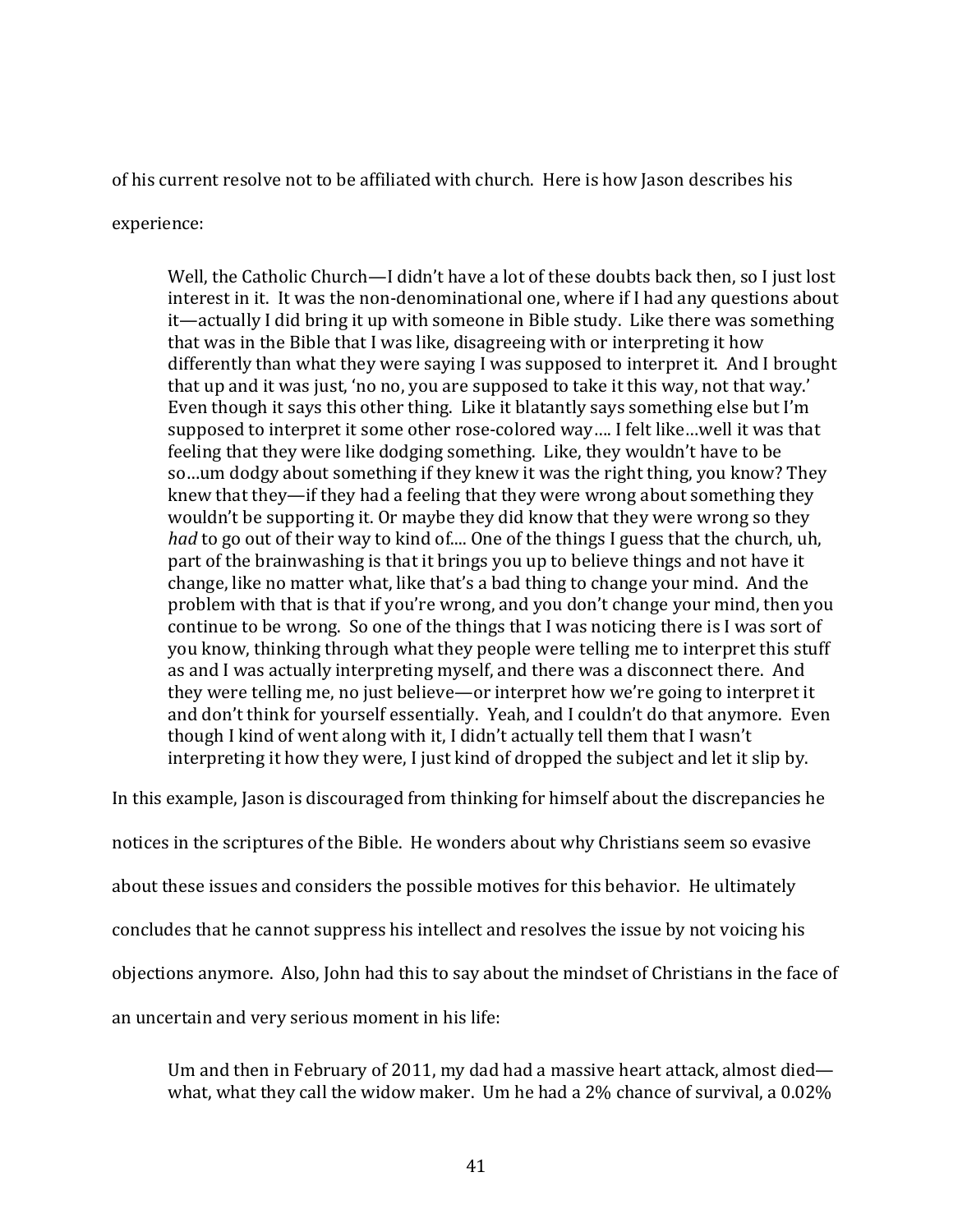chance of surviving with full functionality afterward. So uh that was like a—that was a big thing that you know of course made me very negative and people were just like, 'oh you gotta have faith and God will fix everything' and I'm like, 'dude!' That is like, that's not—and that's when I started realizing the kind of thinking that Christians get into that I just didn't agree with. Um and I was like, 'no, the doctors are like—they are doing everything.' And they were like, 'oh well, God is guiding the doctors' and I was like, 'have you ever considered, you know, maybe what would happen with heart attacks before we had the ability to take care of people? Like would God have saved them then?' No! Because it's all within the capability of the doctors, not this omniscient being who's supposed to be doing these things. So oddly enough, as soon as doctors figure how to, you know, take care of people who have had massive heart attacks and keep them alive until they get better, that's when God starts helping people with heart attacks…the prayers are working! Imagine that? So that um, I started to become way more skeptical at that point in time and this just kind of continued as I was going to church until about August. Um and I would be going to church and I would just not be learning anything new anymore; I'd be like I already know this story, I already know how it turns out, I already know everything about it. The pastors are supposed to know more than me, you know, they would be like presenting things, like 'oh well here's what you should be getting out of this' and I would be like, 'well duh, I already know that.' I wouldn't be getting anything new.

In this example, John was frustrated with the statements of faith made by Christians when his father was met with a potentially killer heart attack and was in the hospital. He felt disconnected and angered by their optimism that God was going to supernaturally work everything out. He reasoned that trust and belief pragmatically belonged to the doctors that were actually present and working on his dad rather than a supernatural being. In this example, Kris laments over how his mother is now difficult to relate to due to her Christian

beliefs and mindset:

My mother is infatuated with like God and like all that sort of stuff. And I'm okay with that, I'm all right with that, but she's so into it to the point where the person she used to be before all that is just nonexistent…. Well she was more like open about the world most of the time. Whenever we talk about anything when it comes to like politics or about like family or things going wrong, she always has to include Jesus, Christianity…belief in God. I mean, I have nothing wrong with that, but whenever she talks about that it seems like she's using that as an excuse like every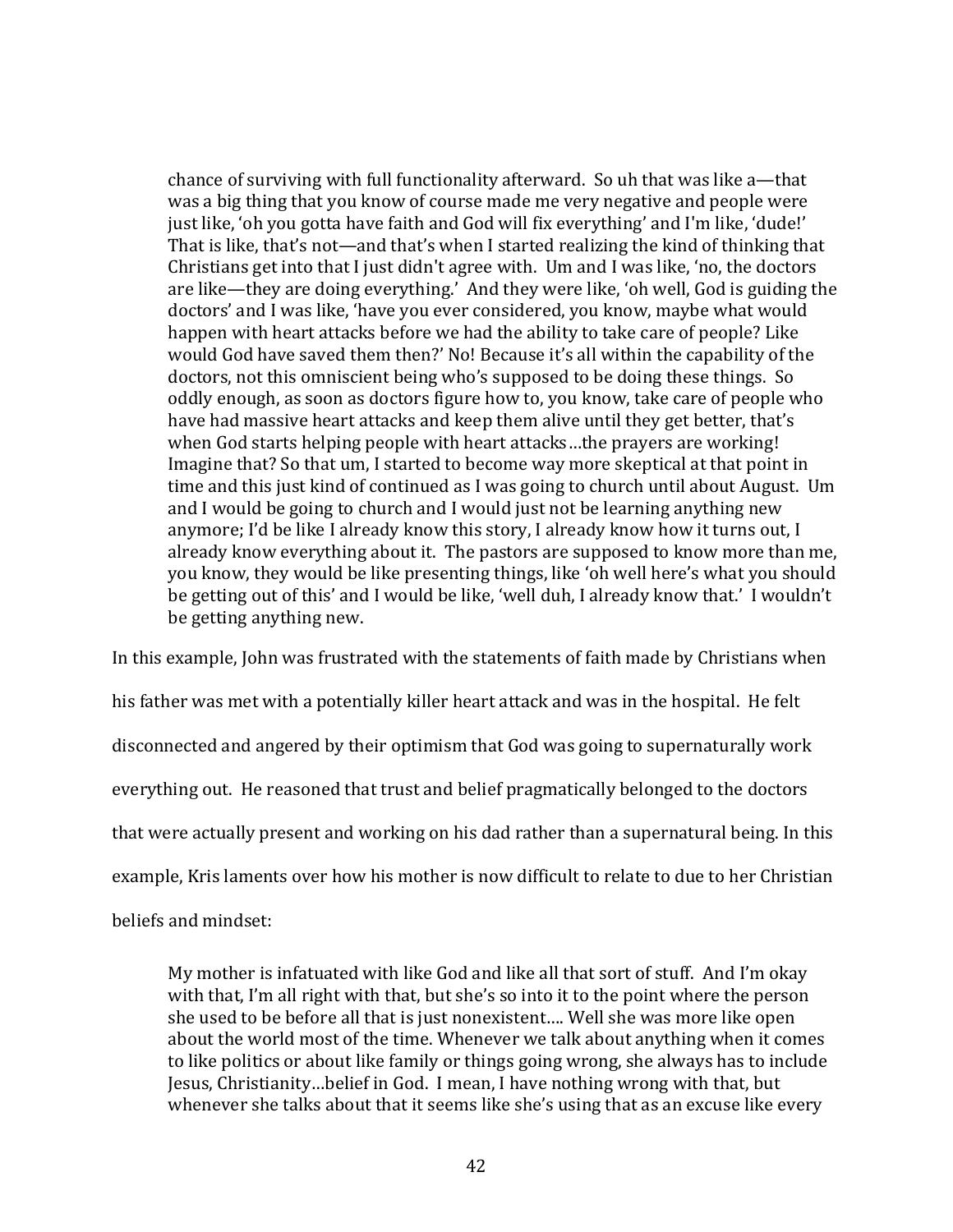time like that's the answer to everything, and it might be, but you shouldn't just like, use that every time you feel like you're incorrect. But like I won't speak to that to her directly because I don't want to like argue with her or hurt her feelings or nothing. I just want her to be happy and if this makes her happy then I'm good with it. But…(pause)….I feel like she can't come up with a better excuse, like she always has to include God as her belief because she can't come up with a real world response and stuff, she can't speak like a normal person would, she can't speak like you should. Like yeah it's always like, you should pray to God and stuff, mostly because she can't think of anything else to believe in other than that. It's not a bad thing, its just not the way I view things.

Kris feels disconnected from his mom almost as if they are speaking different languages,

and in a sense they are—she is speaking the language of her beliefs in otherworldly things and he is speaking according to the physical world he can interact with. Kris is one of only

three Millennials that I interviewed who maintains some form of Christian belief. Yet, like

the Millennials who have lost their belief, he also cannot relate to the mindset of Christians

who see nothing else but their own spiritual perspective. Like Kris, Samantha also remarks

on this mentality as she observed it in her mom:

And I'd asked that—those kind of questions; not quite in that detail but um my mom would basically just say, 'because the Bible says so, or go ask the pastor,' like I never really got answers from my mother. She was the *worst* one when it came to getting answers. And I remember like the frustration kind of grew specifically with like people that I kind of associated with my mother that they just kind of blindly believed. And I just never quite understood that.

Similarly, Chris echoes this sentiment that Christians use their Christian beliefs as an

excuse. This is what he said about gay marriage when I asked if he ever brought up his

concerns with the leaders in his congregation:

But, for some reason you have this—literally this mental block. There's this wall of Christian beliefs that says 'no, no, no…they can't get married.' 'Why can't they get married?' 'Because the Bible says so.' 'No but, *why?* Is there a better reason, is there a logical reason?' 'Well because God says so,' and that is—I give respect to that; that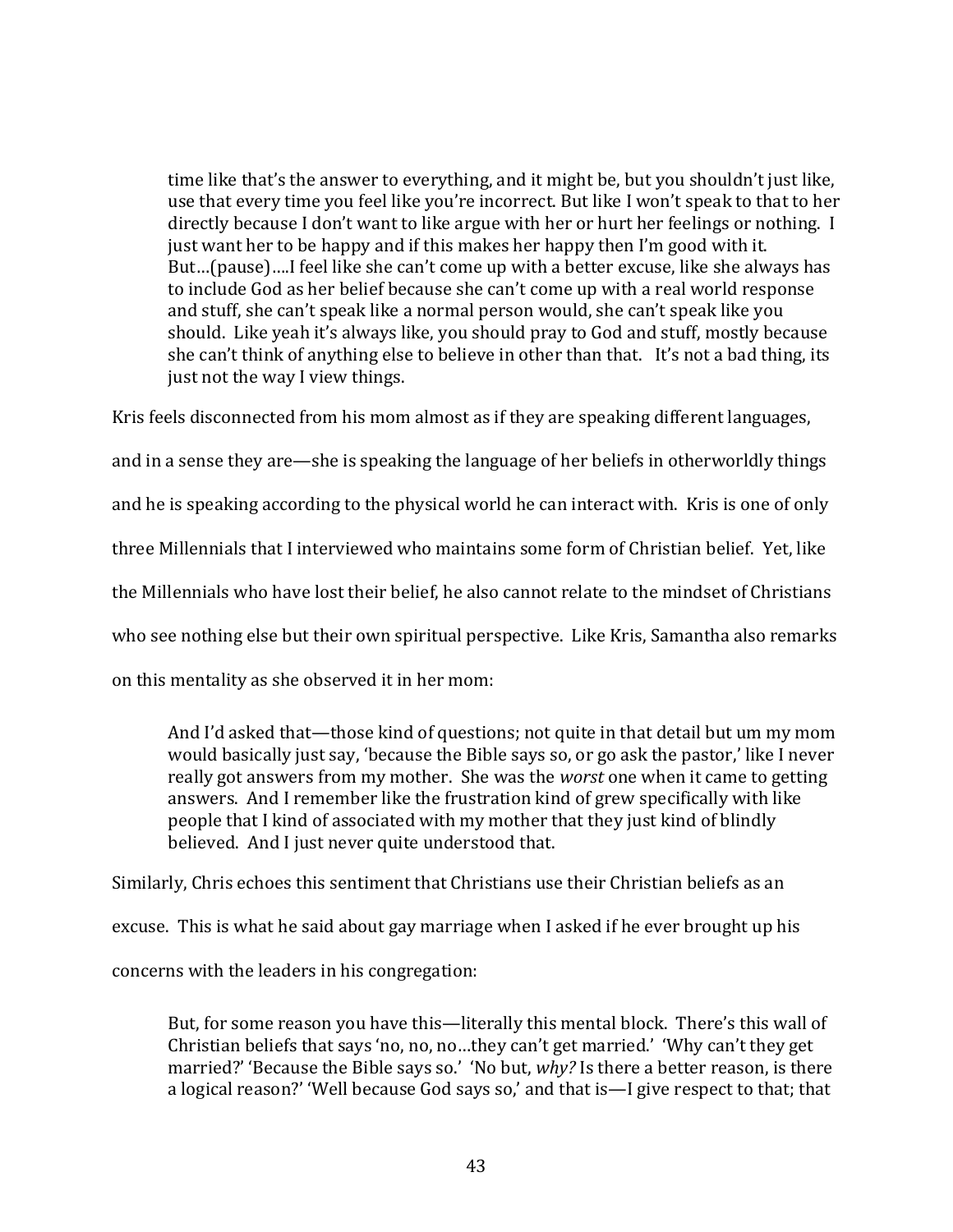is logic to someone that believes in God. I mean I believe in human equality, that's a belief that I have, that's my *reason why* they *should* be able to get married. But the reason for Christians is because God says so. Equally as logical, but in my mind, as somebody that doesn't believe in God, it's…it means nothing.

In this testimony, Chris is not given any satisfactory answers to his questions or doubts. Like others, he perceives that Christians use God and their beliefs as answers for things that carry very little to no explanatory power or weight for someone without the same beliefs. Thus, Millennials are left to fend for themselves intellectually and spiritually in many cases, grappling with their doubts and their questions until they find a resolve. Unfortunately for the church, this resolve is often contrary to belief, adherence to the faith, and attendance.

## Replacement Worldview

After struggling with their doubts about Christianity, Millennials finally resolve their search for truth. The common resolve is that there is no objective truth outside of what they can discover through empirical testing. Regarding objective truth, Millennials overwhelmingly adopt the scientific method for understanding the natural world around them. For example, Hector outlines this process for himself:

I go home and then I look up just random stuff about evolution and sexuality and stuff like that on the internet, like lectures. And at first it kind of angers you because you've been taught all this throughout your 17 years and this comes in and makes too much sense so you shut it out. But then gradually, you know, it starts sinking in and you realize that, you know, those other people are wrong and these people here with the science are right. So that's pretty much why I stopped.

Furthermore, Chris articulates how this lack of spiritual or supernatural experience has personally affected him: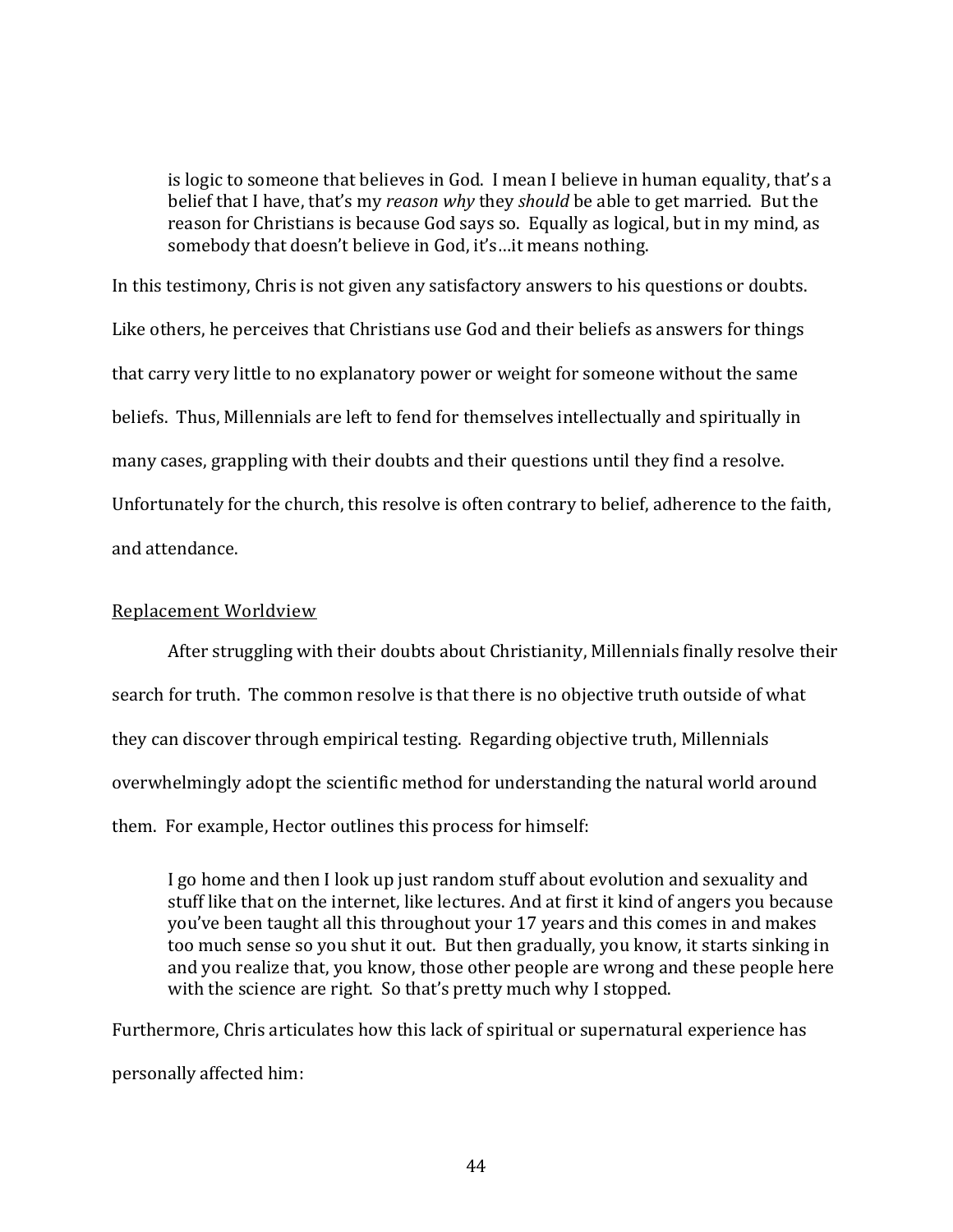But for *me*, not seeing is not believing and I don't think that's *fair*, if that makes sense. Why wouldn't God reveal Himself to us in a more tangible way—especially now when you have less believers than you've ever had and Christianity is…uh it's shrinking. I think that in uh, a 100 years it's going to be dying…even. Ugh…you never know. Especially the more I learn about science, you know? And in that respect I think that science has replaced my understanding of God, because the idea of God is that it's creation.

What started out as a lack of spiritual connection reaches a resolve to not only disbelieve in God but to cling to science instead.

For trickier subjects like morality, Millennials have to rely on their best judgment and the guidance of non-dogmatic ideas from a variety of sources including other religions. By this point, the Millennials' experiences have convinced them that evidence for belief in and adherence to the Christian God's strict morality (i.e. the 10 commandments) is significantly lacking. The resulting freedom from belief in literal, conservative Christian doctrine allows them to construct their own beliefs in a way that most benefits them as individuals. In other words, objective conviction that there is no God allows for a subjective compilation of beliefs that are personally suited to each Millennial. For example, this is how Ashley describes her belief development:

So you know, and also as you get older you kind of start to look for things on your own, and so then I started researching other religions and you know those kind of sounded good but then eventually I was like of like well more of the same...So then like probably around the age of like 15 or like 16 I'd like declared myself as an atheist. And so obviously when you're an atheist you've got to stop going to church (laughs)…. I mean when you look at it; it's kind of all like as far as like on a God level—it's kind of the same story but rehashed in different times and in different ways. And then like Buddhism was kind of like, well it's not really a religion it's more just like kind of a lifestyle. So it's kind of like sure I agree with those things but I wouldn't identify as a Buddhist, so it's kind of like…Or then the same thing with like Hindu stuff—that was all the reincarnation stuff, and I was kind of like…ugh, that's kind of as hokey as the other stuff was so…I was just kind of like well none of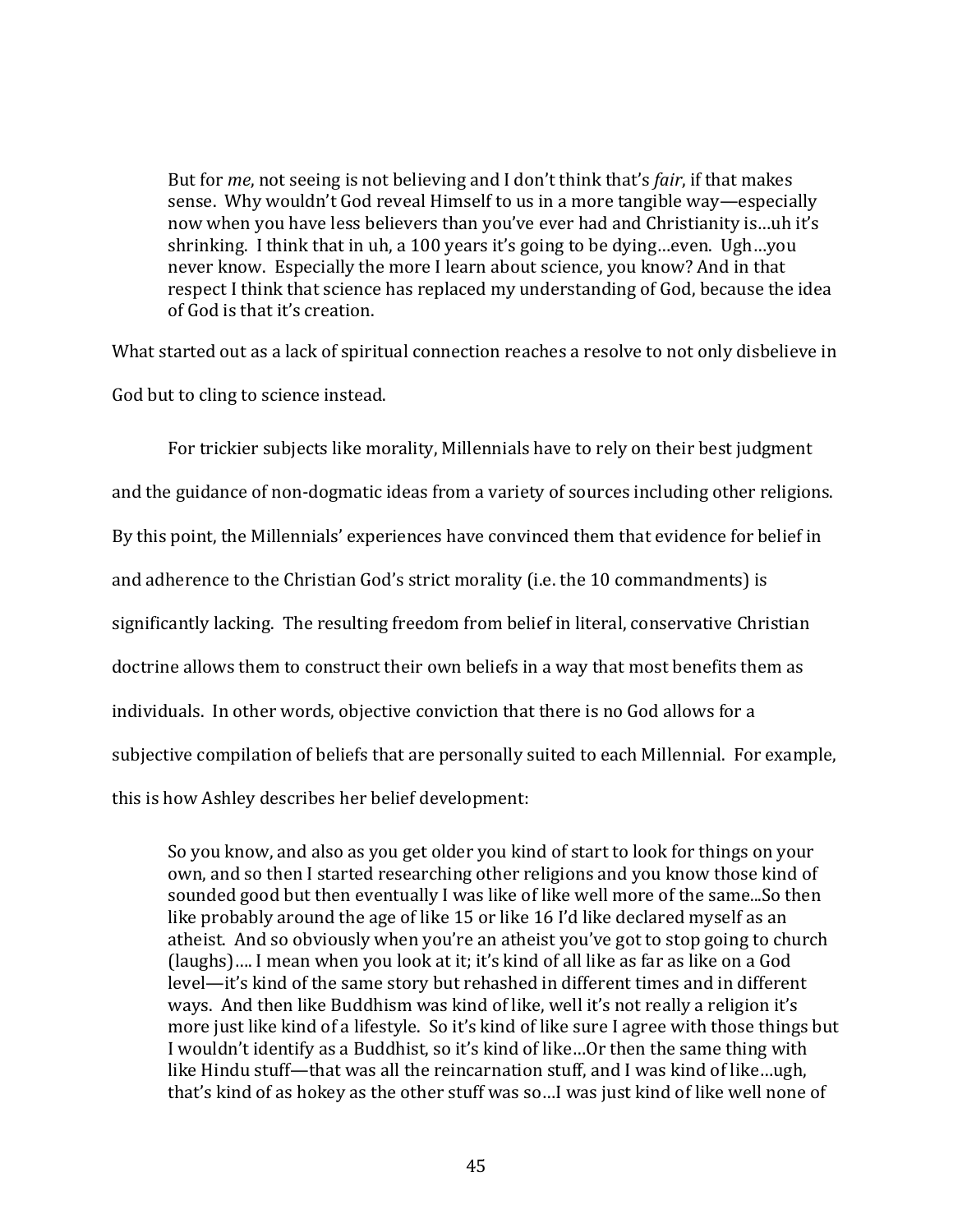this really—and the only thing that did sound good was the atheism, where there's science and there's facts, and you know, that seemed like the most logical thing to go with and so that's where I'm at.

Ashley's desire for objectivity leads her to what she considers to be the only objective and

logical worldview—atheism—precisely because it does not involve "hokey" beliefs that

have no evidence to back them up. She adopts the worldview that operates through

empiricism and is devoid of unnecessary and undesirable speculative spirituality.

Additionally, Chris describes his beliefs this way:

Um I don't have a problem with the Word itself, I mean how could you…it's—in some ways I feel about Christianity these days the way I feel about Buddhism; there's good things to take from it, there's also things I don't believe. I don't believe in reincarnation. But um I do believe that it's very helpful to meditate on your feelings sometimes and to um to try to understand of the existences around you, you know? Basically nature; to get in touch with nature and how by helping nature you help yourself because we live off of nature and nature lives off of us, and it's a Buddhist ideal and Taoist type stuff too. But I wouldn't call myself a Buddhist, you know? So and I think the only reason I now identify as an atheist—and I have friends who believe almost exactly like I do, and they don't call themselves atheists, um and that's because I *do not* believe in a god, I don't think there is a god.

Here, Chris sees the value of pulling ideas from Christianity and Buddhism without

becoming dogmatic about either. However, the core worldview he has resolved for himself

is atheism, since he has found no reason to believe in the existence of God. In a more

dramatic example, Phil describes his current beliefs in a sharp departure from his former

beliefs:

Um I'm like a—pseudo pagan. Like I say I worship the devil because I find it funny and shocking (laughs). And I guess maybe I do…I don't know. Like that's all…I mean the devil is just based on images of pan from like Greek mythology so…like even saying "the devil" is like buying into the whole Christian worldview all over again so. I don't know I guess I would say it's like pseudo-spirituality—where it's like I feel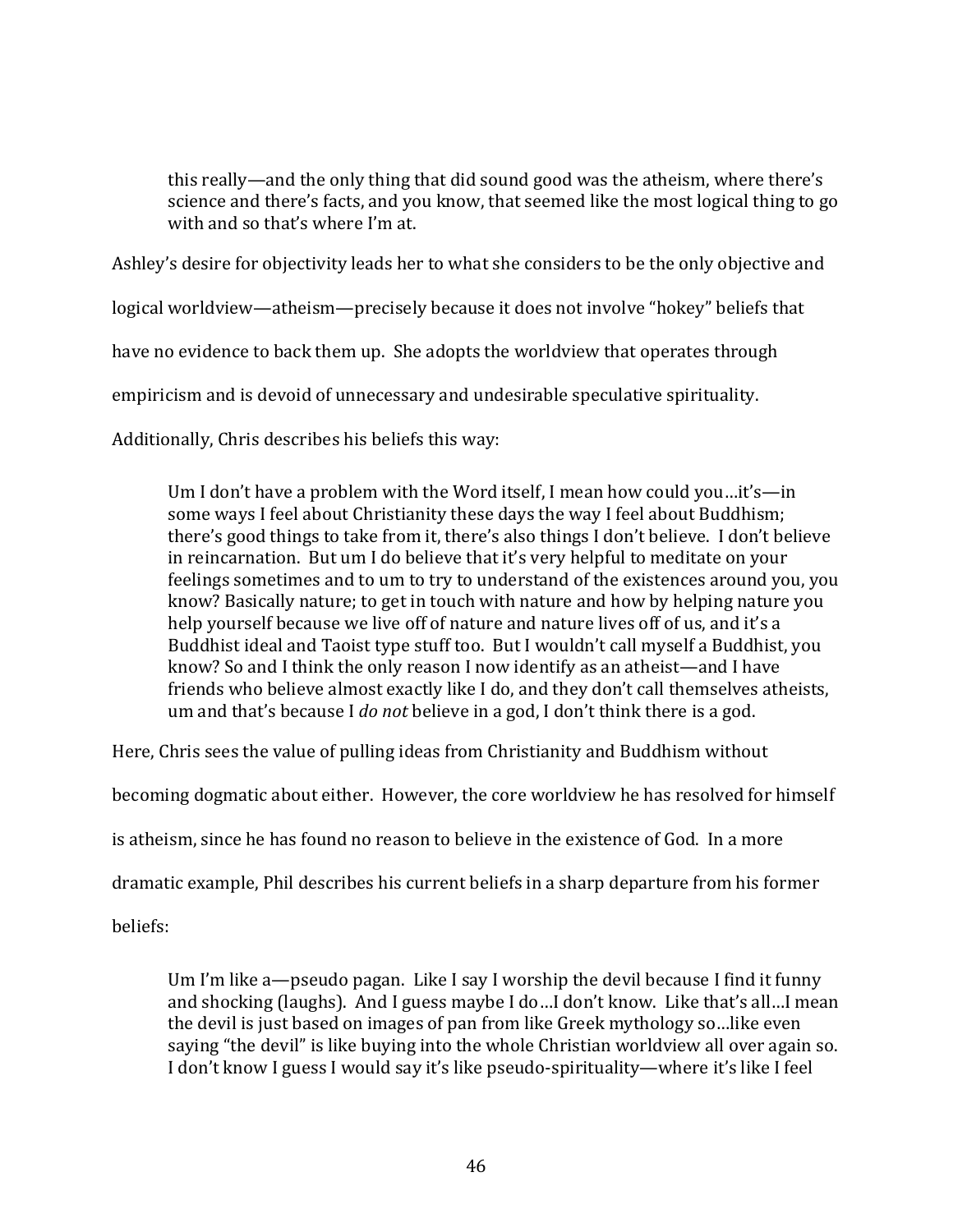spiritual but like I understand like our—my understanding is, you know, like you're basically on your own in the world, besides all the other people here with you.

Although Phil may say that he has "pseudo pagan" beliefs or worships the devil, his

underlying verdict is the atheistic conviction that there is no such thing as God or the devil.

Moreover, Jasmine makes this observation about her personal beliefs:

So I need that time to review on what makes me *me* and how that interplays with my belief system. I don't see myself necessarily following a really large organized belief system or anything like that, I do however see myself grabbing different beliefs from everything that I've encountered. Um, as much as I'm—I really don't know whether or not I believe that there is a God.

Jasmine, like the others before her, is describing both a subjective and objective belief

structure. Her objective belief is that she doesn't necessarily believe in God. That core

understanding allows her to freely pull ideas from different sources to create her own

unique beliefs. Finally, Louis expresses his enthusiasm for creating a system of belief that

is uniquely his own:

The ultimate question is, do you believe in God? No or Yes? And, and that is directly, no….Um, so with Buddhism it installed the idea that like okay so, that where we first started doesn't really matter. Whatever. Um and it built upon the concepts of karma. Um, of *energy* and that's what was one of my *biggest* things that tied into, was energy. Um, and when I say energy, just like, I say loosely based off of my definition. What Buddhism gave me, Buddhism gave me the tools to *create my own religion.* You see, *Louis's world religion*. It's *not* Christianity, it's not blah, blah; it's *mine.* You know, it's *my* belief systems, it's *my* morals, it's *my* values, but it has kinda given me a framework to put that under.

In this example, Louis clearly describes a similar process of resolving within himself that

God does not exist and our origin is irrelevant to our behavior and life on earth. What we

do with our lives is what matters—hence the mention of karma. With this core belief that

God is not real, Louis is free to construct his subjective beliefs into a unique religion of his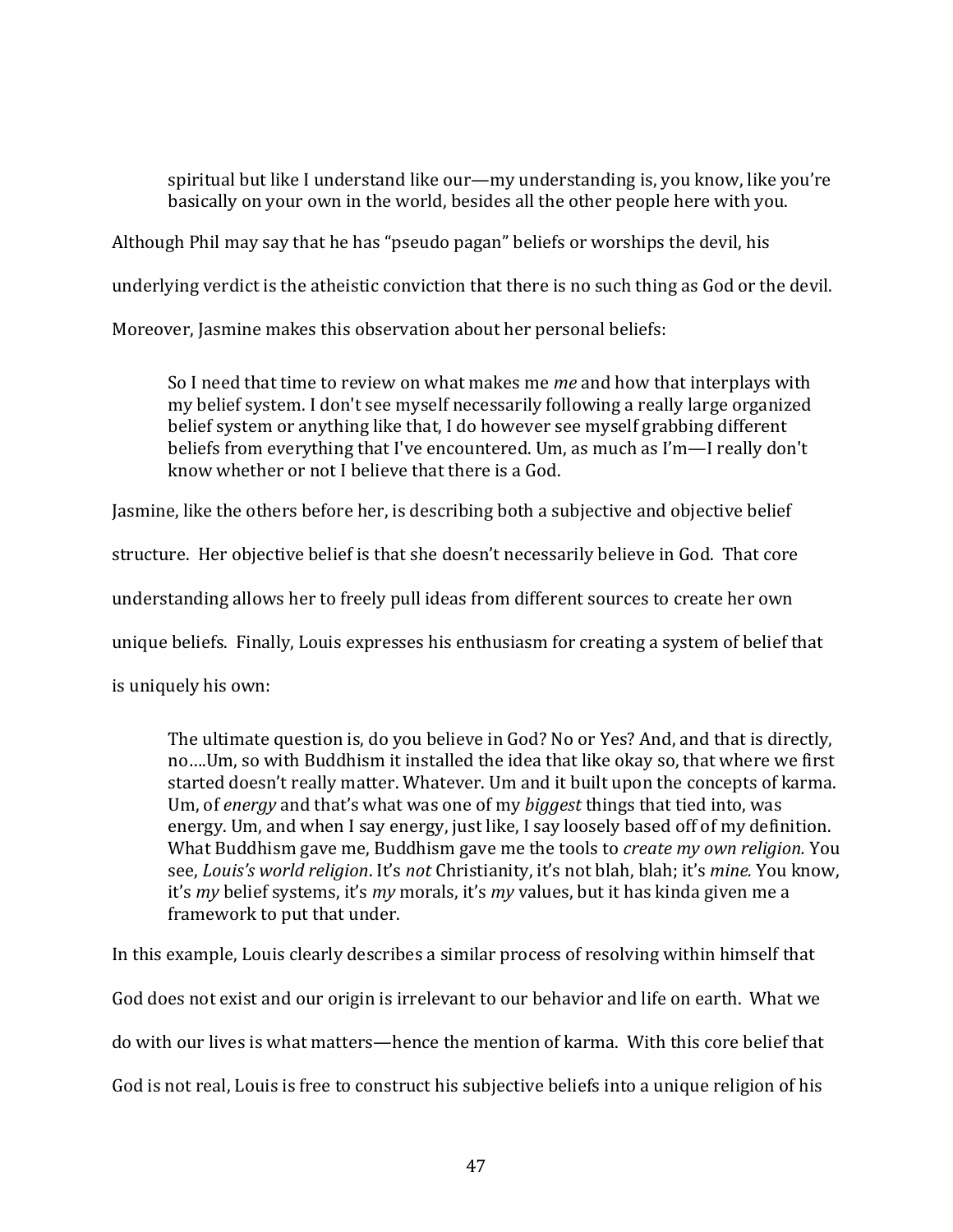own making. These findings are strongly supportive of Jeffrey Arnett's (2002) findings that emerging adults are constructing personalized belief systems. Indeed, they are—but now the reasons for them doing so are more clear. They simply do not believe that Christianity is objectively true—therefore they feel free to believe as they choose and to change their beliefs as they grow and develop new ideas and opinions.

#### Hostile Environment: Disengaging for Personal and Social Wellbeing

Viewing church or a congregation as a hostile and morally unsound environment is another major factor in the decision of many Millennials to stop attending. This feeling of hostility in church concerns both the individual and the group or society. In other words, Millennials anticipate or directly observe the potential for the church community to be hostile to themselves and/or others and this knowledge is acquired through first-hand experience and education. Although this process can be a totally independent cause of church defection, it often occurs alongside the cognitive and spiritual disconnect previously discussed.

## *Feeling Unsafe in Church*

When discussing why they stopped attending church, many Millennials describe church as an unsafe place. The sense of feeling unsafe in church encompasses physical, emotional, and psychological components. Though there are many emotions and reactions Millennials have or perceive in others as a result of their inferences and experiences, fear is by far the most commonly mentioned emotion.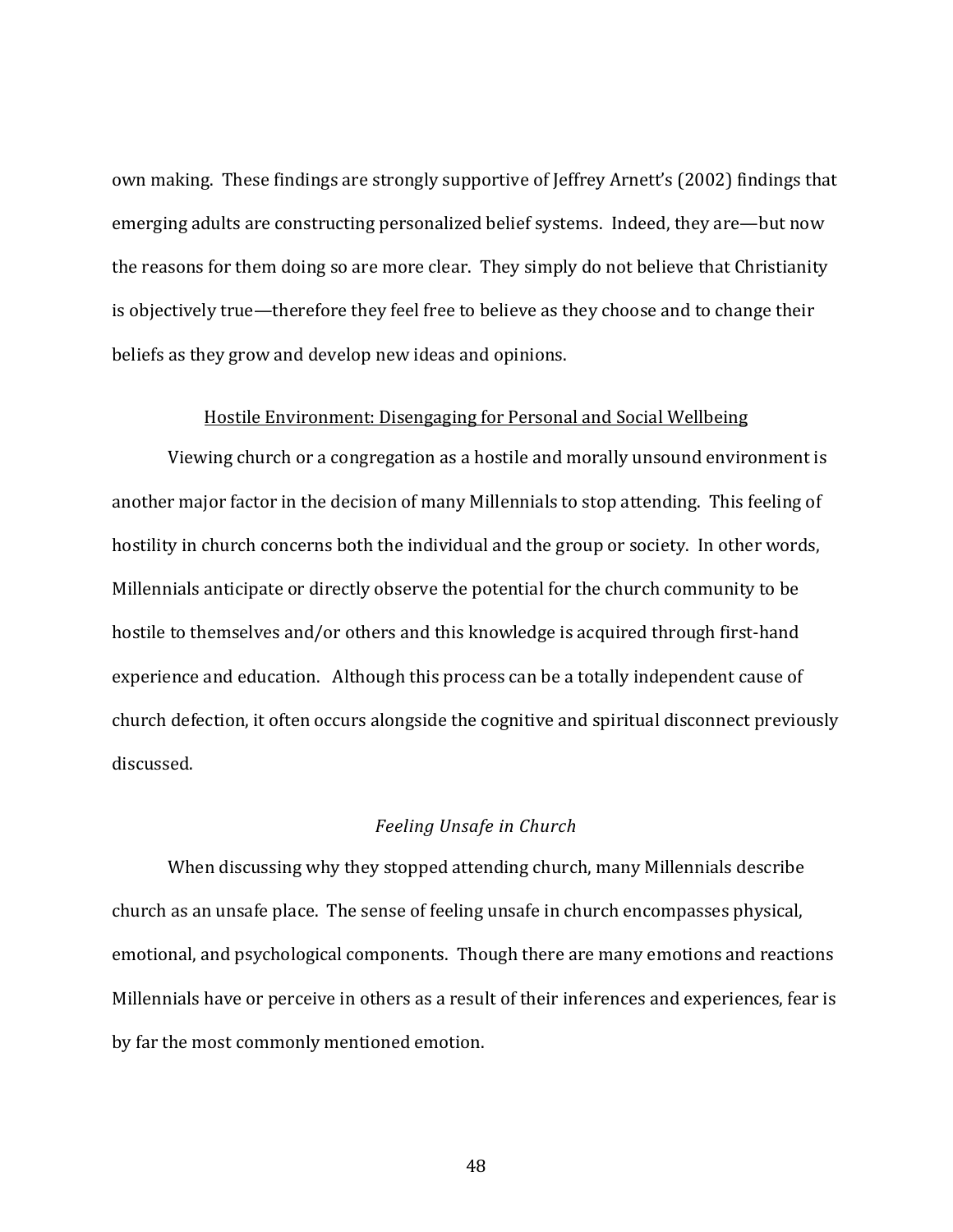In discussing the physical element, I will demonstrate how observed and experienced physical harm and abuse negatively impacts Millennials' experience with church. For example, Jasmine describes how the physical abuse she sustained by an older boy she would be forced to see in church influenced her to stop attending:

Ok, I stopped going to church after the incident, I was maybe 10 or 11 and I was actually staying with a family friend he was about 2 years older than me and he wanted to play house which took a horrible turn for the worst and he's not a fan of the word "no," so, the only place I ever had to see him after that even though he was kind of a family friend was at church. His mom and my aunt were really close friends so they used to go to the same church together every weekend and it was the only place I ever had to deal with him coming up to me and making comments about it or like trying to threaten me with it. So, by avoiding church I avoided him and the whole issue and I just got to forget about it. And that was, other than that, I just—I never was able to feel comfortable in another church; I would go somewhere else and I guess I just kinda kept a wall up and I didn't want to be comfortable in the church grounds to be honest, so, after my family stopped pushing, I think was maybe when my mom moved to North Carolina, she was pregnant so she couldn't go and no one else was pushing me to try and find a church so I just stopped going completely in high school.

This instance of abuse had a profound effect on Jasmine's ability to attend church. After the

abuse occurred, not only was she unable to feel comfortable in the church within which she

was reared, but in all churches. Nor did she desire to find that comfort—she was done with

church. Additionally, Christina became aware of her friend being abused and describes

how it impacted her:

We kind of grew up together. I met her when I was probably when I was like 14 and then all the way until I was probably like around 18. And she had a step farther and they were new to church and you know the stepfather would always be like, 'oh I love God' and you know, everyday, 'God changed my life' and I would actually go to her house and I would go out to eat with them. My parents would let me but there was something about him that I never really liked. And then I guess, all of a sudden, it blew up that her mother caught them in the sexual act and…. He was molesting her from a young age, from since she was, I guess, 11 or 10. And she came to the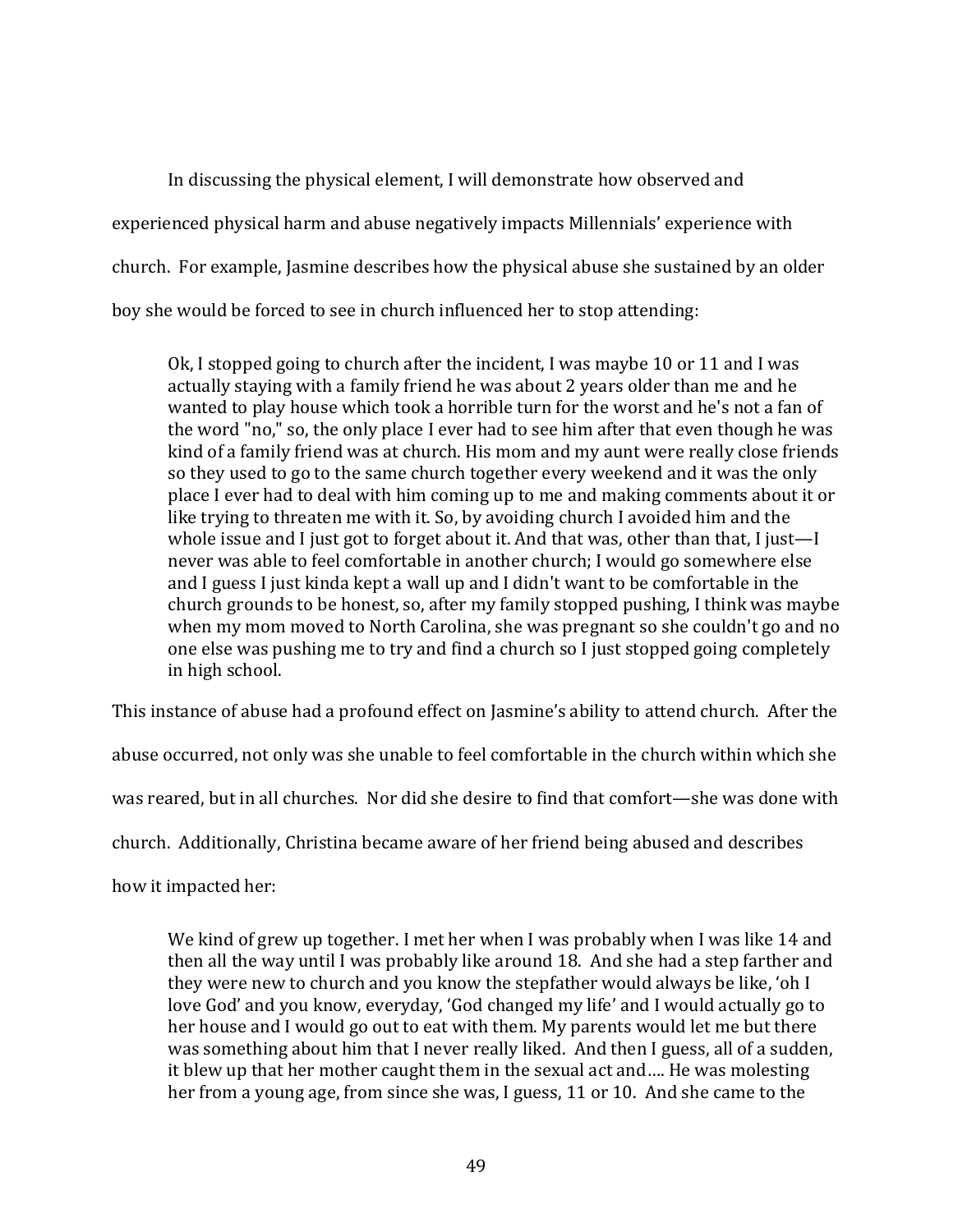youth group and she was still getting molested….Umm, then you know, things lead to things and she became pregnant…. It was from her boyfriend that she was having…. Becomes pregnant, tells me first and another friend we had, you know, grew up together….And you know, I decide, we decide we should to tell our moms; my mom and our friend's mom and then they're going to tell *her* mom….And then after that it was kind of like…everything like blew up in my mom's, like face, basically. They were saying like my mom *knew* the whole time and a lot of people started like in the church saying that-that my mom was telling everybody or….So, that really like separated me. I was like; I don't want to be in this environment when people are treating us bad when we were trying to help. So after that, that was like my last straw. I didn't want to be in the church anymore.

Although the physical abuse did not happen directly to her, Christina was aware of the effect it had on her friend and she tried to intervene on her friend's behalf afterwards when she became pregnant. The result of doing so was destructive and she resolved within herself that the church environment was no longer worth her attendance because it was contributing so much negativity to her life.

Furthermore—regarding the emotionally and psychologically hostile component— Millennials discuss how emotional distress resulting from the church environment also plays a key role in Millennials' decision to leave. This aspect involves feelings of fear or isolation relating to Millennials' experiences with being homosexual and/or having doubts about the faith. For example, Olivia expresses how her struggle with a lack of spiritual connection left her isolated in her highly religious community:

And I think it contributed to my struggle with questioning, you know, because I feel like everyone had this faith in God and seeing what that faith did for other people around me and how, you know, it got them through the roughest of times, and I didn't have that; I couldn't connect with that…. I felt really, really *bad*—really *lost*. Like, 'what am I not doing, is there something that I'm not doing that I should be doing?' Um, you know, 'why am I not feeling this?' Like, I'm going to church, I'm praying, but I just don't get it. I felt really lost…. I did. And that's probably a reason why I choose not to attend church now is because when I—even after I've decided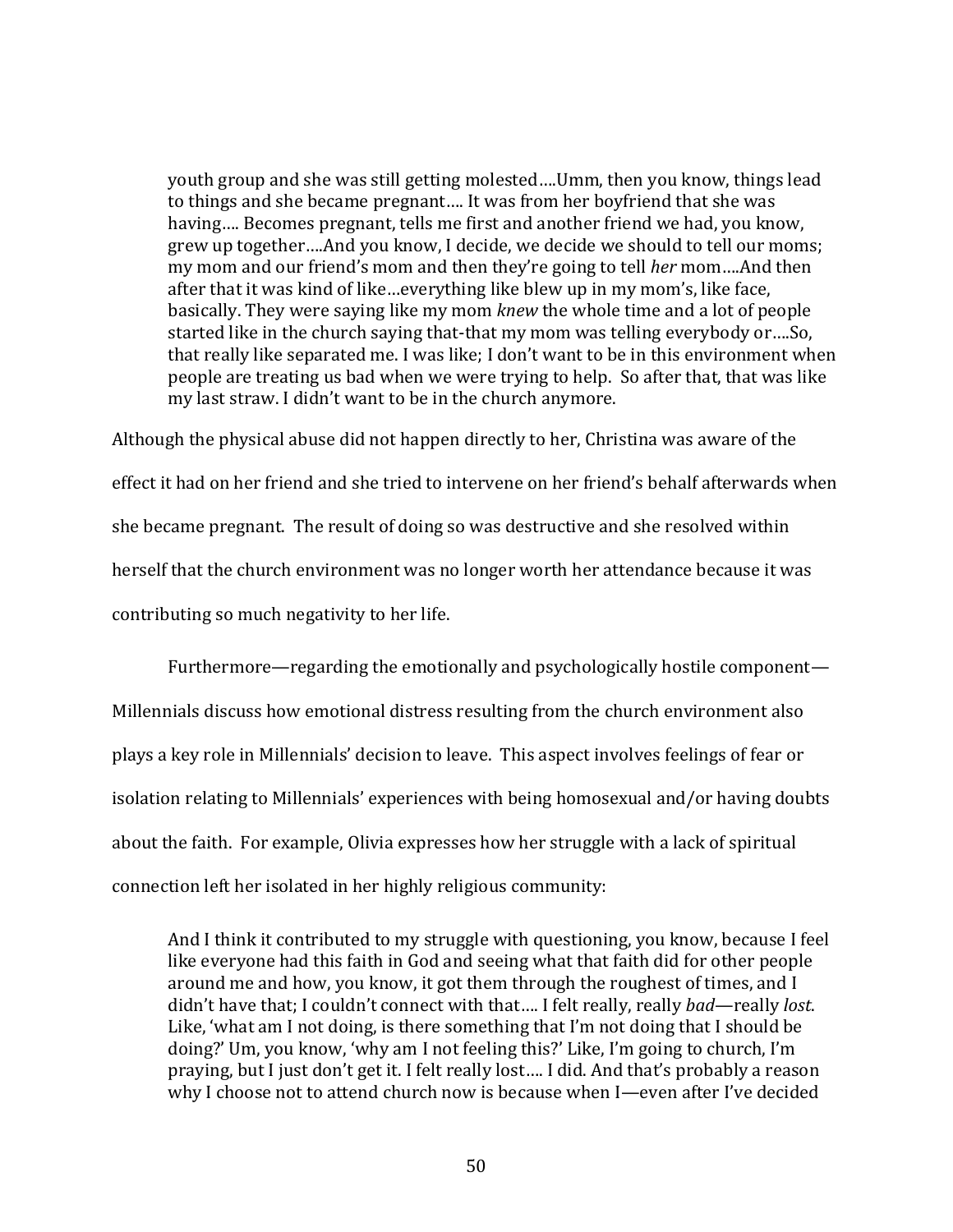not to go to church, I have gone and I just feel very…by myself. And sometimes it can be uncomfortable, and I'm—actually I've been trying to figure out why I feel so uncomfortable in that situation; if it's more about me and my comfort level than it is about the actual church atmosphere?.... It's a struggle. Especially being African American or just being black and how prominent religion is in the black community and me being, you know, the only one of my friends, like my best friends that don't attend church, that don't believe in God and isn't religious like that…it's like, it just feels weird. Like I feel very by myself.

In her testimony, Olivia recognizes that she was feeling very lost in her church environment

and community, since everyone seemed to be a believer except her. Furthermore, Ashley

describes a similar sentiment where she felt inferior because of her lack of spiritual

experience:

No, I didn't share—because I felt *bad*! Cause I was like, 'maybe I said the prayer wrong—did I forget a word?' (laughs) Cause you know I'm a little bit younger so I was like if I did it wrong, maybe I don't want—maybe there's something wrong with me…like He doesn't want to like, you know. It was all these different things so I didn't want to bring it up. And then after, you know, a while I just stopped going.

Ashley was describing how she felt rejected by God when she engaged in an alter call and prayed to receive salvation in her Baptist church. The interpretation she took away from her experience was that maybe God didn't want to reveal himself to her; maybe she was broken. If the one who was supposed to love her unconditionally was rejecting her by not revealing Himself, then why should she announce such a defeating reality to the people around her? Who knows what their reaction would be if God had rejected her. Ashley resolves to do the only thing that she feels won't hurt her further—slip away quietly and never return. Moreover, Patrick had this to say about his fear of being treated negatively because of his homosexuality: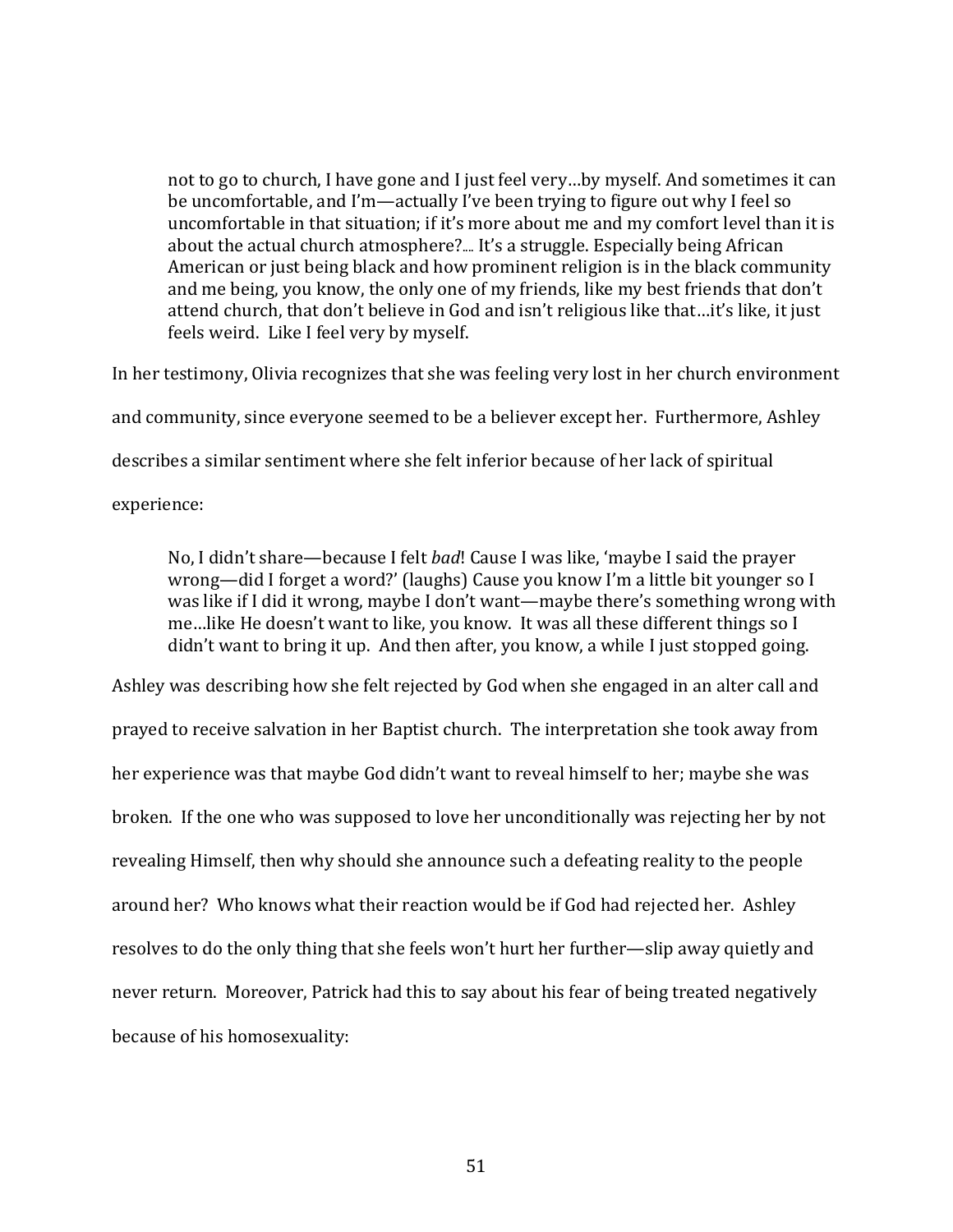A fear almost went into it as well, which yeah I guess now that I really think about it, yeah, there really was almost a fear. A fear of what could happen or what could be said, um which is partially maybe why I stopped going…sorry I had to think about that myself…. Yeah Yeah, um, and again not fear as in what are they are gonna say to me now, but what could they say to me because I've heard other cases or you know, like, what could be done…um, I mean as I've said thankfully I had my family there, the ones that truly cared for me regardless of who I am.

Similarly, Hector also mentions his homosexuality as being a major factor in him not

wanting to be a part of the church environment:

Um, well I stopped going mainly when I was um around 16/17—that sort of deal um mainly because I was gay and there's just so much times that they tell you that your going to hell before it starts pissing you off so I, you know, just kind of….Yeah. So…then it starts getting to you and stuff like that, you know?

Another aspect of the emotional and intellectual component describes how Millennials'

awareness of morally questionable aspects of the church also makes it a hostile

environment. In this component, Millennials often discuss how they find it unwise to

"blindly follow" church leadership and thus make themselves vulnerable to manipulation.

This uncritical, unthinking type of devotion is usually mentioned as something to be

concerned about. For example, Omar describes this concern in more detail:

I think that it, that it encourages like a group-thinking; like getting rid of individuality. Um, there's a lot of brainwashing that I notice um…it's like, whoever the leader is, just kind of spouts out anything and the people just…absorb it into them. It's…there are some dangerous things that can also be taught that I've noticed.

Here, Omar is describing the mentality of Christians as a type of groupthink, which can be defined as the practice of thinking that discourages dissenting opinions. He states this mentality is dangerous because it leaves the individual susceptible to manipulation. In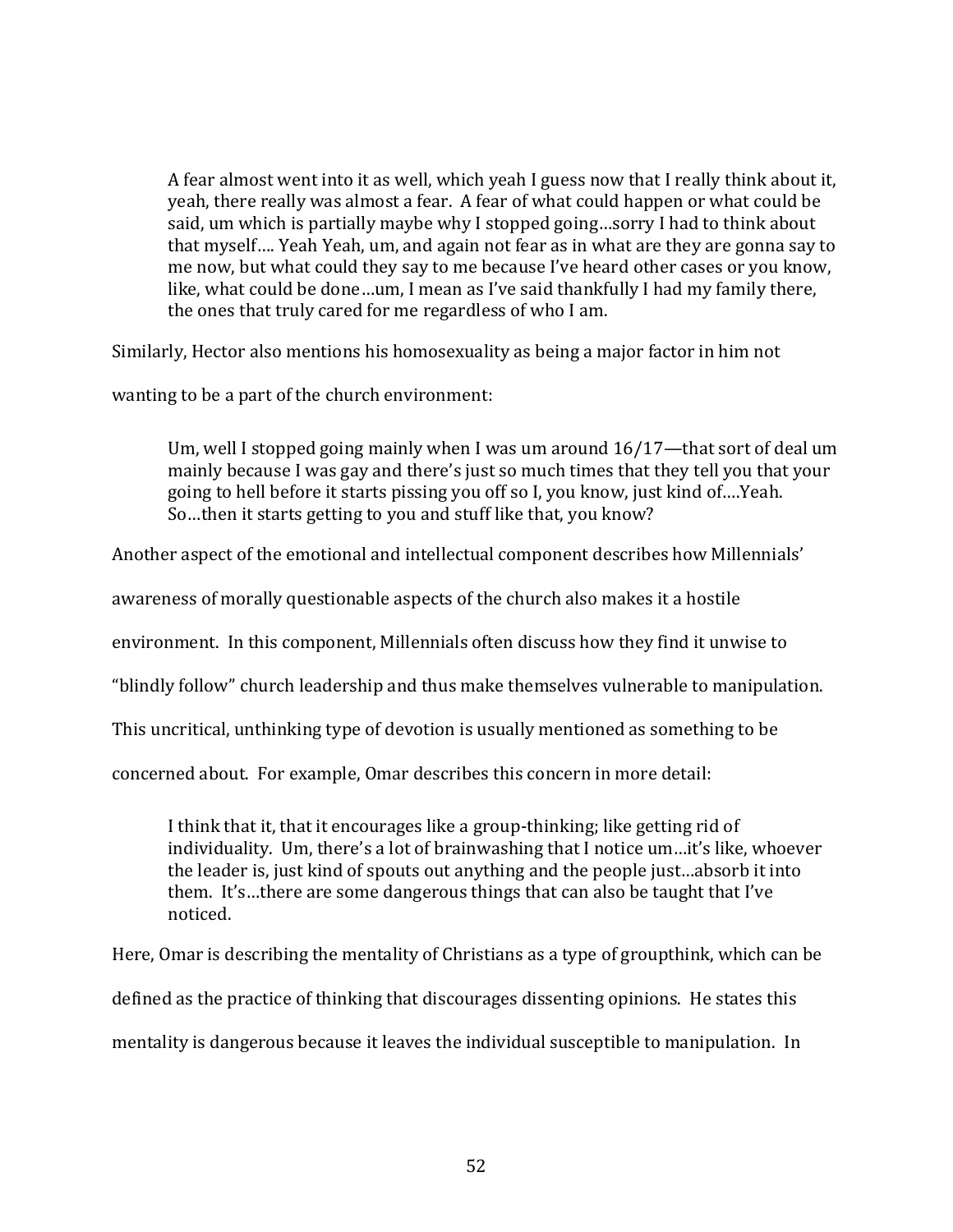another example, John describes the feeling of being unsafe in one's own thoughts as

another type of manipulation the church authorities conduct:

Fear, it's fear mongering…um essentially. They're saying, you know, 'oh well, like yeah, do what you want, you know, because we are all sinners but just know that it displeases God.' And all you *want* to *do* is please God; that's the whole purpose of all this is making sure God is pleased, so don't do things that displease God because if you do, then he's going to know. And if you don't, but you think about doing it, then he's going to know that too. So then you're kind of just completely shafted no matter what because you have this omniscient, omnipresent being who's everywhere and inside your head and any time. And he knows what you're going to think in the future, so it's like you're already *screwed* because you're like, 'well okay God, I'm sorry; I won't do that anymore I promise' and God's like, 'well actually on Tuesday, you know, around 8:07pm you are going to have those thoughts again, I know this' and but for some reason (laughs) it's like you're still taught like—it's just heavily upon mind—like editing yourself and editing your own thoughts and I don't know. It just seems kind of pointless to me. Not only is it wrong to make people edit their thoughts, but if you have a God that can get inside your head and knows what you're going to think in the future anyway, it kind of defeats the purpose because it's like, 'well He already knows what I'm going to think why would I bother? Like He knows what's going to happen no matter what,' so they're like, 'oh but that's not the point, the point is that you're supposed to try.' 'Oh! So it's like I get an A for effort and still fuck up anyway? That's the point? Okay.' So yeah, that's God being the Boogie Man, I guess.

Here, John is explaining his perception of how believers are manipulated into trying to censor their thoughts by the lingering and ever-present worry that God is watching and waiting inside their minds to see if they will slip and have bad thoughts. He calls this "God being the Boogie Man"—a emotionally, psychologically manipulative element akin to Santa knowing "who's naughty and nice." According to his thought, this is a no-win situation because no matter how hard a person tries to censor their thoughts they will never be able to completely succeed in doing so and thus will fail to fully please God. Therefore his fear mongering reference is meant to address how such a tactic can be used as a method of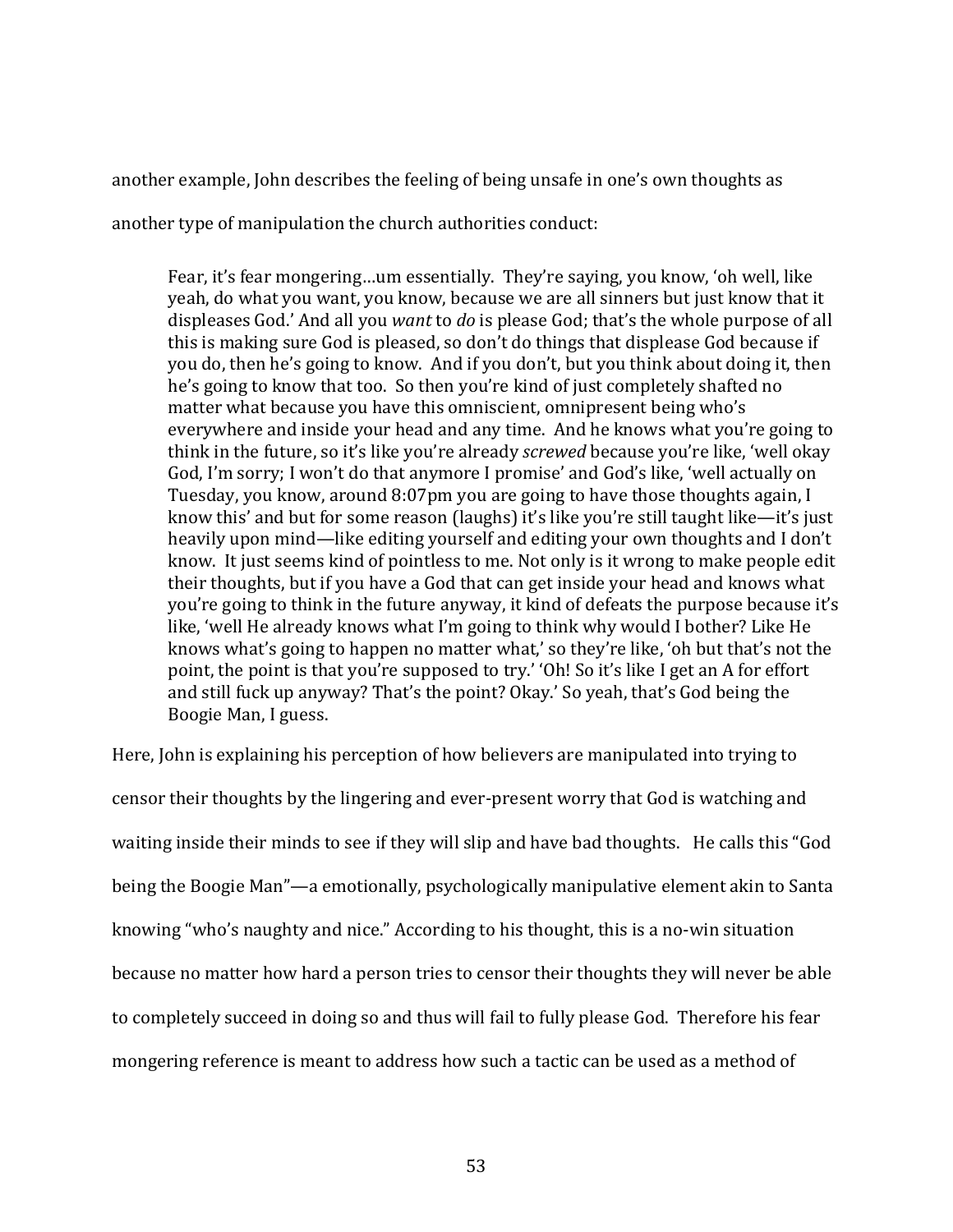control. Similarly, Julio describes what happens when he tries to hold back his thoughts for fear of God monitoring them:

And I remember that one of the main the biggest things for me was that God also looks at your thoughts and supposedly if you think it, about the thought, that's like if you have done it, and after—right after receiving my first communion, right after that, I felt like I was rid of all of my sins but right after I came out of the confession booth I couldn't hold back bad thoughts, so I thought that was like a contra—I think that is when I first started questioning, really questioning my belief in gods and stuff and slowly went from there and like just stopped going when I was—came to the University until I actually became an atheist.

In this example, Julio's reaction to not being able to control his thoughts immediately after

his first communion has the inadvertent effect of making him question the existence of God.

Finally, while many of these examples deal with how the hostile environment of

church directly affects these Millennials, I also want to demonstrate the concern these

individuals have for the effect of Christianity on the wellbeing of people other than

themselves. For example, this is what heterosexual Chris says about gay marriage:

So that being said, um I think that in some cases Christianity really fosters extreme, very prejudiced views about people and about things. And I think it's been delivered in a way—it's been wielded by people in a way that fosters hate. Especially, you know, there's absolutely no legitimate, logical reason that homosexuals should not be able to be as miserable as the rest of us and get married. ….And I think that any time you're denying somebody joy…and it's not going to hurt anybody else—it's not hurting anybody in the world directly when homosexuals get married. I mean there's no science in the world that *will* show that and *has* not. So…I think that—you can't call that hatred so much as ignorance.

Additionally, Hector expressed his concerns over the pope portraying contraceptives as

worse than AIDS:

Oh well, like I've said, there's people that usually say that, you know, uh the church does a lot of charity work and stuff like that, and that is true. But then when the pope goes to tell Africa, the most AIDS ridden country in the world, that AIDS is bad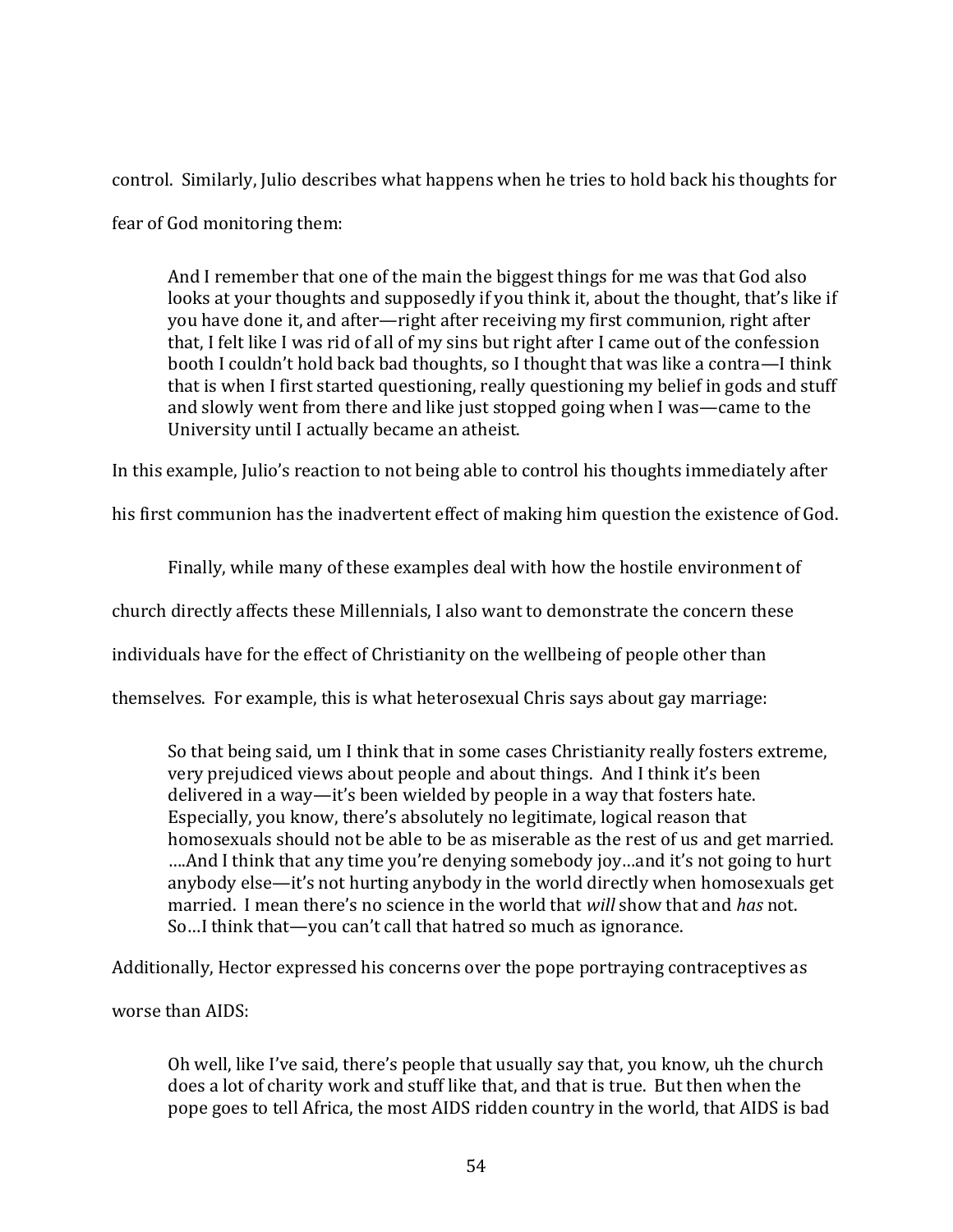but condoms are worse, which he said, I'm like just flabbergasted! That AIDS is bad but condoms are worse. They actually spread a lie that condoms spread AIDS instead of, you know, counteracting it. And they've had like…even this bishop from Nigeria I believe it was, who went there and is still a member of the church. And that to me is—his African brothers and sisters are dying and they are not doing anything to help but doing something to actually hinder them. They say that abstinence, well technically abstinence is the best prevention for AIDS, and that's fine, but people are going to have sex and if you had any understanding of human nature, you'd realize that condoms are probably the best solution to any of that. And just spreading a disease like that is just inexcusable no matter how many charities you contribute to monthly or something like that, you know?

In this example, Hector is reacting to his observation of the use of lies by the Catholic

Church to intentionally mislead African Catholics about the spread of AIDS solely to

support its doctrinal ban on contraception. He realizes that the result of this will be the

inevitable harm caused to the African Catholics. Lastly, Louis has this to say about the

racist and destructive origins of Catholicism in his home country:

Um, so, back to what I saying, learning more about the Catholic church, about the Crusades, um, and very much on *how* did Christianity or Catholicism, came to my country. Um, and it was in a very brutal way. You know, Catholic church always had power. Um, they always, *always* had power and racism was never right but they never, you know like, if, if your so-called religion and your representation of God and all that is good, then *why* are you telling these people that *black* people need to sit in the back and white people need to sit up front. You know like, in Haiti, they literally would be like, "Yo, these are, these are, these are, these… *you're* the child of God, you know, and *you're* made in Jesus Christ's image. And, the more I did my research—okay Jesus Christ is *not* in my image. This guy is *not* black. You know? Um, so, and what, the trace of that is *this*; is that; *wherever* Christianity or Catholics went or the Crusades went was a destruction of already established religion and beliefs and I'm going to put *my* own there. You know, um, and you know, you have a whole bunch of people clapping; "Hallelujah" and things. And I'm just like, like, they were *okay* that you were slaves, you know, like, like, this image of God that they give you that's all-forgiving. Like, no*t* too long ago, you know, 40 or 50 years ago like, like, "*No*, you are made, you are *not*. *You're black*. You're *not* going to be going to heaven."…. I don't believe in *blindly* following, not me, I can't. I can't believe, and like, blindly following. Um, and seeing everything that the masses say, you know like no.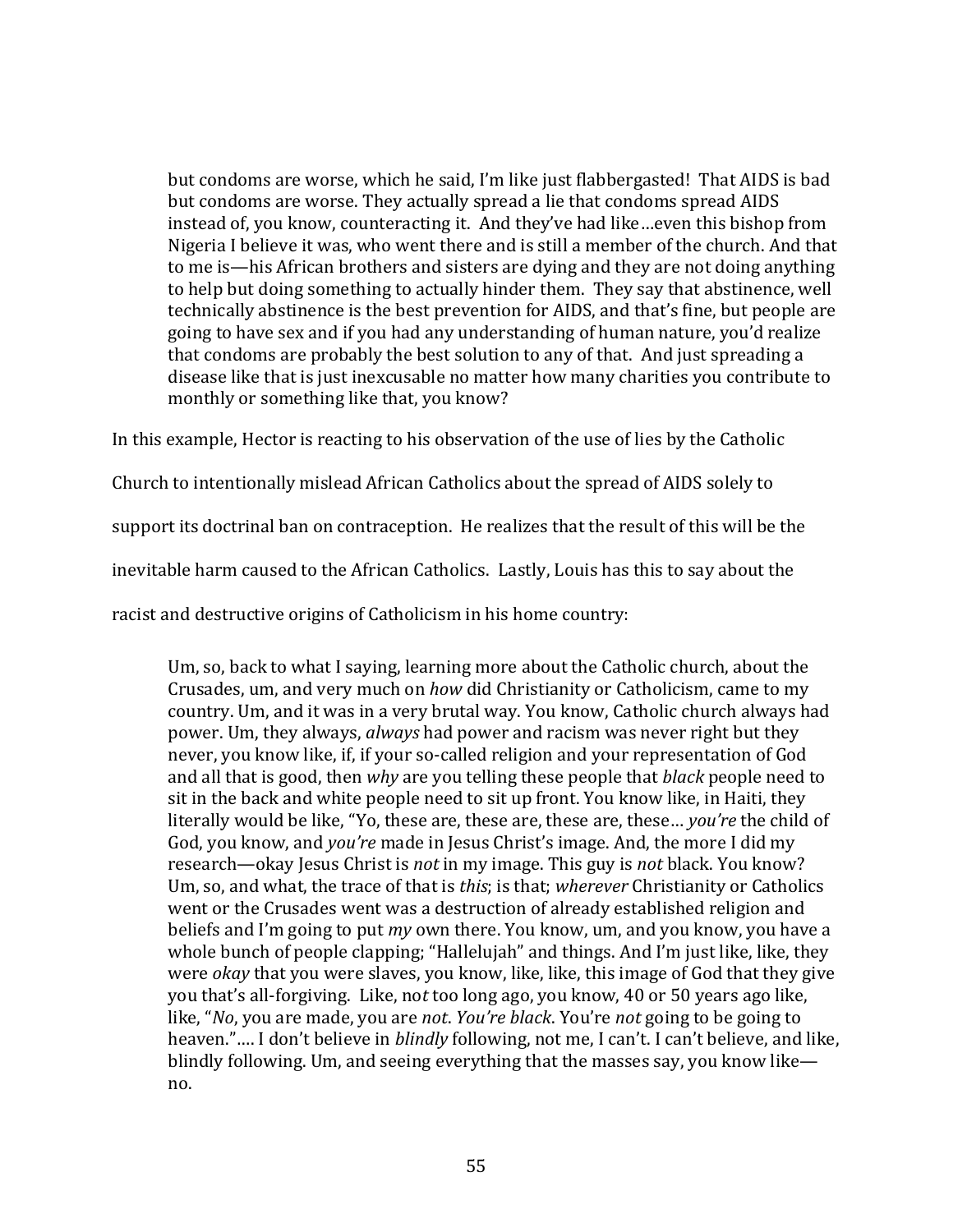To Louis, it is inconceivable that Haitians should embrace something that was so destructive to their people only a few short decades before. He describes Catholicism similar to an invading and occupying nation—a foreign agent that brutally comes into his country, takes over and displaces the previously established religions, and then expects the natives to embrace its beliefs. Hence Louis's statement that he refuses to be a blind follower along with the masses—he refuses to be manipulated by this foreign oppressive religious system.

## Strategic Church Avoidance Tactics

Interestingly, Millennials are often utilizing excuses to conceal their true reasons for wanting to avoid attending church. They employ such pretexts as employment, moving away from home and their church, or having to focus about education to cover up their desire to evade church while maintaining civil relationships with family and religious others. For example, Eric explains his moving away from home as his opportunity to stop church attendance in this way:

The reason I stopped going to church and the reason I was *able* to stop going to church was because I moved to a different state and like lost that kind of parental supervision over it. So for a while I lied about it, it was like, 'no, I'm trying to find a church you know, whatever, I'm trying to work this out, whatever.' But…wasn't going. And so I think it was kind of active in that sense, in that it wasn't just like oh I got busy and I stopped going, but really it was a decision to not go anymore…and try and cover it up. And then eventually just like, fuck it and just tell them and whatever. So it was not…like a slackening and a drop off, it was just a 'no, not going anymore.'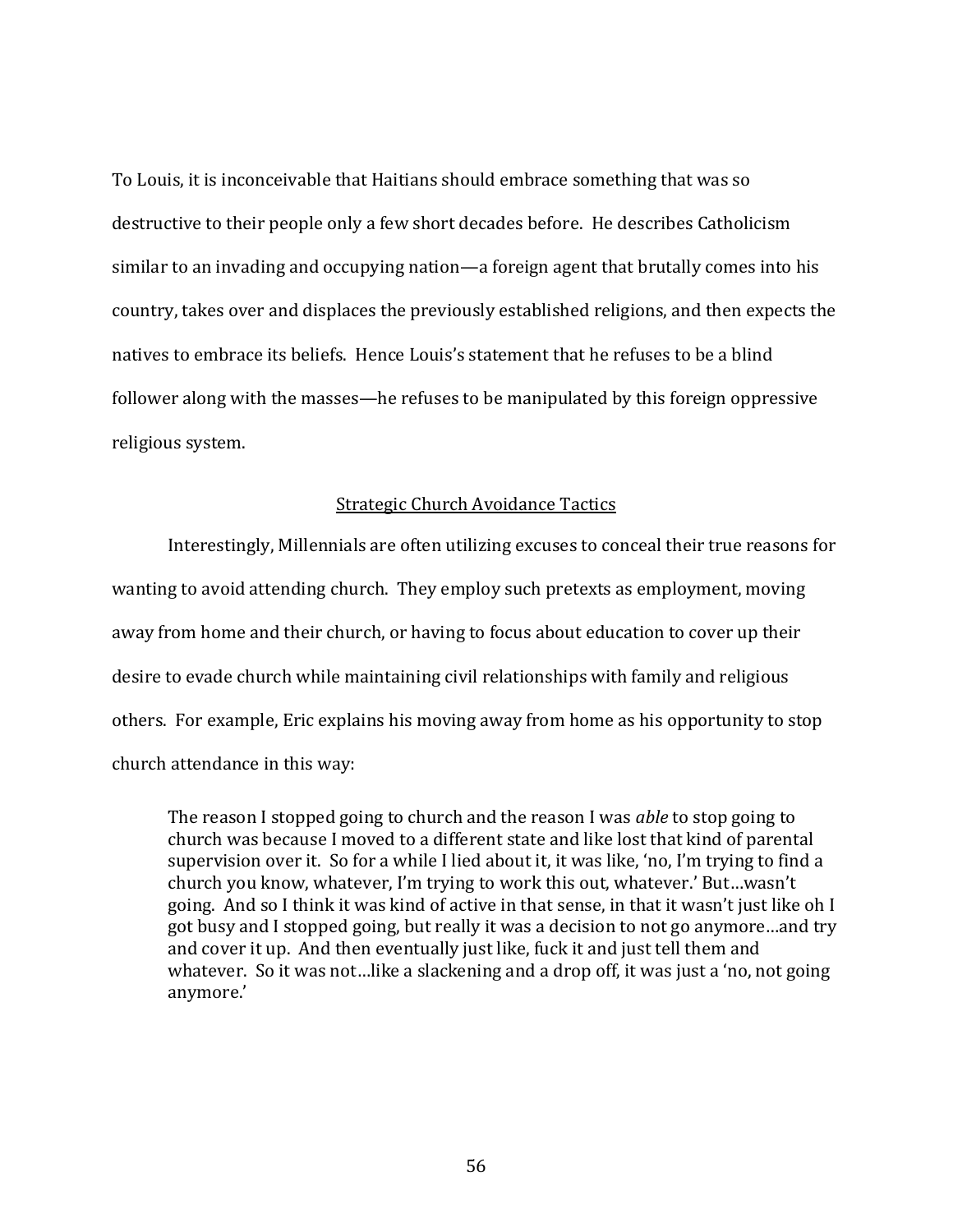At first, Eric is trying to conceal his desire to stop attending church from his parents.

Eventually however, he chooses to reveal his beliefs to them. Another example comes from

Samantha:

I actively decided that I did not want to go to church anymore but as I said, I lived with my mother so I did have to go to church. Um so I mean like there were several times where I tried to explain to my mother that I didn't want to go to church, but she'd always guilt trip me into going, um so…um I'd go and stuff but it was more of a reluctance—only doing it because my mother wanted me to do it. Um I guess it kind of active but then gradual at the same time when I moved out because I no longer lived near my own church so there was nothing to tie me to get a new church….But basically I say that because…to her, like if I don't go to church—if I say, if I told her the things I'm telling to *you*, um she would automatically in her head go, 'oh my God, my daughter is going to hell!' Like there would be no wiggle room for her, and I guess it's one of those things that it's hard to get myself to tell her that I feel like I'm kind of like at a agnostic place in my life because to her it will be, 'oh no, my daughter's gonna go to hell, she will burn forever and it's all my fault because I'm a bad mother.' Um so it's kind of like, she'd guilt trip me saying, 'oh you know you need to go to church because what are people gonna think? Or you need to go to church because you're falling out with God.' And things like that, and it was just like really hard to get myself to a place where I could actually tell her and not feel as bad. But I mean it's my mom; it's hard to do that

Even though Samantha did not want to attend church anymore, the pressure from her

mother kept her in church only until she moved away. Then she was able to stop going altogether. Still, her mother's religious fears stopped Samantha from fully disclosing her lack of belief because she did not want to worry her mother. Moreover, John explains that his job and college eventually became a valid excuse for him to avoid finding a new church when moved away from home:

It just kind of happened. Um it would be like, you know, I was in school at the time and I was working and uh it was kind of like uh…I wanted to get a new job so I freed up my Sundays….Um but eventually I started working on Sundays so I wouldn't be able to make it to church in the morning, sometimes I'd be able to make it to youth group at night, but I just kind of not liking where it was going; I was getting bored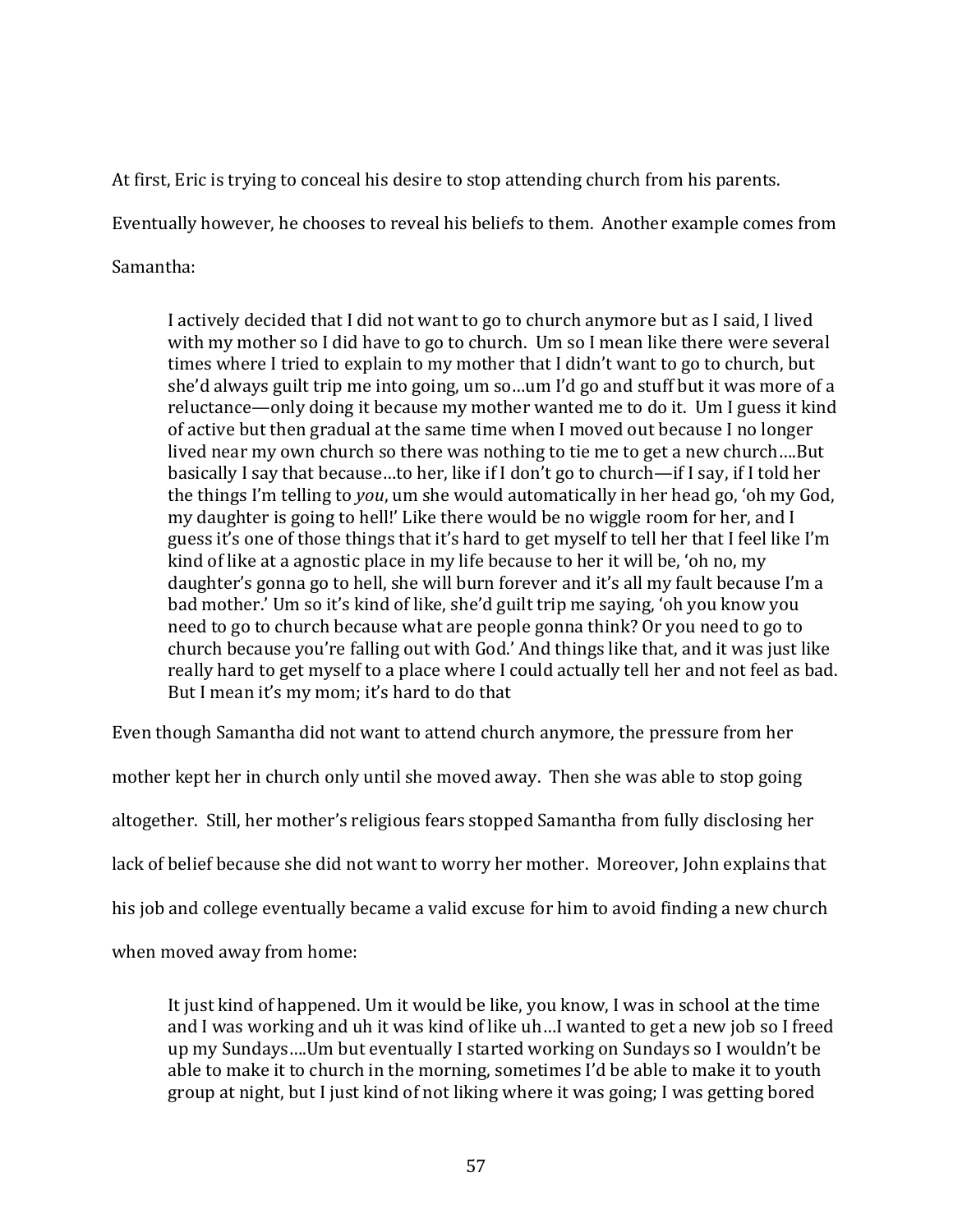with it. I wasn't like into the games; I wasn't into the lessons. The music was boring me. It didn't help that the music was getting progressively worse; that didn't help. It was like, 'oh the music used to be good, now it sucks' so, yeah, I just stopped going to that and uh, I planned on going more, then I moved down to Orlando to go to school here and that kind of helped solidify it. So it was probably the middle of the summer I started working more and I stopped going to church on Sundays, then the middle school youth; I just hated middle schoolers. I was like, 'I can't stand these kids. I cannot do this and preserve my sanity.' They were like, 'understandable, that's fine,' so I stopped doing that. So now I'm cutting my church duties in half and um you know I would go like maybe 2 times over the entire summer and then I moved down to Orlando. And I had a valid excuse, you know? I was like, 'yeah I'm trying to get into \_\_\_\_\_\_\_\_\_\_\_ University, and I'm trying to get everything going for that, getting all my preparations done.' As an education major at the time there's like way more things you have to do, like you have to take these tests and all their crazy crap just to get in that program so, yeah. Um, so I moved and I was like I don't want to drive an hour to go to church and they were like, 'oh you should go to this church down here' because I had other friends down here I was like I don't really feel like doing that either. I just ended up not going to church anymore and then by the time August came around, like at the beginning of August I was like, 'I don't want to go to church anymore' like I don't want to waste my time there anymore.

Initially John did not get a job or go to college to deliberately avoid church, but as his

dissatisfaction with church increased over time, these contexts provided non-

confrontational reasons to avoid it. In another example, Jasmine explains how she gave

excuses to her grandmother to avoid attending church:

My Grandma; I've given her every reason in the book to not attend church. I haven't really explained to her. I tried and she got really upset. My grandma is very southern so it's just—there is no getting it past her. Um, I think she has given me a reprieve for the moment since I'm in college….When I got to college it was the, 'I'm studying' or 'I just don't have time' or 'no, they don't have churches on campus,' which they do have an organization that preaches on campus but I would be like 'no Grandma, I don't have a car so I have no way to get to a church.' I tried everything. I would always try to play it off like it was no big deal, like it was something I would do later on in life. She completely stopped asking maybe by my junior year/senior year of college she just completely stopped asking….I worked very hard to explain to my Grandma that I'm in college and I'm paying for an education, I'm not paying to find religion, Um, I'd like to say that I'm open to the idea of religion later on in my life, not really, um, not religion as I knew it growing up. Nothing near Christianity or anything of that sort, I have nothing against it, but I just don't think it's right for me.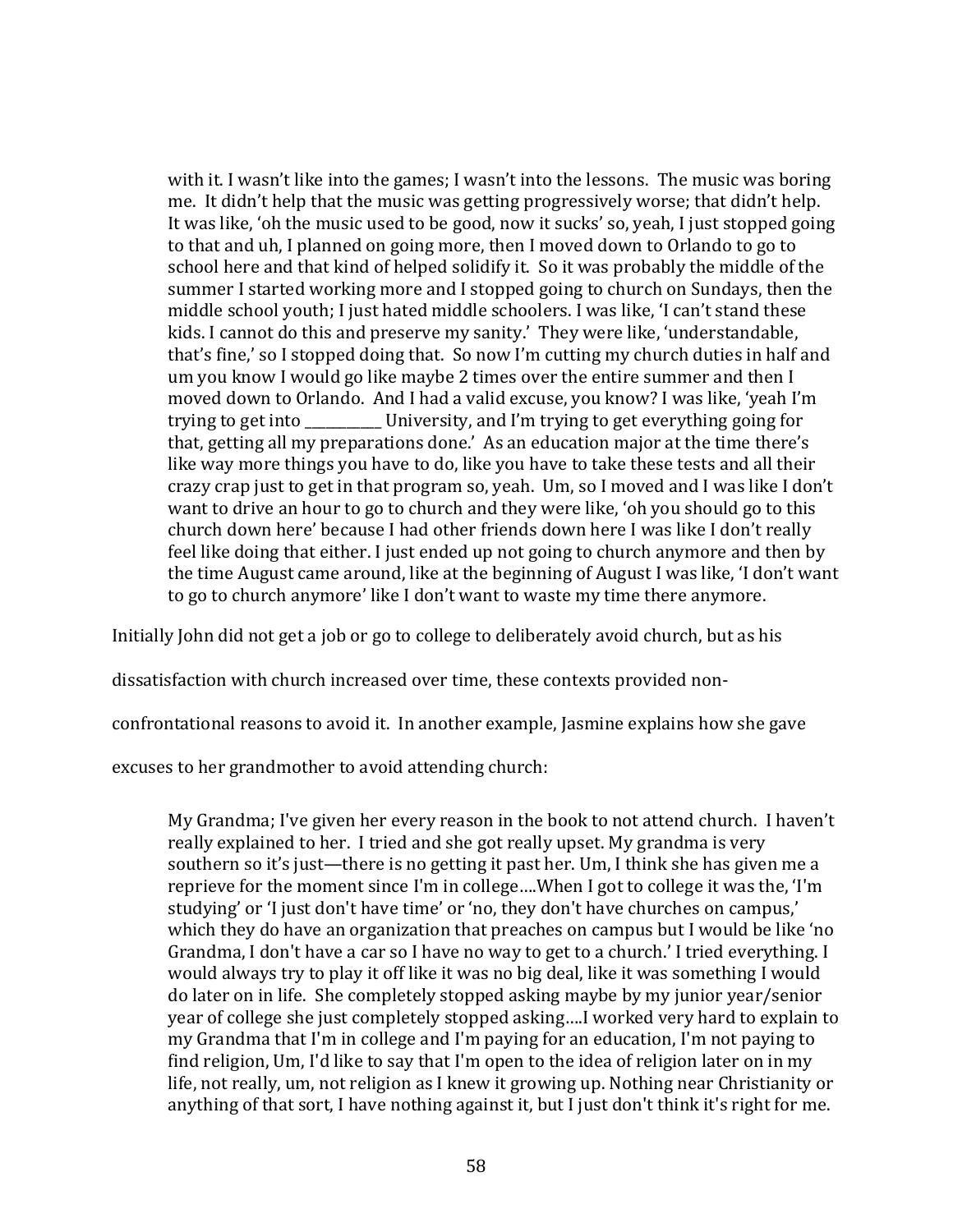I don't see myself being able to open back up to that so I might look at something different in life but, it's all in the air right now….

In this example, Jasmine describes how she avoided telling the truth about her beliefs that she no longer wanted anything to do with Christianity—because it made her grandmother upset. Instead she chose the more diplomatic option of employing excuses for why she could not attend church. This tactical approach produced the desired result: her grandmother stopped asking her about church and she was able to stop going without disrupting the peace. Additionally, Christina also describes how she employed the use of excuses to conceal her desire to not attend church anymore.

Um I was starting to not like the environment I was in. I mean there wasn't like many people my age. There were mostly older people so; I didn't feel I felt like everyone was judging me all the time so I didn't want to go anymore. I didn't want to be in an environment where I didn't feel…like I belonged. So, I didn't want to go anymore so, I made excuses and slowly started not going to church and as soon as I hit 18, they couldn't really force me anymore. So, I just started working. That would be my excuse, 'oh I'm working.'…. Yes, I was planning it. It was slowly like, 'ok, I don't feel like going to church today,' I'm not going to wake up. I'm going to lock my door in the morning and not wake up. They would knock on our door, 'oh I don't feel good, I'm tired; I'm not getting up.' And they would have to leave because if not then they were going to be late. So, they would leave me. So, then I would wake up and act like nothing happened. So, that slowly started happening. I found a job and she was like can you work on Sundays? And I was like, yes. So I slowly started working on Sundays, you know, slowly. Like, 'oh, she has to work, she has to work.' I would make up excuses, well I have to pay my phone bill or, I have to pay for senior year. And then as soon as I hit 18 it was like, well I was working every Sunday anyways and they really couldn't really tell me when to go because I didn't feel comfortable so, I just stopped going completely. Ever since then I haven't been back.

Christina felt her church was a hostile environment and she did not feel like she belonged

there. She knew she wanted to leave so she developed excuses like feeling sick or finding a

job to avoid attending.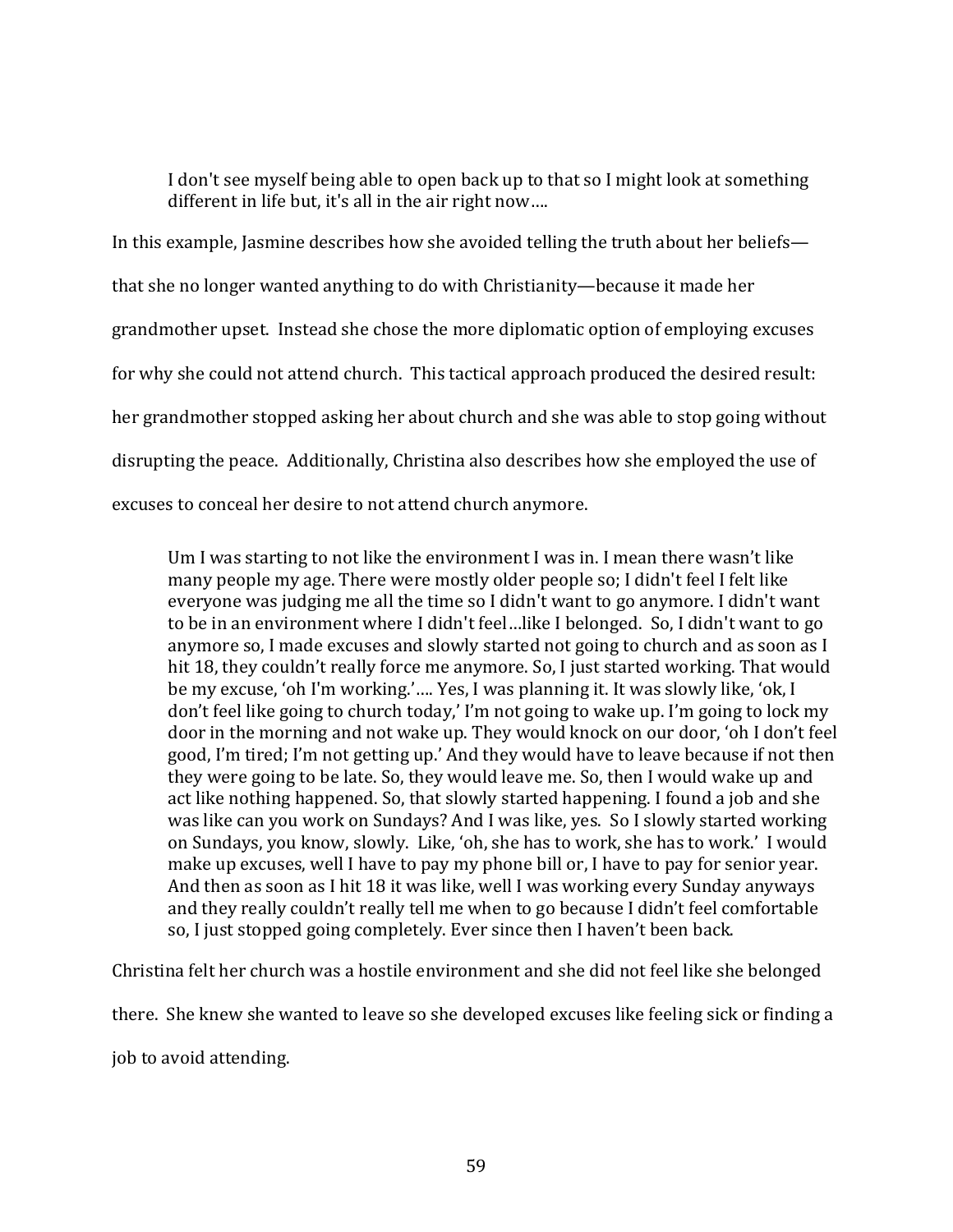What is noteworthy about this finding is that Millennials are concealing the underlying reasons for their absence by using personal contexts as less controversial explanations. They generally do this because they want to avoid hurting the people who want them to attend.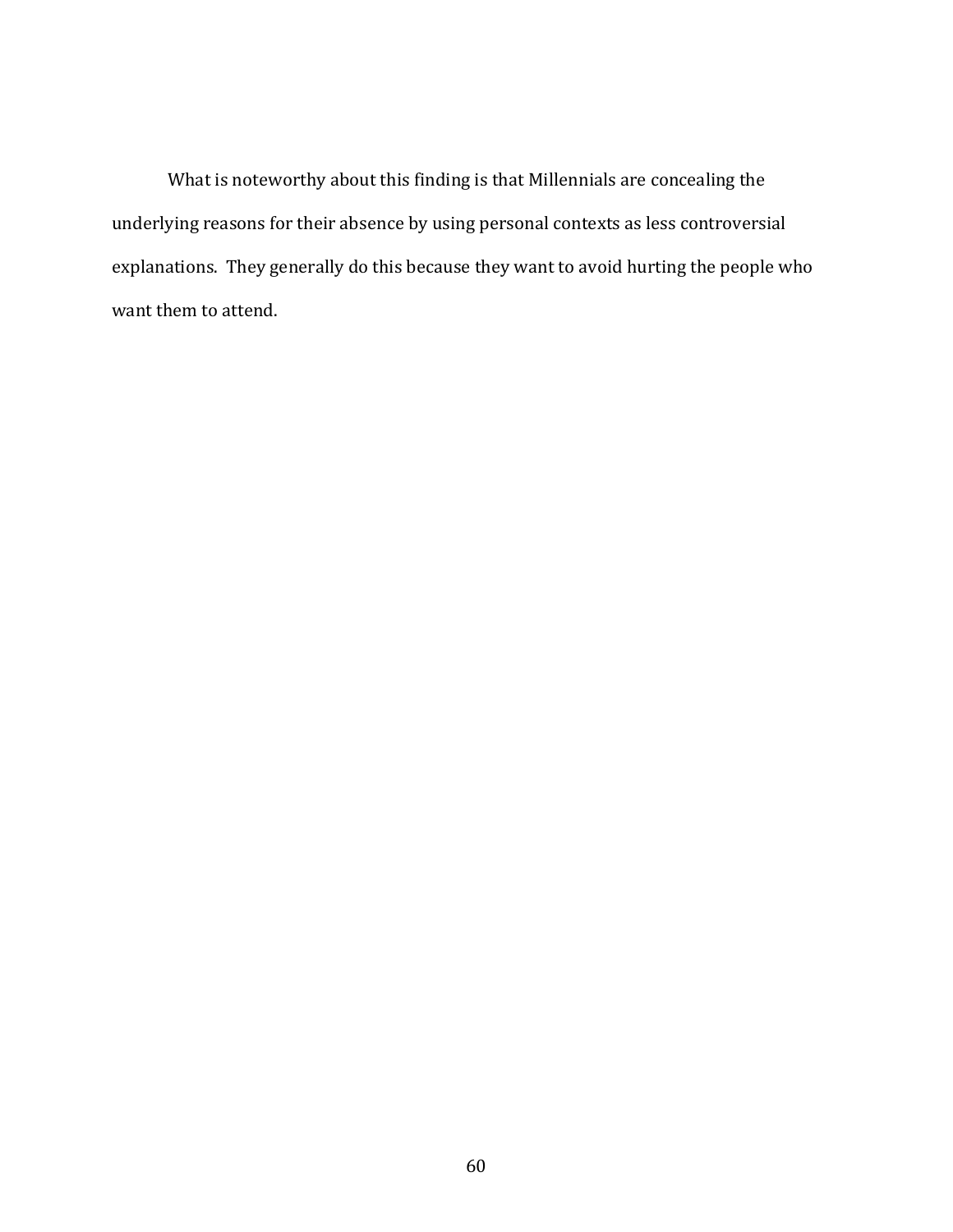# **DISCUSSION**

Although sociologists and psychologists have documented that the Millennials have the lowest attendance rate of any previous generation in America at the same age (Arnett and Jensen 2002; Pew Research Center 2010; Jones and Cox 2011; Jones, Cox, and Banchoff 2012), this study seeks to explain the underlying reasons for that attrition rate—at least among those raised in conservative denominations. One reason Millennials are choosing to quit church is because of a spiritual and intellectual disconnect from Christianity. The second is because they view church as a hostile environment that is contrary to their wellbeing and that of other people. Though distinct, these two causes of church attendance attrition often occur together to produce their results.

There is a strong disparity between the idealism of conservative Christianity and the experiences of these former attendees. Conservative Christians have strong faith based convictions and believe deeply in the power of prayer, conservative values, having a personal relationship with God, and the literal interpretation of the Bible. They also traditionally oppose key social issues like abortion and gay marriage. Furthermore, they present Christianity as the exclusive truth about the world, the afterlife, and our purpose on earth as given by the ultimate religious authority—God—who is the objective source of all truth. Yet when Millennials describe why they left these evangelical congregations, they describe experiences that left them struggling deeply with all of these elements.

Interestingly, the Millennials appear to describe a de-conversion experience that closely follows the steps of the Lofland (1977) Process Model of Conversion: tension,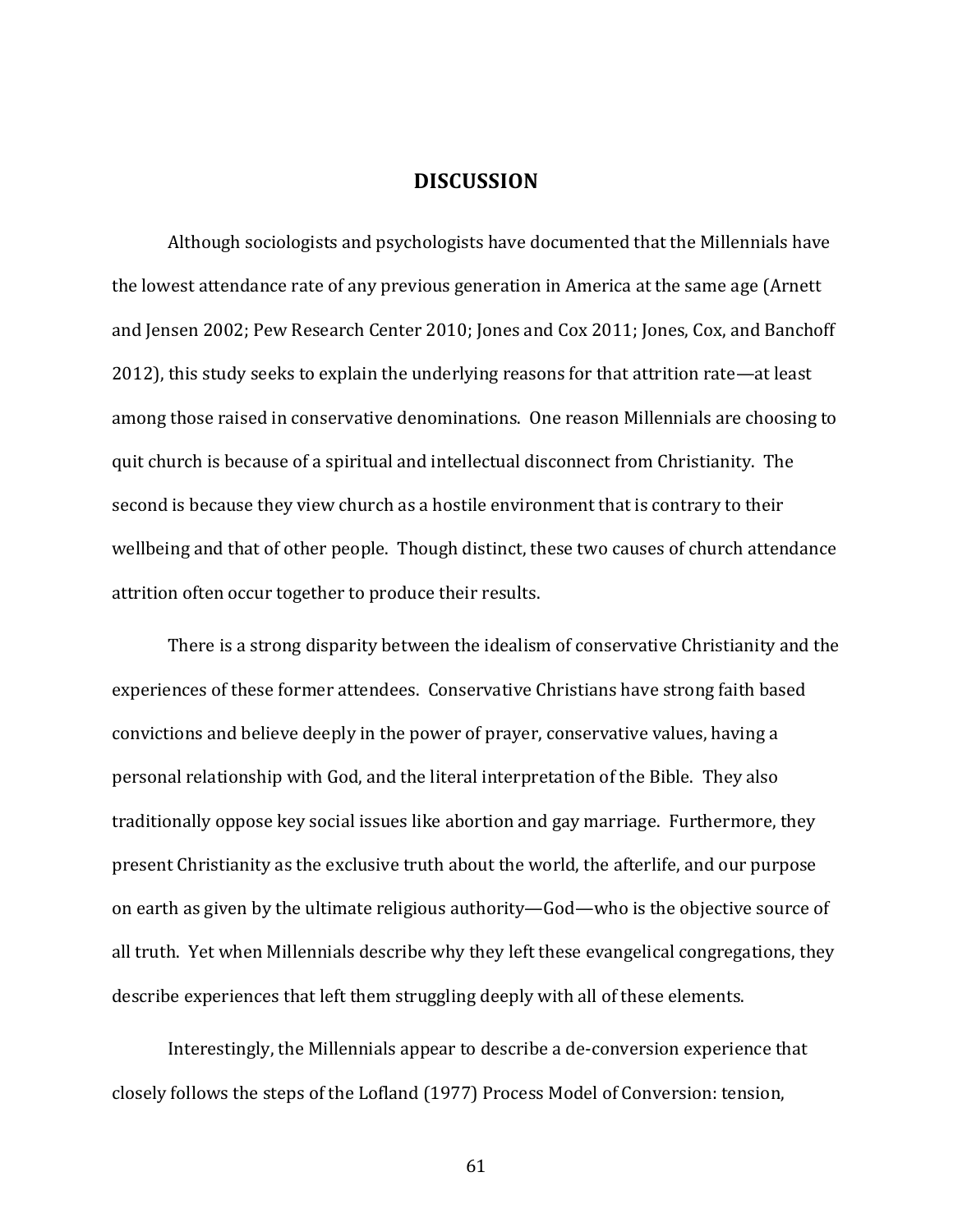religious problem-solving perspective, religious seekership, and turning point in life. This model describes how people convert to a religion and is based upon Neil Smelser's (1962) "value-added" model, which posits that the aggregate effect of various factors influence specific behavior. Lofland (1977) recognizes that only people who have experienced all the factors of the conversion process will experience a religious conversion. The aforementioned steps are what Lofland (1977) found as cumulatively contributing to the religious conversion of an individual. Yet, these steps fit neatly into the cognitive and spiritual disconnect process of de-conversion from Christianity for the Millennials I interviewed. That is, instead of being converted into believers, these Millennials are being converted into non-believers. For example, the hypocrisy Millennials observe among Christian leadership and other believers causes them to become distrustful and disillusioned with the Christian community. This starting point resembles the tension stage of the Lofland (1977) process, which is characterized by dissatisfaction with current circumstances. Additionally, the inability to connect to God—the only source that could prove the truthfulness of the faith—leaves the Millennials only with the Bible and the many varying subjective interpretations of it made by Christians. This step represents the religious problem-solving perspective of the Lofland (1977) process, which is marked by the proclivity of individuals to turn to religious authorities for solving their tension-related problems. Without answers from the religious authorities, confusion only mounts as the Millennials learn about other religions, points of view, and science. The Millennials then appear to enter the next stage of the process, religious seekership, where the individuals search for truth that is compatible with their outlooks on life. Through intense soul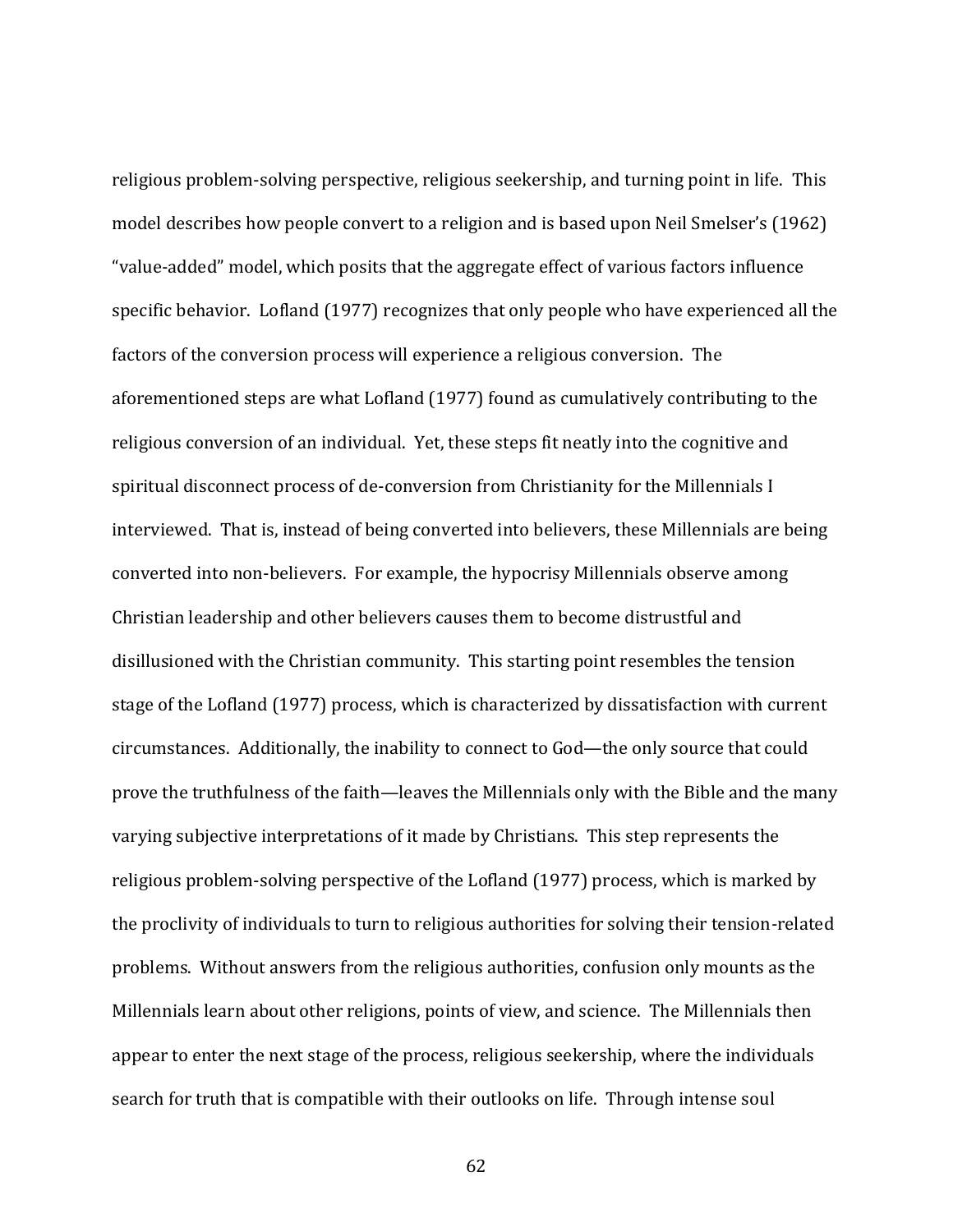searching and questioning the Millennials eventually find the answers they are looking for, but not in church or in the Christian faith. Instead, their search leads them to embrace the only objective truth they can find: facts derived through empirical science. This resolve represents the turning point in life stage of Lofland's (1977) process, characterized by a moment of no return. However, because science does not answer questions of spirituality or morality, it is up to the Millennials to develop these beliefs individualistically, meaning they develop their unique systems of belief through autonomous syncretism. As a note, there are additional steps of the Lofland (1977) process which are not discussed here because they are beyond the scope of this analysis.

Additionally, Millennials are leaving church because they perceive it is a hostile environment contrary to other people's wellbeing and their own. The primary feeling that this environment produces in Millennials is a sense that they are somehow unsafe in church. This sense can take several forms. For example, the most obvious is physical safety. Some Millennials feel physically unsafe in church when they have suffered abuse by those in church or they have witnessed abuse happening to others. But there are other ways besides physical harm that can make Millennials perceive church as hostile. For example, some Millennials are unwilling to discuss their doubts about the faith openly for fear of ostracism or backlash. Additionally, many Millennials perceive that some Christian leaders manipulate facts and information to support their ideology. To Millennials, this emotional and intellectual manipulation is viewed as inherently harmful and witnessing these behaviors on the part of Christians causes them to recoil from the community. The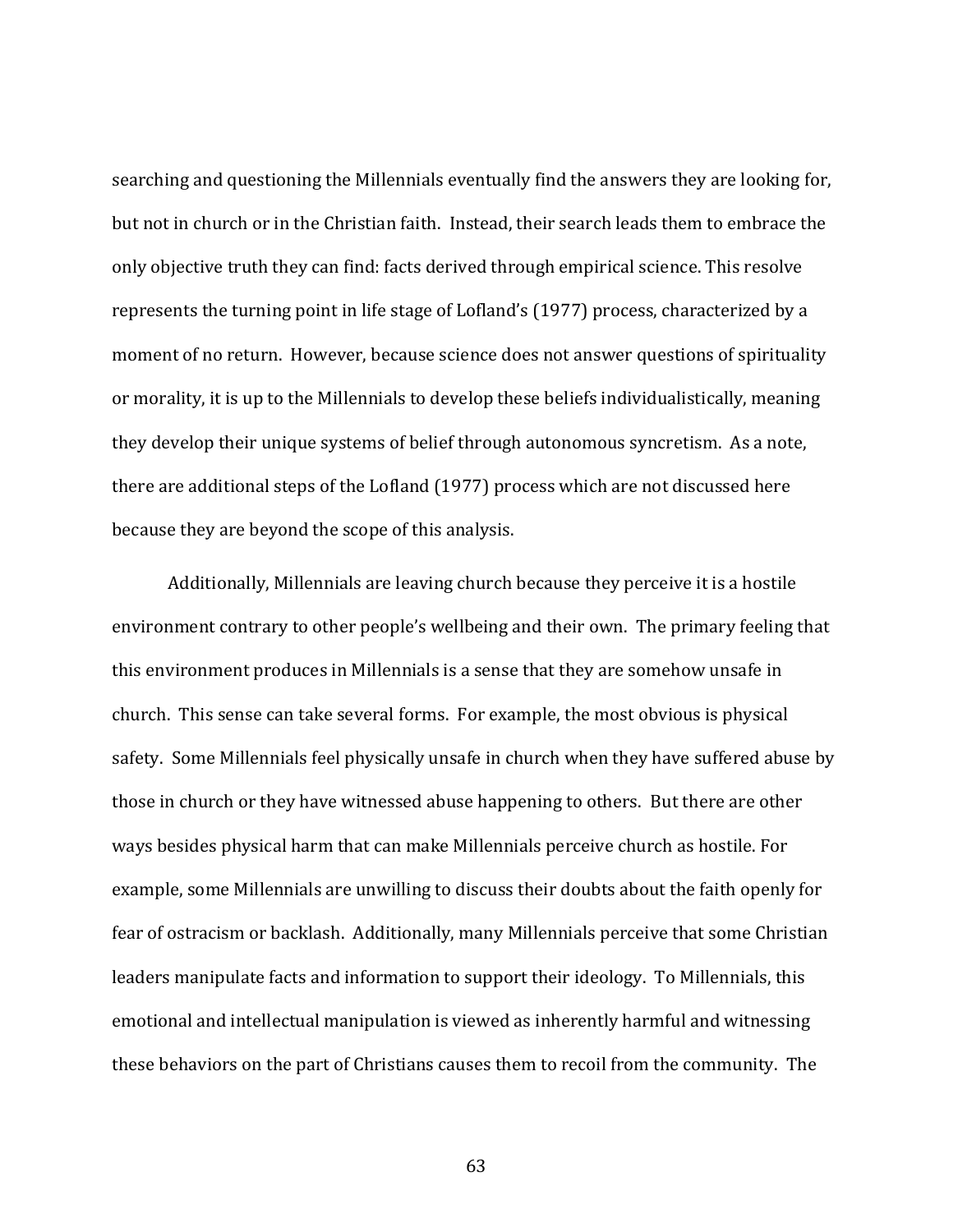eventual result of feeling negatively about their community of faith is that the Millennials choose to withdraw themselves from it.

Finally, many Millennials seem to know that their real reasons for wanting to avoid church are controversial, so in order to avoid disrupting the peace with their parents, peers, or other religious authorities, they decide to use cover reasons for why they cannot attend. The excuses include employment, time constraints, and preoccupation with school. Also, Millennials often mention using these excuses because they do not want to hurt or unnecessarily worry religious parents or others that are invested in their religious decisions. Since their ultimate goal is to avoid church, many feel comfortable allowing others to think that they are leaving because of more palatable reasons than disbelief and disliking the environment.

In conclusion, these data show a significant unanticipated result: many Millennials are leaving church *because* they stop believing in the truthfulness of Christianity. If there is no God and the Bible is just written by men, then besides community attachment there is no good reason to continue attendance. The issue with that is the church community itself drives many Millennials away. Instead of being the warm, welcoming community that preaches unconditional love and truth, these Millennials find church to be a physically, emotionally, and intellectually hostile environment. Together, these elements create a kind of "perfect storm" for church participation attrition: Millennials do not believe in the doctrine or God of Christianity and they do not want to belong to the church's community. With no social, intellectual, or spiritual ties to church or conservative Christian belief, their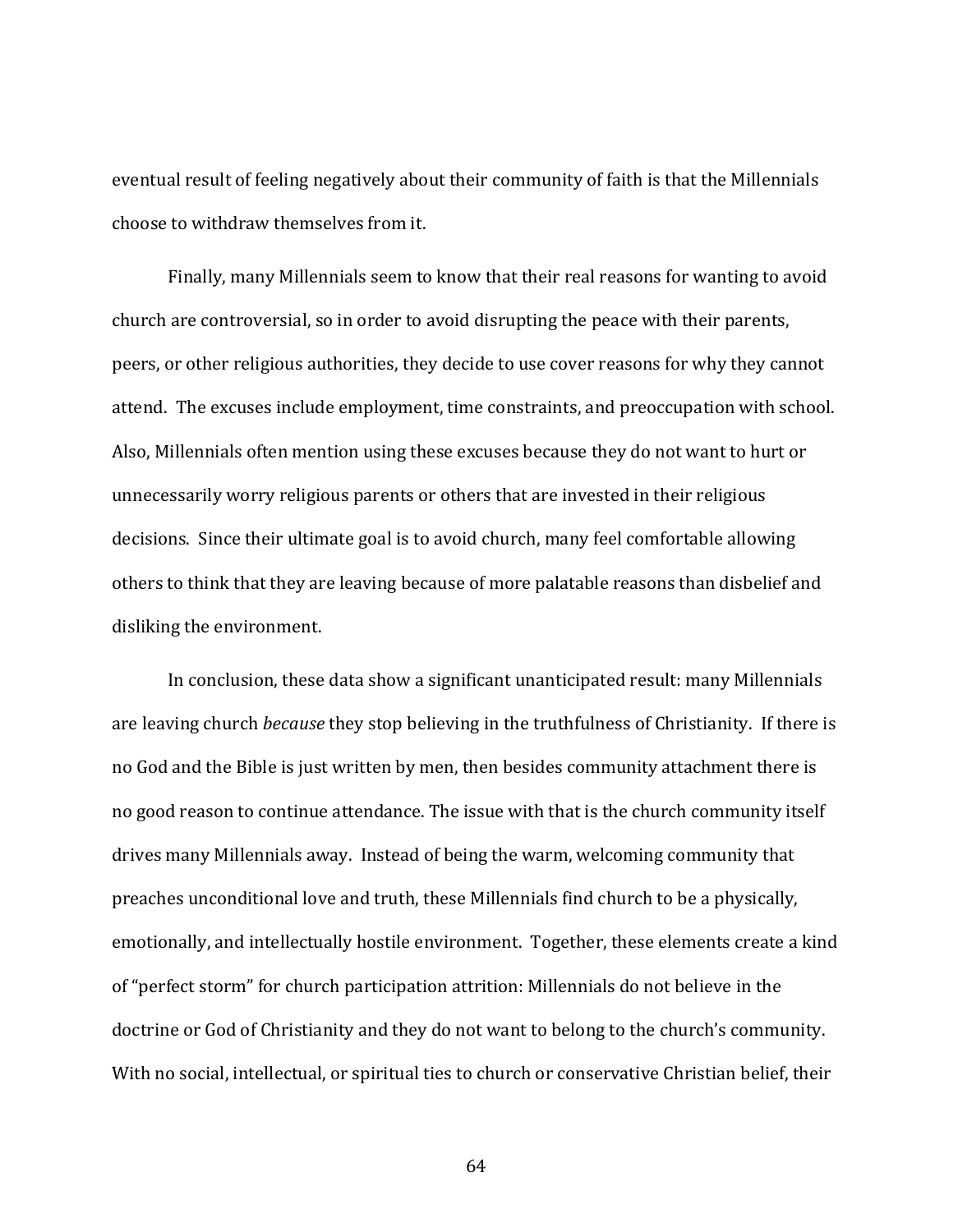response is to abandon both, although many of them do so quietly and under the auspice of uncontroversial personal contexts such as moving away from home, not having time because of a job, school work or other personal constraints.

#### Limitations

One limitation of this study is that all but one of the participants are students at the same large public university in Florida. First, this is a limitation because it is highly probable that being enrolled in a public institution creates the atmosphere for a more liberal education than what might be expected from a private college. Not having any respondents from a private Christian college precludes my ability to represent those viewpoints in the data. The fact that many respondents attended churches in the "Bible Belt" region of the United States, a significantly conservative region, may have had a skewed effect on the findings of this study. Additionally, there may be factors that affect Millennials differently if they did not attain higher education after high school. These views are also not represented in this study.

Another shortcoming of this study is that the respondents all had well-developed thoughts on why they left church and were very willing to discuss these thoughts with me. It is possible that there are Millennials from conservative Christian backgrounds that have left church for different reasons than the ones discussed here and they simply did not have the conviction, desire, or recall of their reasons for leaving to want to discuss these reasons with me.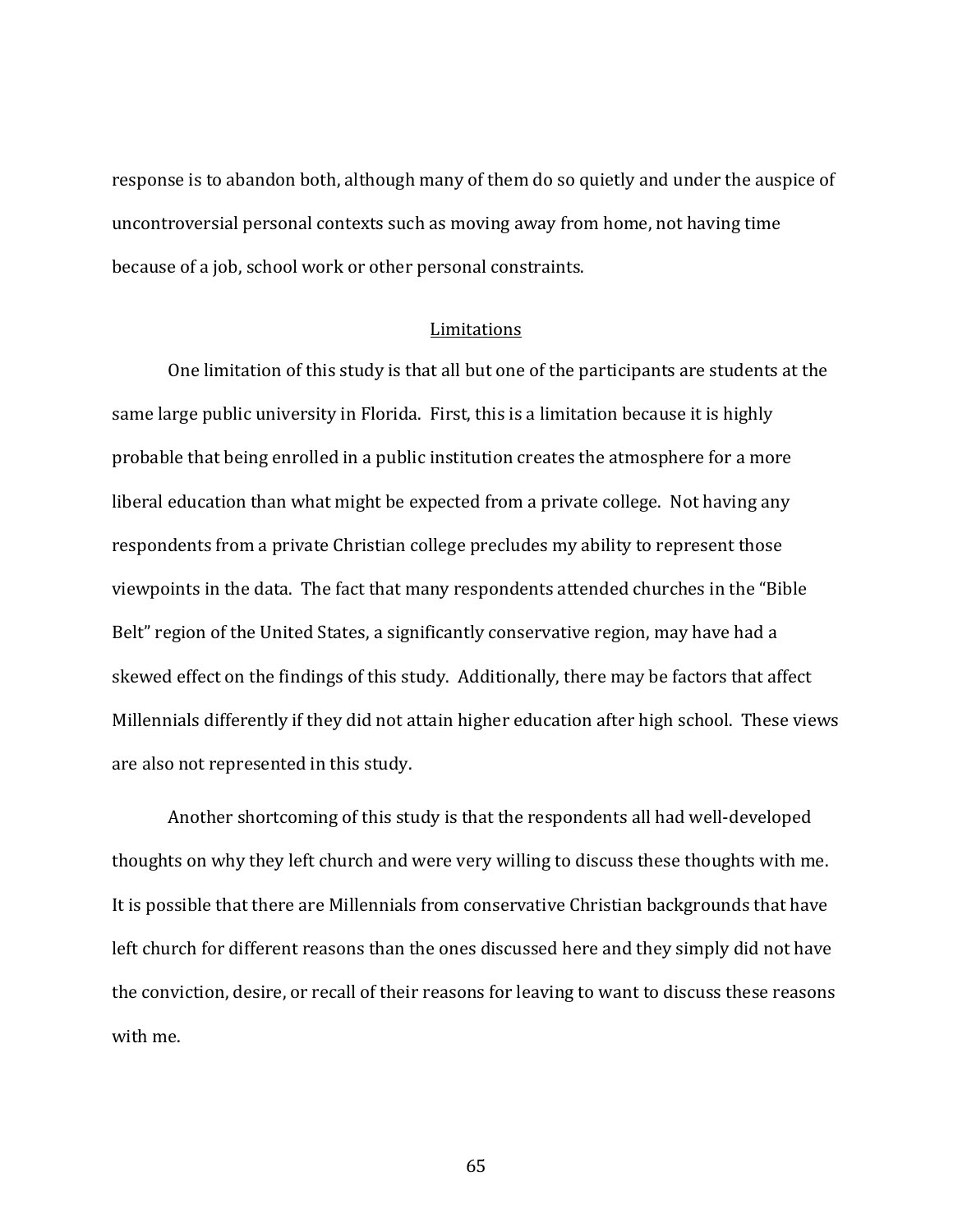Finally, since this is my first interview-based study, I occasionally felt after my interviews that I could have asked more clarifying questions of the participants. I sometimes was hesitant to ask certain kinds of clarifying questions because I did not want to impose any personal bias or interpretation onto the participants' thoughts. With more experience and understanding of how to handle these delicate interactions, I may have been able to gather even more comprehensive data.

#### **Implications**

The results of this study have significant implications for the future of conservative Christianity in the United States. Due to lifecycle effects, the rate of church attendance has stayed relatively consistent over time. Although it is a pronounced phenomenon that people tend to attend church the least during their twenties, a significant majority of these individuals also return to church when they start forming families and settling down. The result is that when one generation starts dying off, the next generation after it will replace it and church attendance rates will not experience a significant variance. However, this research hints at the possibility that the Millennials might upset this lifecycle process. Specifically, if Millennials do not believe in the doctrine of the faith and they are repelled from the community of believers, they may choose not to return to church in the future. If this happens we could see a significant decline in the attendance rates of conservative American churches. This would likely be catastrophic for these churches as they depend on the income of their membership for survival.

66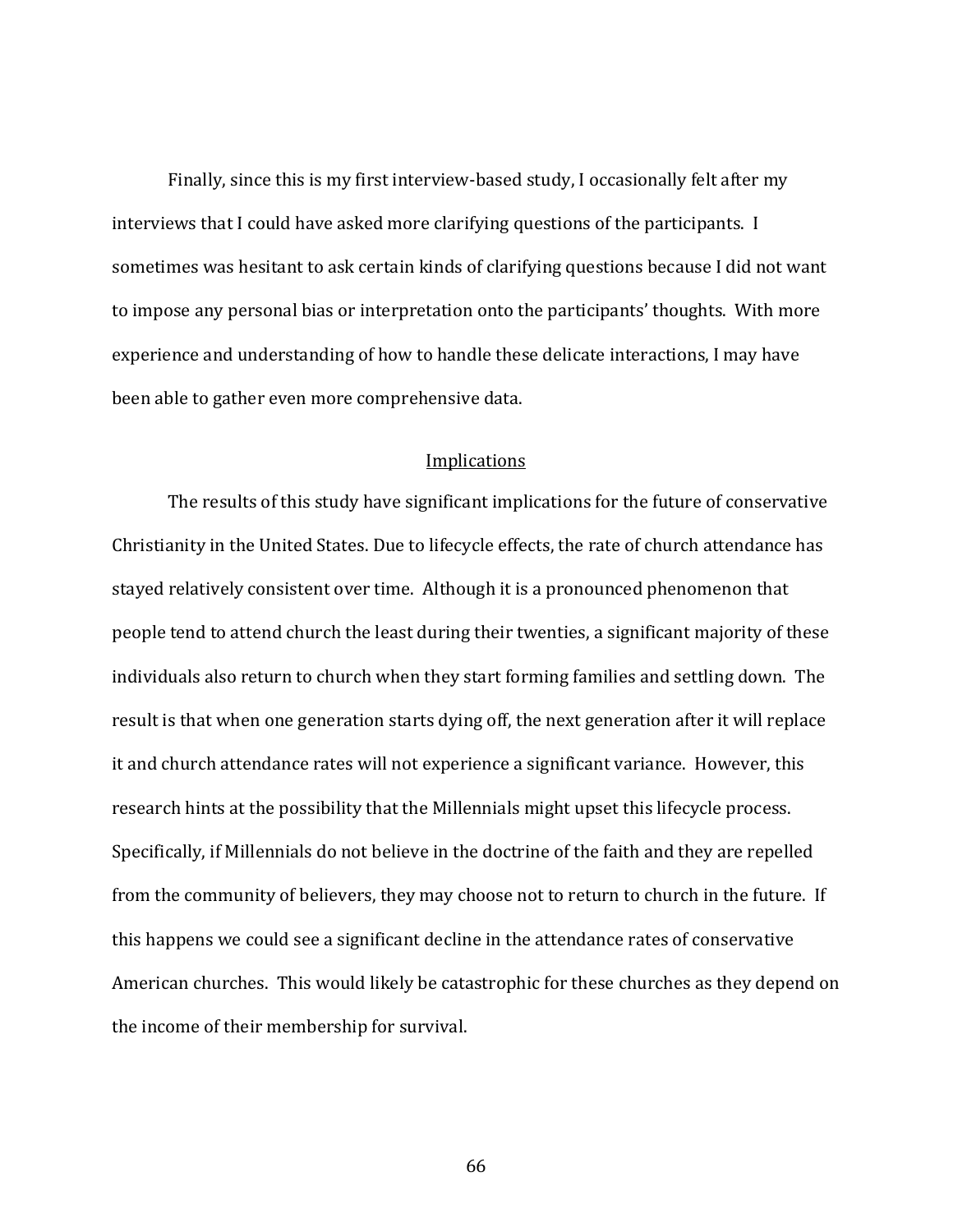#### Future Research

Future studies could also identify the reasons why Millennials leave mainline denominations to see if there is a difference between their reasons and those of former conservatively Christian Millennials. Additionally, it would be insightful to gather data from Millennials who are currently in the workforce and/or did not attend college because they may have different reasons for leaving the church than their college educated counterparts. Finally, additional work could be conducted with participants from conservative backgrounds in alternative regions of the country to determine if these results are unique to the southeastern United States.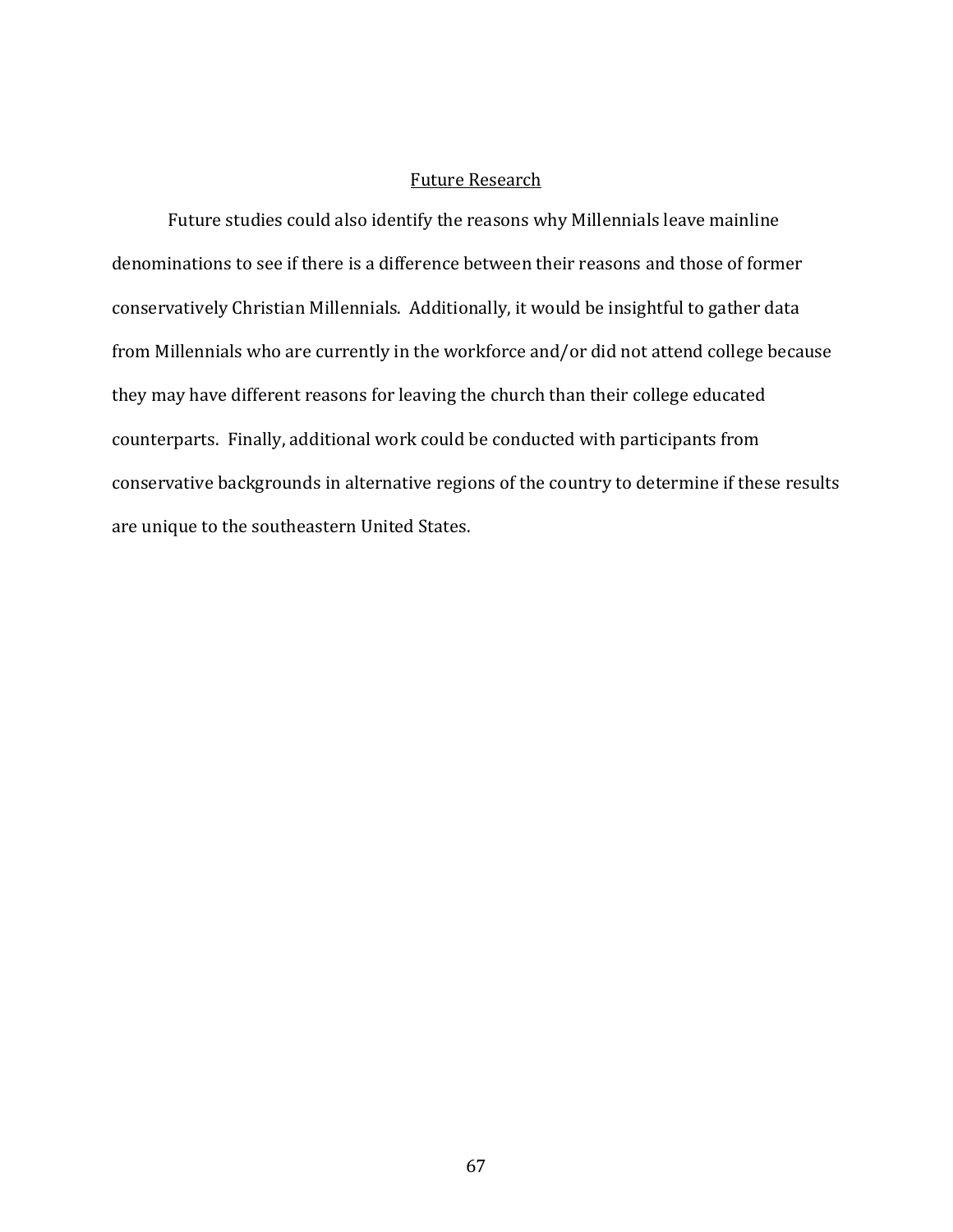# **APPENDIX A: PARTICIPANT SUMMARY**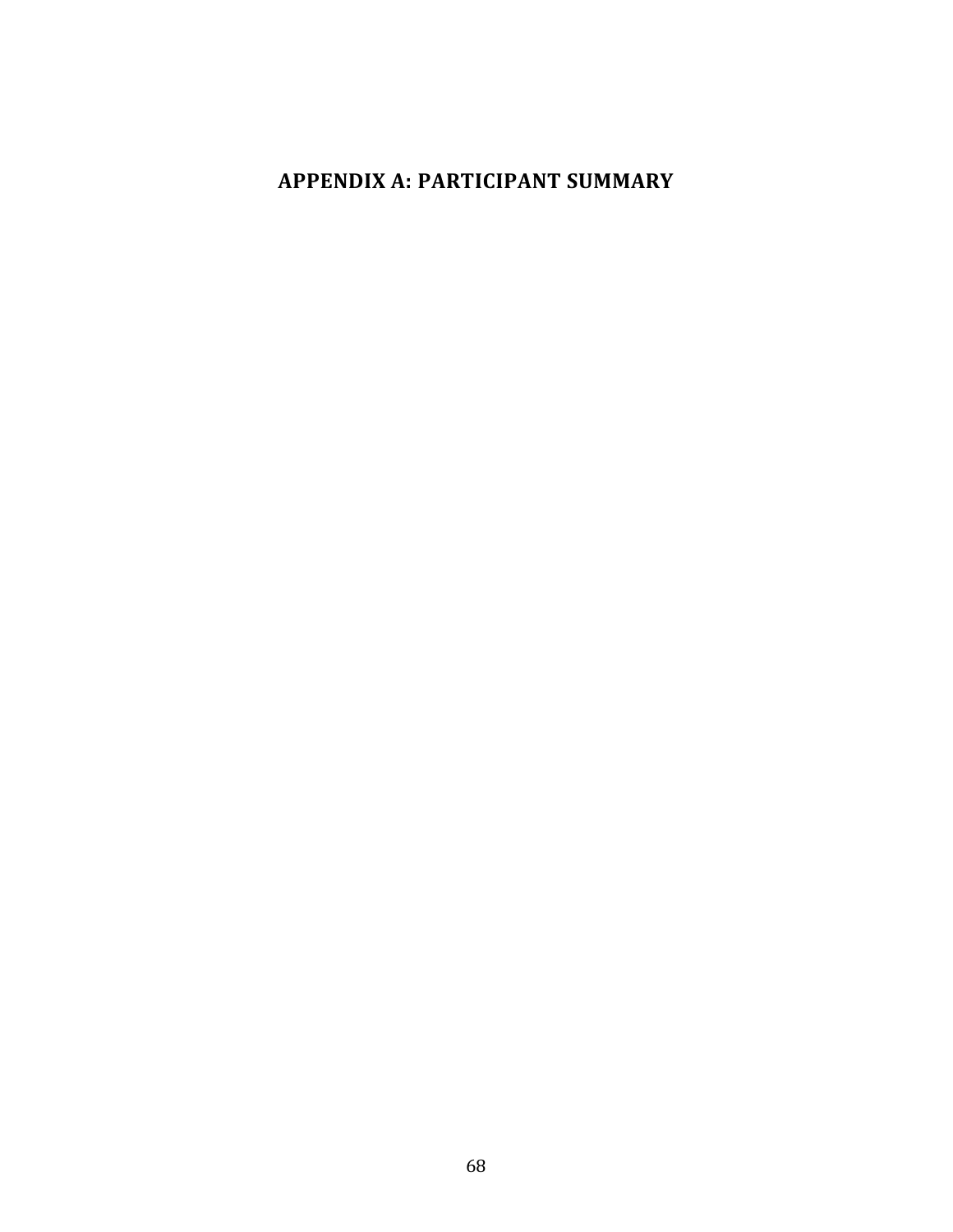Louis is a 22-year-old black male. He attended Catholic Church in Haiti and some Protestant churches the United States. He currently claims no religious label and maintains a uniquely developed belief system. He draws his beliefs from a variety of sources but primarily eastern religions.

Jasmine is a 21-year-old multiracial female from a Baptist background. She currently claims no religious label. As part of her beliefs, she deeply values nature and the ideas of eastern religions.

Jason is a 25-year-old white male who attended Catholic and Non-denominational churches. Although raised Catholic, he voluntarily attended a Non-denominational church in high school. He currently labels himself as an atheist.

Omar is a 23-year-old white Hispanic male who was raised Catholic in Peru. Later he briefly attended various Protestant churches including Presbyterian and Nondenominational churches in the United States. He attended the Protestant churches voluntarily at age 13 because they were more appealing to him. Currently Omar labels himself as an atheist.

Olivia is a 22-year-old black female from a Baptist background. She currently does not claim a specific religious label, but she expresses that she does not believe in the existence of God.

Chris is a 23-year-old white male who was raised Baptist. In high school he voluntarily attended a Non-denominational congregation. He currently describes himself as an atheist.

Hector is a 20-year-old black Hispanic male who was raised Catholic in the Dominican Republic. He currently labels himself as an atheist.

Samantha is a 21-year-old white female who was raised Baptist. She currently labels herself agnostic.

Eric is a 23-year-old white male from a Baptist background. He currently labels himself as an atheist.

Kris is a 19-year-old white male who was raised in a Non-denominational church. He still believes in the existence of God, but has beliefs that deviate from conservative Christian beliefs. For example, he believes that lack of attendance, prayer, and full commitment to God has no spiritual consequence.

Lindsey is a 22-year-old white female from a Pentecostal background. She currently labels herself as an atheist.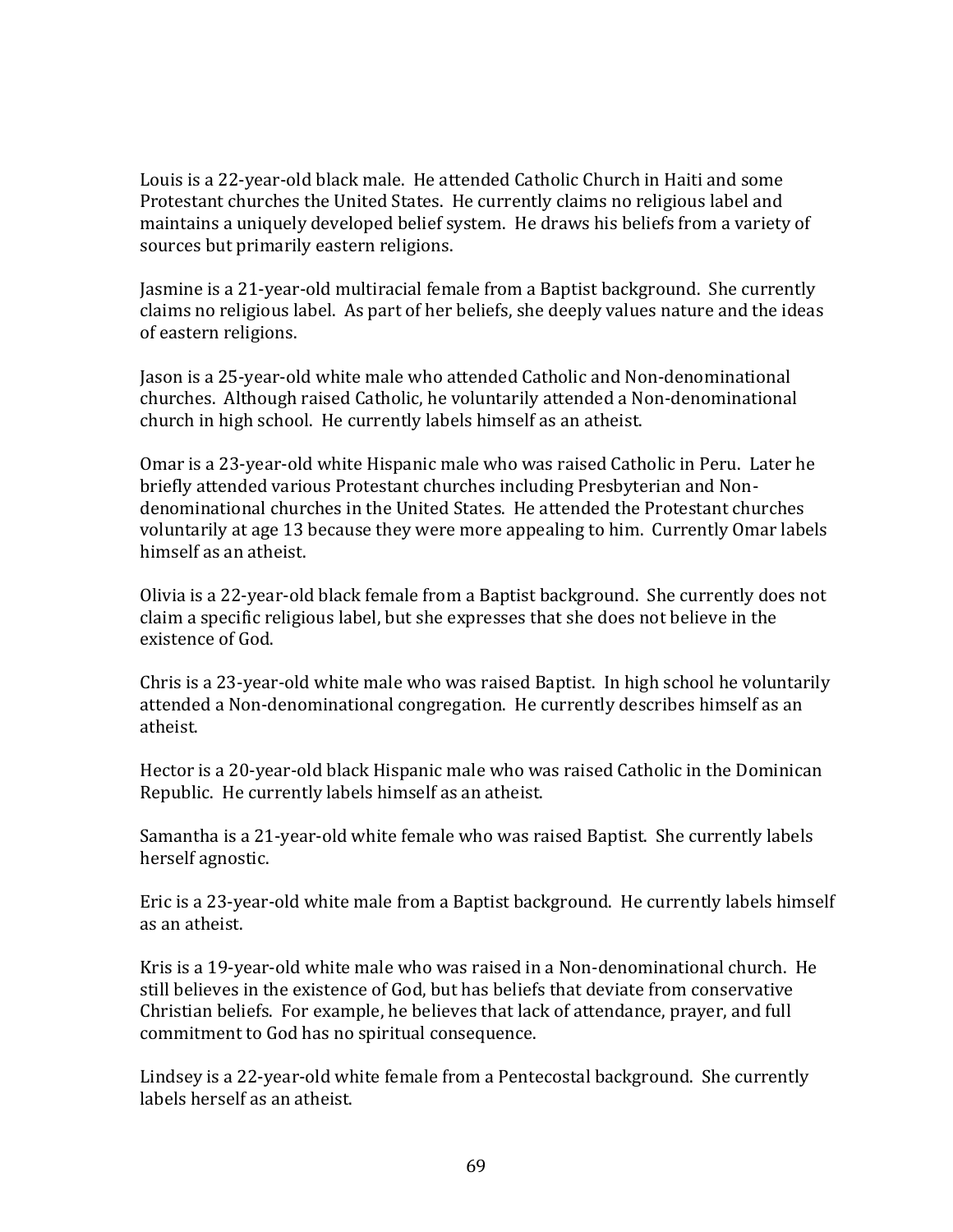Christina is a 20-year-old white Hispanic female from a Pentecostal and Methodist background. She believes in God, but recognizes it is because she was socialized to do so. Her beliefs vary from traditional conservative Christian beliefs. For example, she does not really believe in God answering prayers but does believe in it as a personal catharsis.

Martin is a 20-year-old black male from a Catholic background. He currently labels himself as an atheist.

Ashley is a 23-year-old white female who voluntarily attended a Baptist church from ages 10 to 13. She currently claims to be an atheist, but she identifies some of her beliefs are consistent with Buddhism.

Julio is a 28-year-old white Hispanic male who was raised Catholic in Puerto Rico. He currently labels himself as an atheist.

John is a 22-year-old white male who voluntarily attended a Non-denominational church and a Methodist church. He currently considers himself to be an atheist.

Patrick is a 22-year-old white male who was raised Catholic. He still claims to be a Catholic although his beliefs vary from conservative Christian beliefs. For example, he does not believe that the Bible is divinely inspired and he looks forward to one day having the ability to be freely gay and married with a family in the Catholic Church.

Phil is a 22-year-old white male who attended various Protestant churches including Baptist, Presbyterian and Non-denominational. He currently claims to be a "pseudo pagan" and while he practices some elements of witchcraft, he recognizes it is not real. His core beliefs are closer to atheism as he does not believe in any God.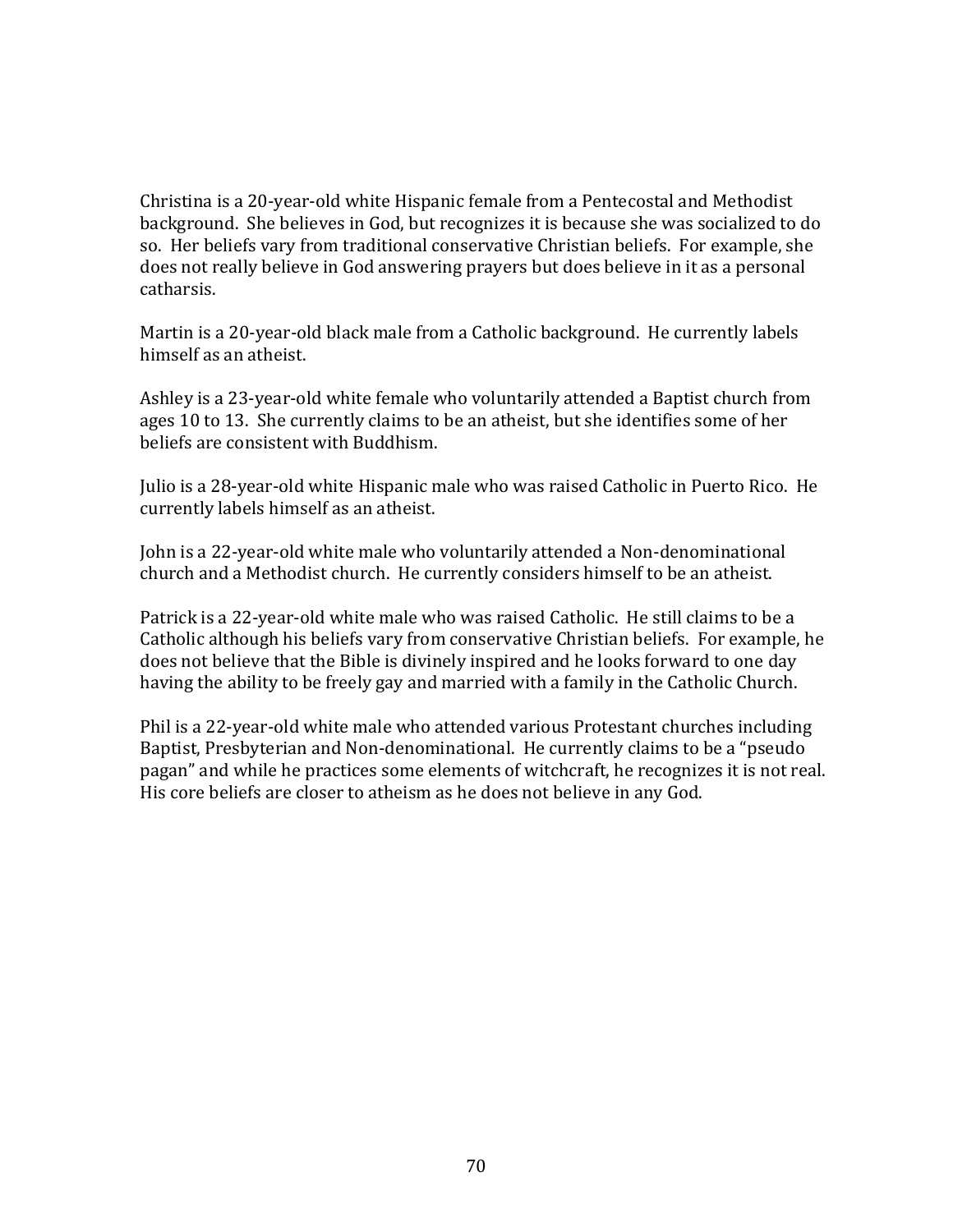## **APPENDIX B: IRB APPROVAL LETTER**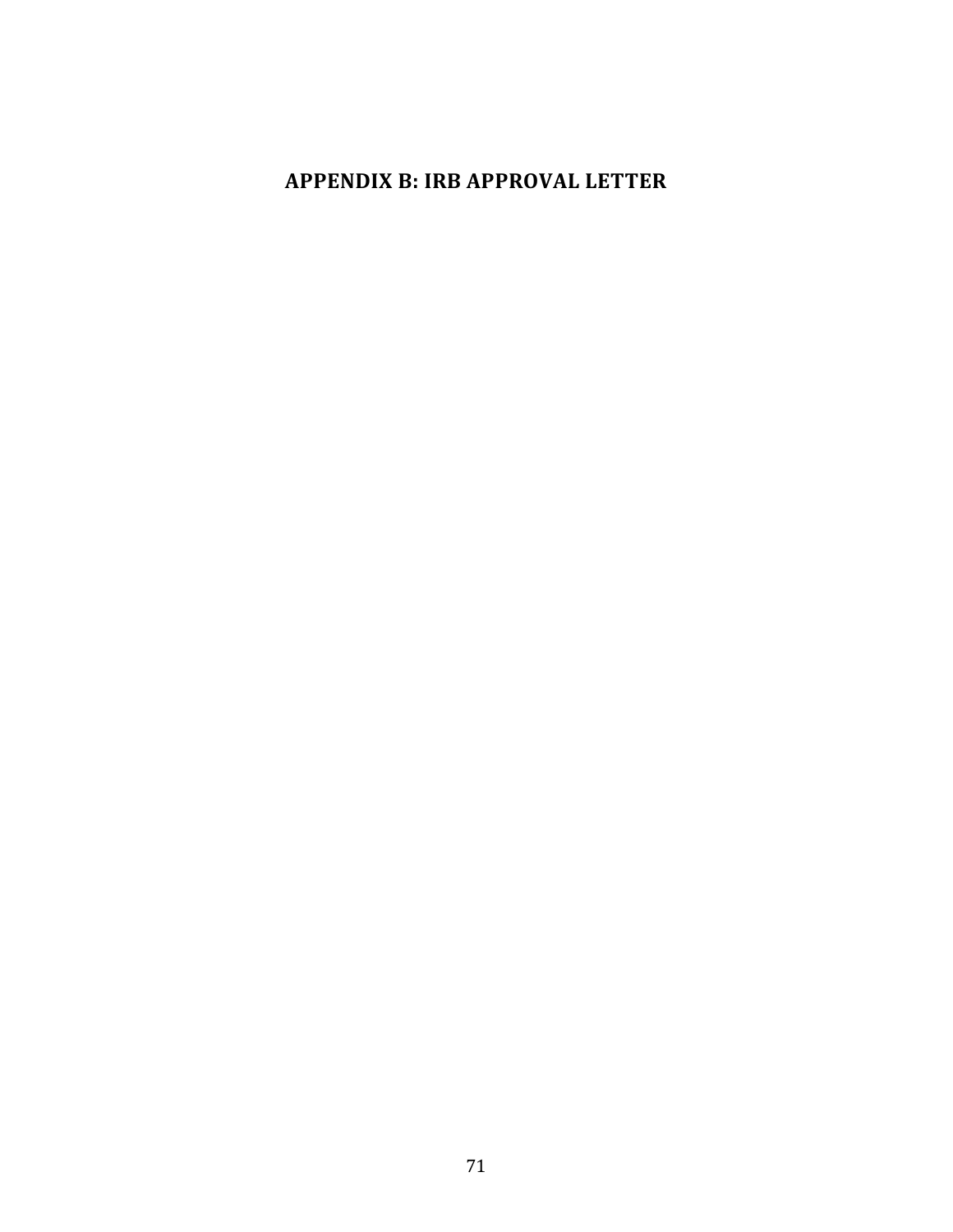University of Central Florida Institutional Review Board Office of Research & Commercialization 12201 Research Parkway, Suite 501 Orlando, Florida 32826-3246 Telephone: 407-823-2901 or 407-882-227[6](http://www.research.ucf.edu/compliance/irb.html) [www.research.ucf.edu/compliance/irb.html](http://www.research.ucf.edu/compliance/irb.html)



### **Approval of Exempt Human Research**

From: **UCF Institutional Review Board #1 FWA00000351, IRB00001138**

To: **Jessica M. Chase**

Date: **November 15, 2012**

Dear Researcher:

On 11/15/2012, the IRB approved the following activity as human participant research that is exempt from regulation:

| Type of Review:<br>Project Title: | <b>Exempt Determination</b><br>Why They Stop Attending Church: Religious Participation<br>Decline Among Millennials With Evangelical Backgrounds |
|-----------------------------------|--------------------------------------------------------------------------------------------------------------------------------------------------|
| Investigator:                     | Jessica M Chase                                                                                                                                  |
| <b>IRB</b> Number:                | SBE-12-08864                                                                                                                                     |
| Funding                           |                                                                                                                                                  |
| Agency:                           |                                                                                                                                                  |
| <b>Grant Title:</b>               |                                                                                                                                                  |
| Research ID:                      | n/a                                                                                                                                              |

This determination applies only to the activities described in the IRB submission and does not apply should any changes be made. If changes are made and there are questions about whether these changes affect the exempt status of the human research, please contact the IRB. When you have completed your research, please submit a Study Closure request in iRIS so that IRB records will be accurate.

In the conduct of this research, you are responsible to follow the requirements of the Investigator Manual.

On behalf of Sophia Dziegielewski, Ph.D., L.C.S.W., UCF IRB Chair, this letter is signed by:

Signature applied by Joanne Muratori on 11/15/2012 12:04:41 PM EST

Jame munitori

IRB Coordinator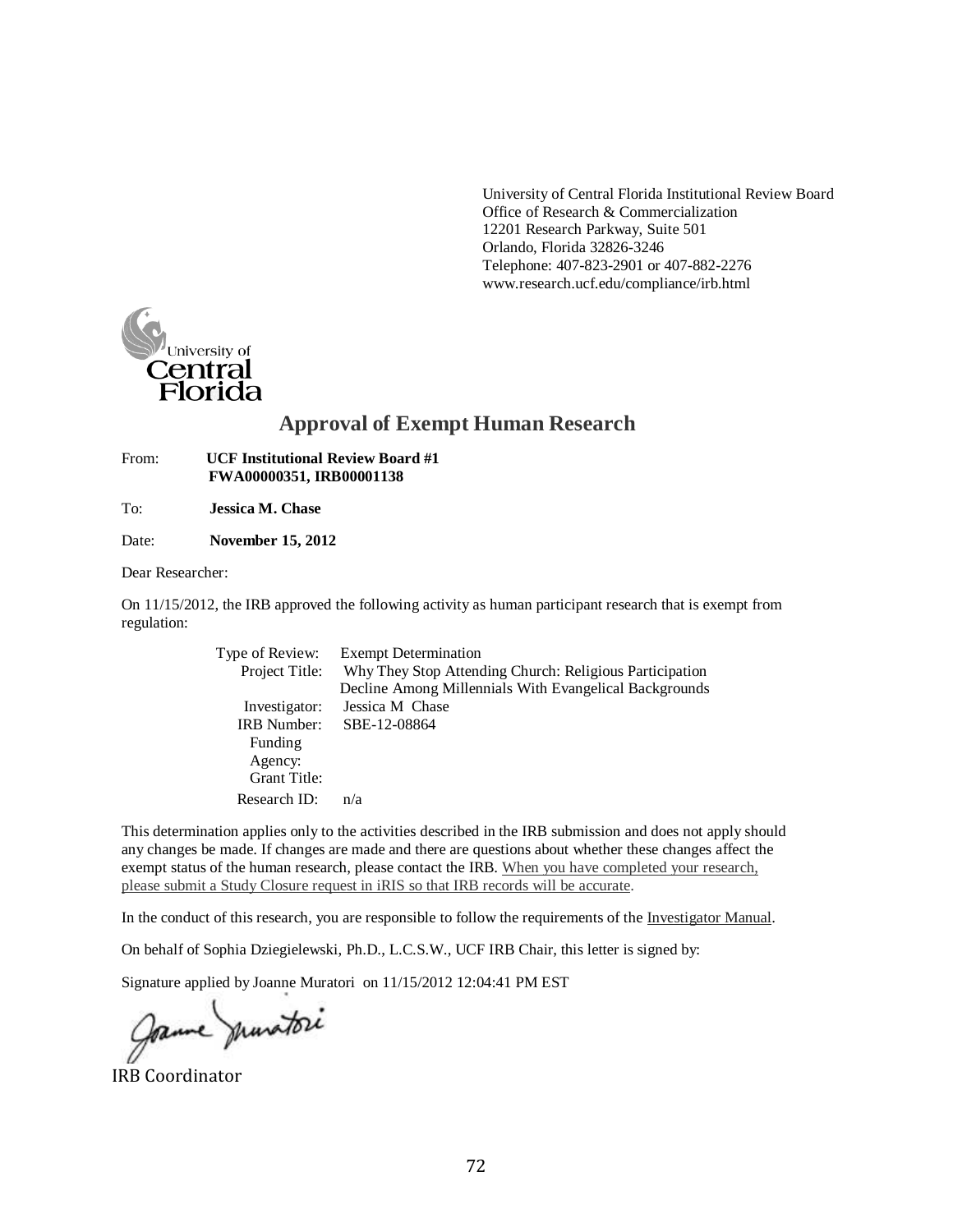# **APPENDIX C: INTERVIEW QUESTIONS**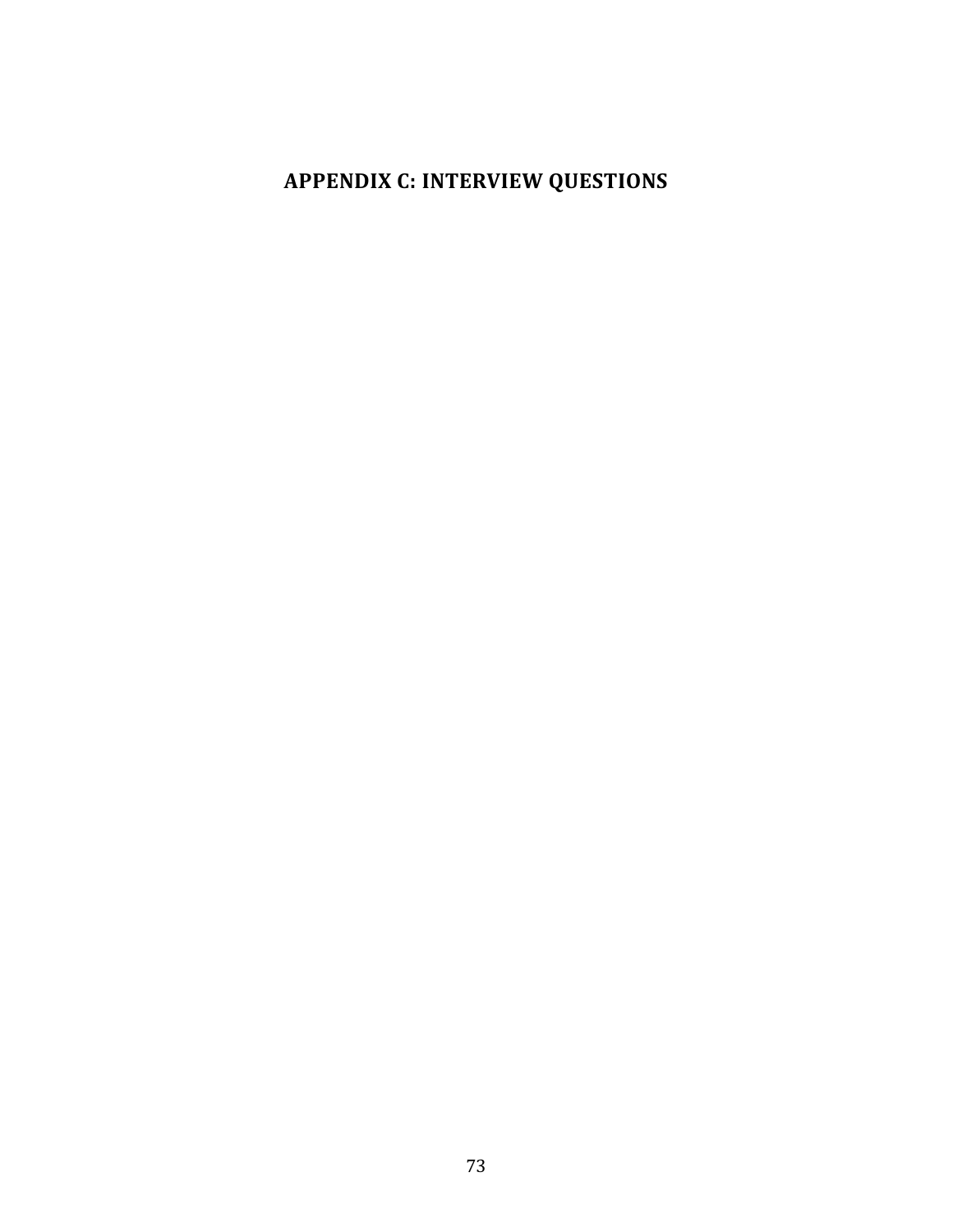Interview Questions for Participants

- 1. Tell me about why you stopped going to church.
	- a. Was this a decision that you made or something that just happened?
	- b. Does your family know you no longer attend church?
		- i. How do they feel about it?
- 2. Was the church a major influence in your life?
- 3. What are your thoughts and feelings about church now?
	- a. Since you have stopped attending, has your opinion about church changed?
- 4. Do you believe you might start attending again later on in life?

Could having a family of your own influence your decision to attend church?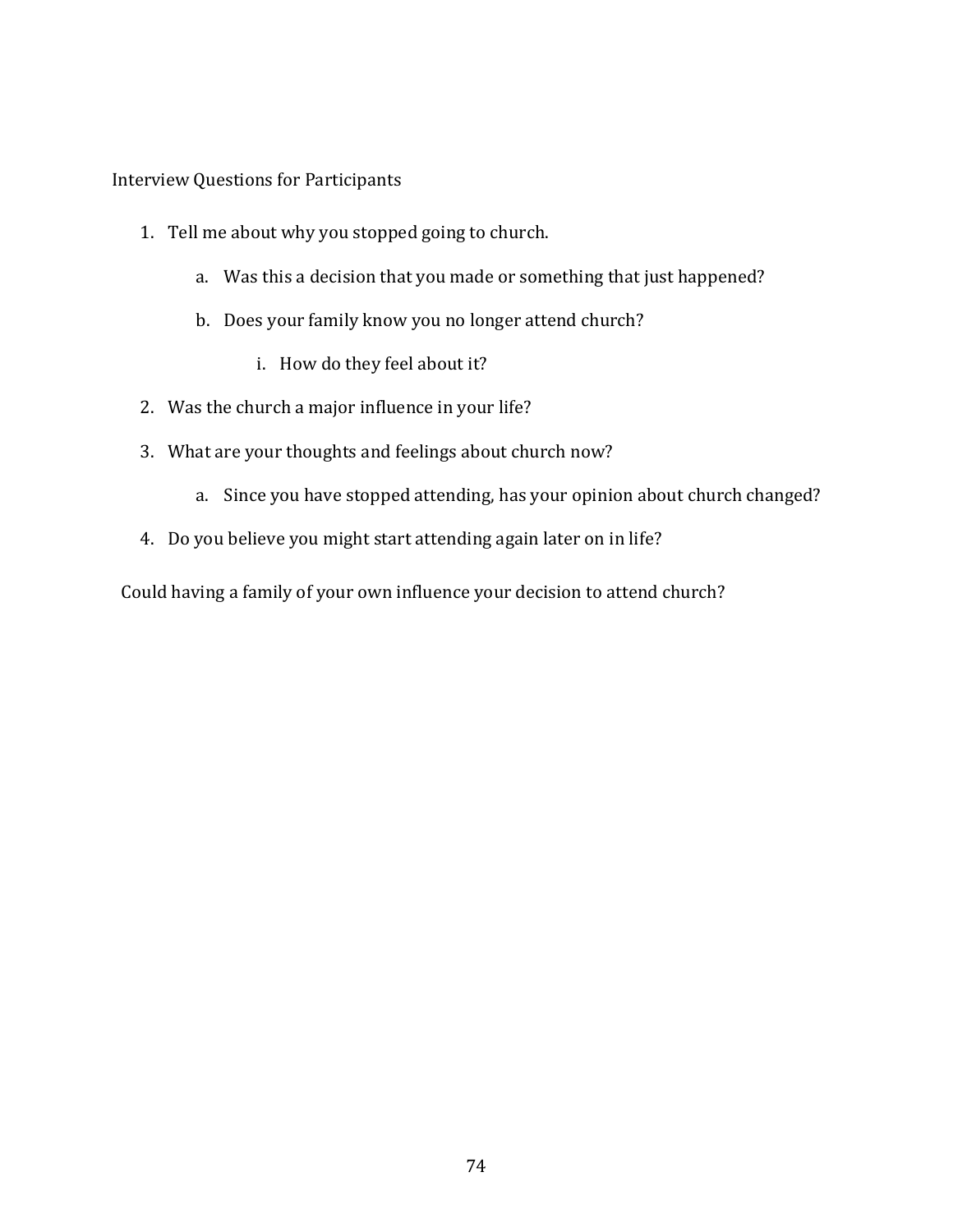### **REFERENCES**

- Arnett, Jeffrey Jensen. 2000. "Emerging Adulthood: A Theory of Development From the Late Teens Through the Twenties." American Psychologist 55:469-480.
- Arnett, Jeffrey Jensen and Lene Arnett Jensen. 2002. "A Congregation of One: Individualized Religious Beliefs among Emerging Adults." Journal of Adolescent Research 17:451- 467.
- Astin, Alexander W. 1977. *Four Critical Years*. San Francisco: Jossey-Bass Publishers.
- Berg, Bruce L. 2009. *Qualitative Research Methods for the Social Sciences.* Boston, New York, San Francisco, etc.: Allyn & Bacon.
- Caplovitz, David and Fred Sharrow. 1977. *The Religious Drop-Outs: Apostasy Among College Graduates*. Beverly Hills, CA: Sage Publications.
- Center, Pew Research. 2010. "Religion Among the Millennials: Less Religiously Active Than Older Americans, But Fairly Traditional In Other Ways." Pew Forum on Religion & Public Life.
- Charmaz, Kathy. 2006. *Constructing Grounded Theory: A Practical Guide Through Qualitative Analysis*. Los Angeles: Sage Publications.
- Chaves, Mark. 1989. "Secularization and Religious Revival: Evidence from the U.S. Church Attendance Rates, 1972-1986." Journal for the Scientific Stludy of Religion 28:464- 377.
- —. 1991. "Family Structure and Protestant Church Attendance: The Sociological Basis of Cohort and Age Effects." Journal for the Scientific Study of Religion 30:501-514.
- Ellison, Christopher G., David A. Gay, and Thomas A. Glass. 1989. "Does Religious Commitment Contribute to Individual Life Satisfaction?" *Social Forces* 68:100-123.
- Ellway, Peter. 2005. "Shopping for Faith or Dropping Your Faith?", vol. 2012.
- Firebaugh, Glenn and Brian Harley. 1991. "Trends in U.S. Church Attendance: Secularization and Revival, or Merely Lifecycle Effects?" Journal for the Scientific Study of Religion 30:487-500.
- Glaser, B.G. and A.L. Strauss. 1967. *The Discovery of Grounded Theory*. Chicago: Aldine.
- Hale, J. Russell. 1977. *Who Are the Unchurched?* Washington, D.C.: Glenmary Research Center.
- Hartman, Warren J. 1976. "Membership Trends: A Study of Decline and Growth in the United Methodist Church 1949-1975. Nashville: Discipleship Resources.
- Hoge, R., Johnson Benton, and Donald A. Luidens. 1993. "Determinants of Church Involvement of Young Adults Who Grew up in Presbyterian Churches." Journal for the Scientific Study of Religion 32:242-255.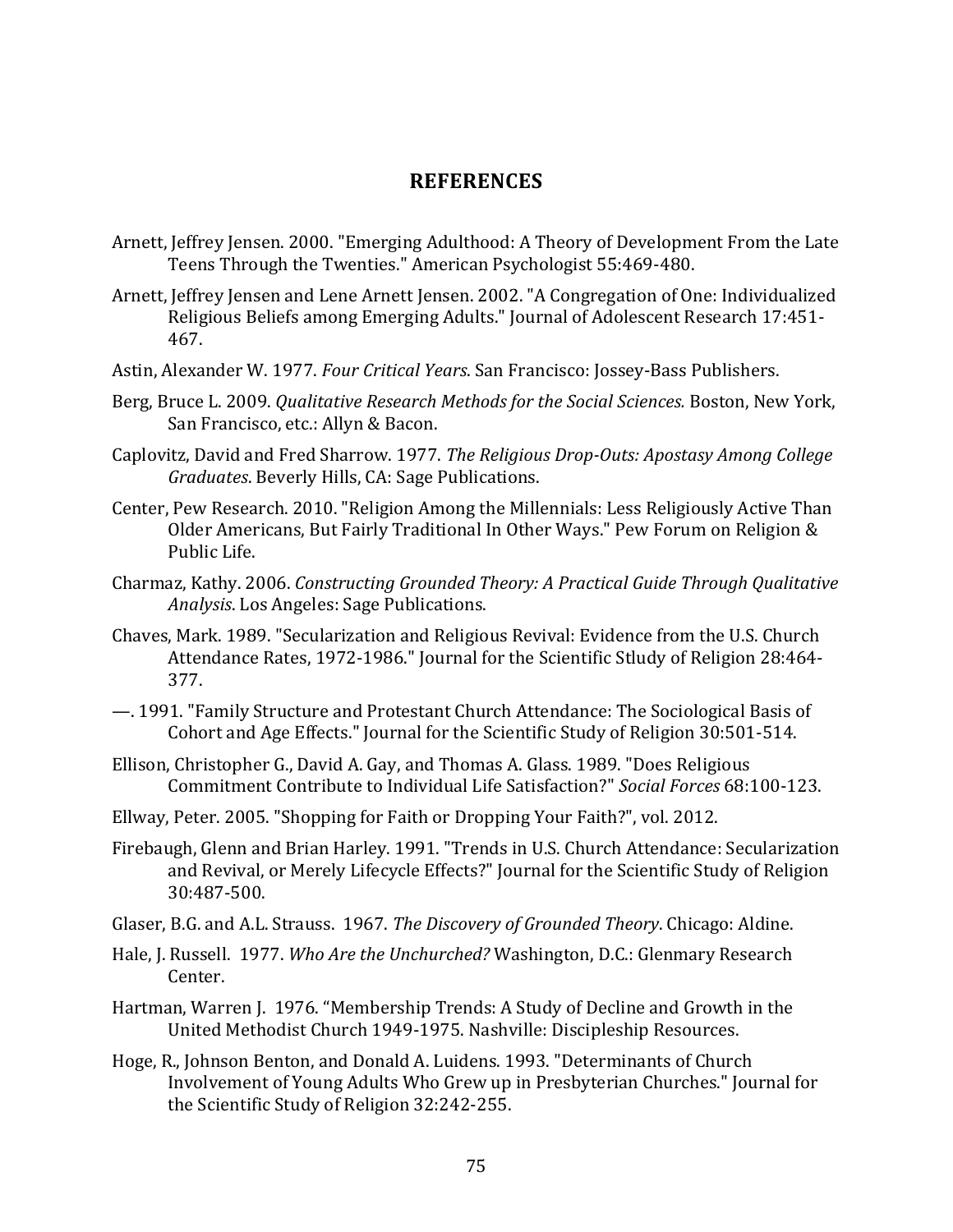- Jones, Robert P. and Daniel Cox. 2011. "Doing Church and Doing Justice: A Portrait of Millennials at Middle Church." Public Religion Research Institute, Washington, DC.
- Jones, Robert P., Daniel Cox, and Thomas Banchoff. 2012. "A Generation in Transition: Religion, Values, and Politics among College-Age Millennials." Public Religion Research Institute and Berkley Center for Religion, Peace & World Affairs, Georgetown University, Washington DC.
- Kinnaman, David. 2011. *You Lost Me: Why Young Christians Are Leaving Church…And Rethinking Faith.* Grand Rapids, Michigan: Baker Books.
- Kinnaman, David and Gabe Lyons. 2007. *UnChristian: What a New Generation Really Thinks about Christianity.* Grand Rapids, Michigan: Baker Books.
- Lefkowitz, Eva S. 2005. "Things Have Gotten Better": Developmental Changes Among Emerging Adults After the Transition to University." Journal of Adolescent Research 20:40-63.
- Levinson, Daniel. 1980. "Toward a Conception of the Adult Life Course." in Themes of Work and Love in Adulthood, edited by N. Smelser and E. Erikson. Cambridge, MA: Harvard University Press.
- Levinson, Daniel J., Charlotte N. Darrow, Edward B. Klein, Maria H. Levinson, and Braxton McKee. 1978. *The Seasons of a Man's Life*. New York: Knopf.
- Lofland, John. 1977. *Doomsday Cult*. New York: Irvington.
- Mannheim, Karl. 1952. *Essays on the Sociology of Knowledge*. New York: Oxford University Press.
- Nelsen, Hart M. 1981. "Religious Conformity in an Age of Disbelief: Contextual Effects of Time, Denomination, and Family Processes Upon Church Decline and Apostasy." American Sociological Review 46:632-640.
- Newport, Frank. 2011. "Christianity Remains Dominant Religion in the United States." vol. 2012: Gallup.
- Pew Research Center. 2010. "Religion Among the Millennials: Less Religiously Active Than Older Americans, But Fairly Traditional In Other Ways." Pew Forum on Religion & Public Life.
- Roof, Wade Clark and R. Hoge. 1980. "Church Involvement in America: Social Factors Affecting Membership and Participation." Review of Religious Research 21:405-426.
- Roozen, David A. 1980. "Church Dropouts: Changing Patterns of Disengagement and Re-Entry." *Review of Religious Research* 21:427-450.
- Sandfort, Melissa H. and Jennifer G. Haworth. 2002. "Whassup? A Glimpse Into the Attitudes and Beliefs of the Millennial Generation." Journal of College and Character 3:1-20.
- Savage, John S. 1976. The Apathetic and Bored Church Member. Pittsford, N.Y.: Lead Consultants.